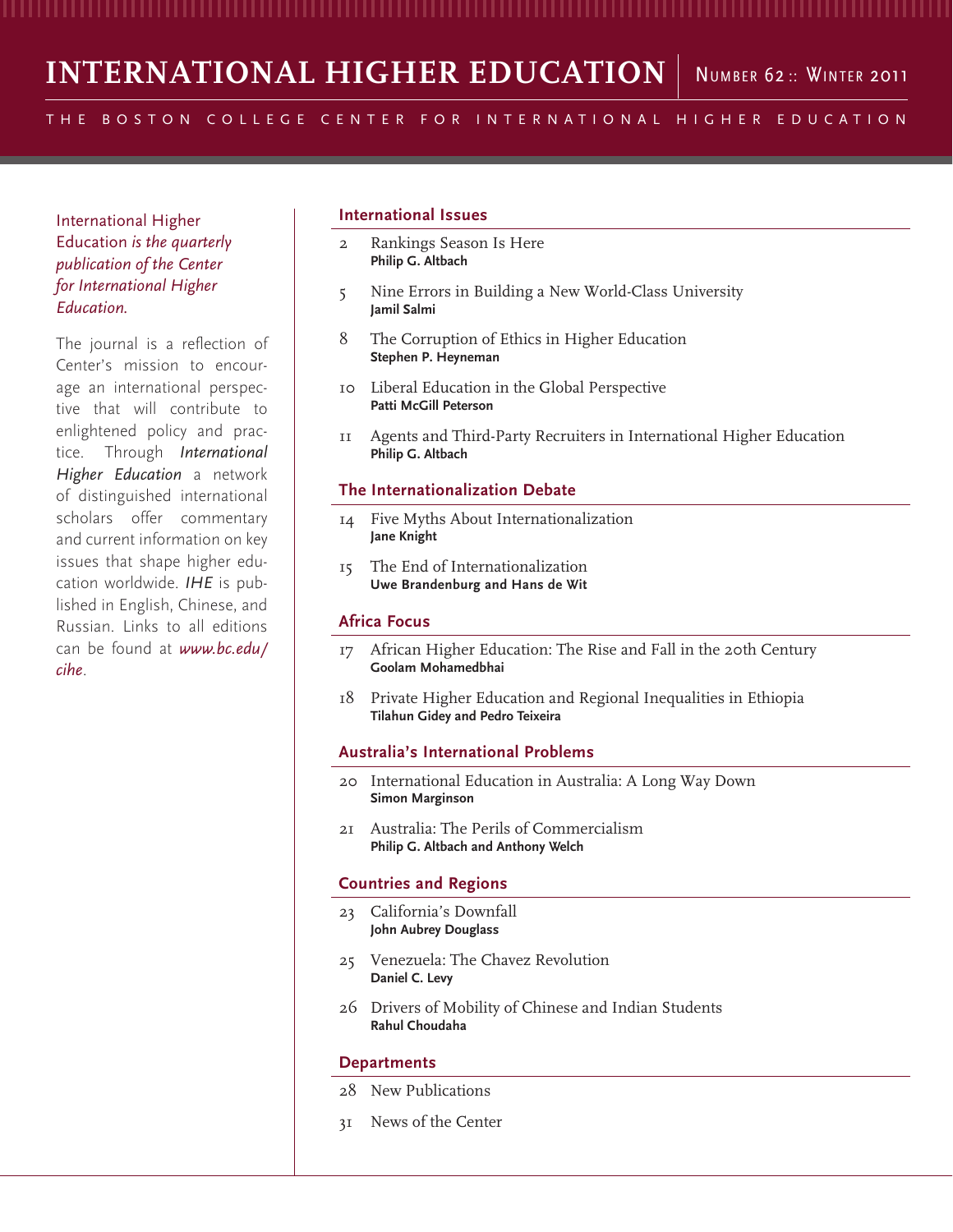## Rankings Season Is Here

#### **Philip G. Altbach**

*Philip G. Altbach is Monan professor of higher education and director of the Center for International Higher Education at Boston College. E-mail: altbach@bc.edu*

 $\mathbf{W}$  ith the arrival of the new academic year in much of the world, the rankings season must be under way. The major international rankings have appeared in recent months—the Academic Ranking of World Universities ([ARWU] (the "Shanghai Rankings"), the QS World University Rankings, and the *Times Higher Education* World University Rankings (*THE*). Two important US rankings have also been published—the *US News & World Report*  America's Best College Rankings and the much-delayed National Research Council's Assessment of Research Doctorate Programs. These are but a few of the rankings available on national or regional postsecondary institutions. For example, the European Union is currently sponsoring a major rankings project. In Germany, the Center for Higher Education Development has formulated an innovative approach to rankings of German universities. The list can be extended. This discussion will provide some comments on each of these rankings and on the current debate on rankings generally.

#### **The Inevitability of Rankings**

If rankings did not exist, someone would invent them. They are an inevitable result of mass higher education and of competition and commercialization in postsecondary education worldwide. Potential customers (students and their families) want to learn which of many higher education options to choose—the most relevant and most advantageous. Rankings provide some answers, to these questions. Mass higher education produced a diversified and complex academic environment, with many new academic institutions and options. It is not surprising that rankings became prominent first in the United States, the country that experienced massification earliest as a way of choosing among the growing numbers of institutional choices. Colleges and universities themselves wanted a way to benchmark against peer institutions. Rankings provided an easy, if highly imperfect, way of doing this. The most influential, and widely criticized, general ranking is the *US News & World Report*  America's Best College Ranking, now in its 17th year. Numerous other rankings exist as well, focusing on a range of variables, from the "best buys" to the best party schools and institutions that are most "wired." Most of these rankings have little validity but are nonetheless taken with some seriousness by the public.

As postsecondary education has become more internationalized, the rankings have, not surprisingly, become global as well. Almost three million students study outside their own countries; many seek the best universities available abroad and find rankings quite useful. Academe itself has become globalized, and institutions seek to benchmark themselves against their peers worldwide—and often to compete for students and staff. Academic decision makers and government officials sometimes use the global rankings to make resource choices and other decisions.

For all their problems, the rankings have become a high-stakes enterprise that have implications for academe worldwide. For this reason alone, they must be taken seriously and understood. An indication of the extent of the enterprise is the IREG Observatory on Academic Ranking and Excellence, which recently concluded its fifth conference, which attracted 160 participants from 50 countries, in Berlin.

#### **Rankings Presume a Nonexistent Zero-Sum Game**

There can only be 100 among the top-100 universities by definition. Yet, because the National University of Singapore improves does not mean, for example, that the University of Wisconsin–Madison is in decline—even if NUS rises in the rankings, perhaps forcing some other institutions

## **For example, the European Union is currently sponsoring a major rankings project.**

down. In fact, there is room at the top for as many worldclass universities that meet the accepted criteria for such institutions. Indeed, as countries accept the need to build and sustain research universities and to invest in higher education generally, it is inevitable that the number of distinguished research universities will grow. The investments made in higher education by China, South Korea, Taiwan, Hong Kong, and Singapore in the past several decades have resulted in the dramatic improvement of those countries' top universities. Japan showed similar improvements a decade or two earlier. The rise of Asian universities is only partly reflected in the rankings since it is not easy to knock the traditional leaders off their perches. The rankings undervalue the advances in Asia and perhaps other regions. As fewer American and British universities will inevitably appear in the top 100 in the future, this does not mean that their universities are in decline. Instead, improvement is taking place elsewhere. This is a cause for celebration and not hand-wringing.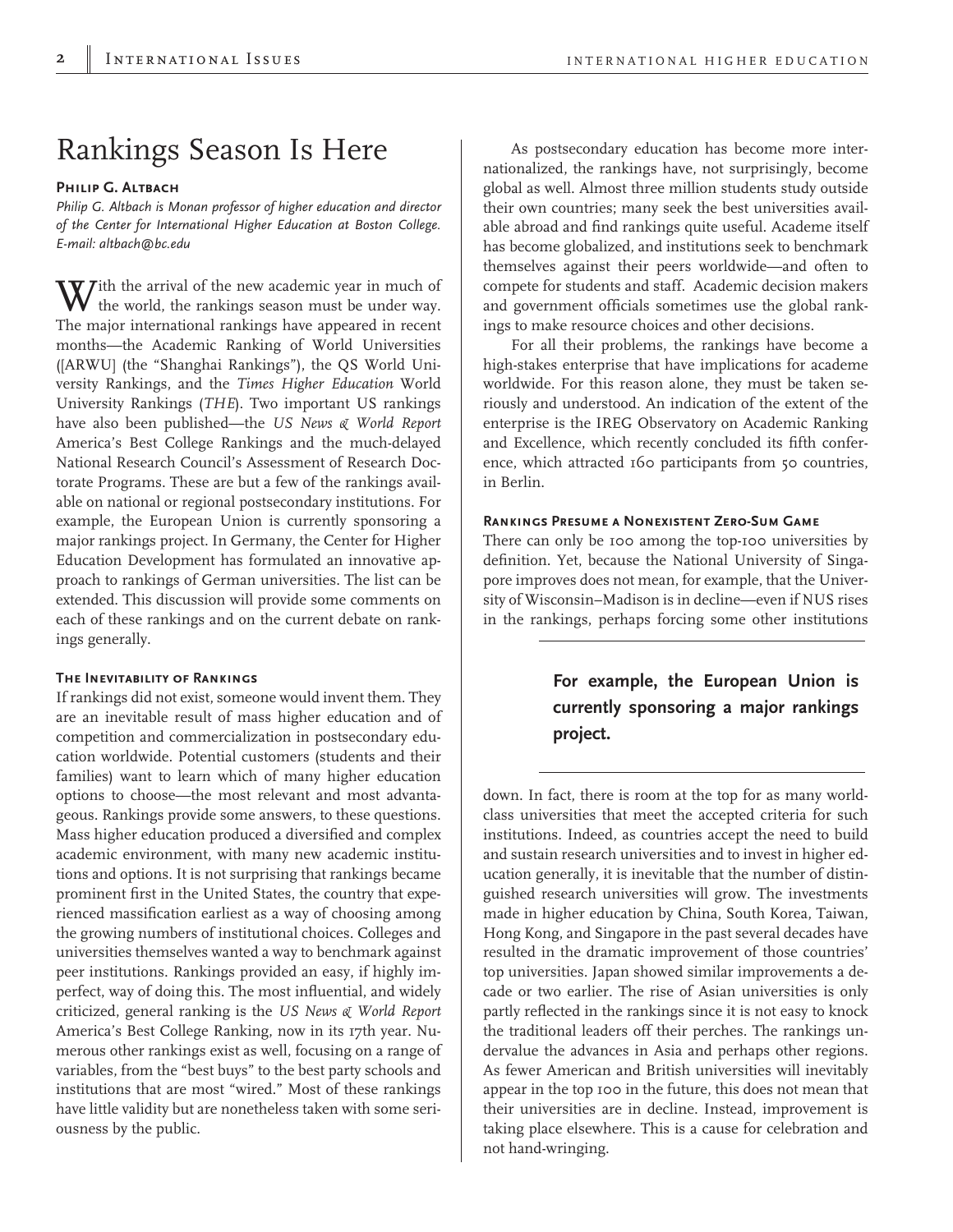Perhaps a better idea than rankings is an international categorization similar to the Carnegie Classification of Institutions of Higher Education in the United States. Between 1970 and 2005, the Carnegie Foundation provided a carefully defined set of categories of colleges and universities and then assigned placements of institutions in these categories according to clear criteria. The schools were not ranked but rather delineated according to their missions. This would avoid the zero-sum problem. Many argue that the specific ranking number of a university makes little difference. What may have validity is the range of institutions in which a university finds itself. Moreover, what may be useful is whether an institution is in a range of 15 to 25 or 150 to 170—not whether it is 17 or 154. Delineating by category might capture reality better.

> **If rankings did not exist, someone would invent them. They are an inevitable result of mass higher education and of competition and commercialization in postsecondary education worldwide.**

#### **Where Is Teaching in the International Rankings?**

In a word—*nowhere*. One of the main functions of any university is largely ignored in all of the rankings. Why? Because the quality and impact of teaching is virtually impossible to measure and quantify. Further, measuring and comparing the quality and impact of teaching across countries and academic systems are even more difficult factors. Thus, the rankings have largely ignored teaching. The new *Times Higher Education* rankings have recognized the importance of teaching and have assigned several proxies to measure teaching. These topics include reputational questions about teaching, teacher-student ratios, numbers of PhDs awarded per staff member, and several others. The problem is that these criteria do not actually measure teaching, and none even come close to assessing quality of impact. Further, it seems unlikely that asking a cross-section of academics and administrators about teaching quality will yield much useful information. At least, *THE* has recognized the importance of the issue.

#### **What, Then, Do the Rankings Measure?**

Simply stated, rankings largely measure research productivity in various ways. This is the easiest thing to assess—indeed, perhaps the only things that can be reliably measured. The several rankings approach the topic differently. Some, especially QS, emphasize reputational surveys—what do academics around the world think of a particular university? As a result, QS mainly assesses what a somewhat self-selected group of academics think of various universities along with some other nonreputational factors. *Times Higher Education* looks at a number of variables, including the opinions of academics; but, along with its data partner Thomson Reuters, has selected a variety of other variables the impact of articles published as measured by citation analysis, funding for research, income from research, and several others. The Shanghai-based Academic Ranking of World Universities measures only research and is probably the most precise in measuring its particular set of variables.

Research, in its various permutations, earns the most emphasis since it is relatively easily measured but also because it tends to have the highest prestige—universities worldwide want to be research intensive and the most respected and topranking universities are research focused. These two factors have been a powerful force for reinforcing the supremacy of research in both the rankings and in the global hierarchy.

#### **Centers and Peripheries**

The universities and academic systems, located in the world's knowledge centers, and the scholars and scientists in these institutions not surprisingly have major advantages in the rankings. The academic systems of the major English-speaking countries such as the United States, the United Kingdom, Canada, and Australia have significant head starts. Historical tradition, language, wealth, the ability to attract top scholars and students worldwide, strong traditions of academic freedom, an academic culture based on competition and meritocracy, and other factors contribute to the dominant positions of these universities.

All of the rankings privilege certain kinds of research and thus skew the league tables. There is a bias toward the hard sciences—the STEM (science, technology, engineering, and mathematics)—which tend to produce the most articles, citations, and research funding. The rankings are biased toward universities that use English and the academics in those universities. The largest number of journals included in the relevant databases are in English, and it is easiest for native English speakers and professors at these universities to get access to the top journals and publishers and to join the informal networks that tend to dominate most scientific disciplines.

Universities in western Europe and Japan have relatively easy access to the key knowledge networks and generally adequate support. Academic institutions in Hong Kong and Singapore have the advantage of financial resources, English as the language of teaching and research, and a policy of employing research-active international staff. This trend has permitted their universities to do well in the rankings.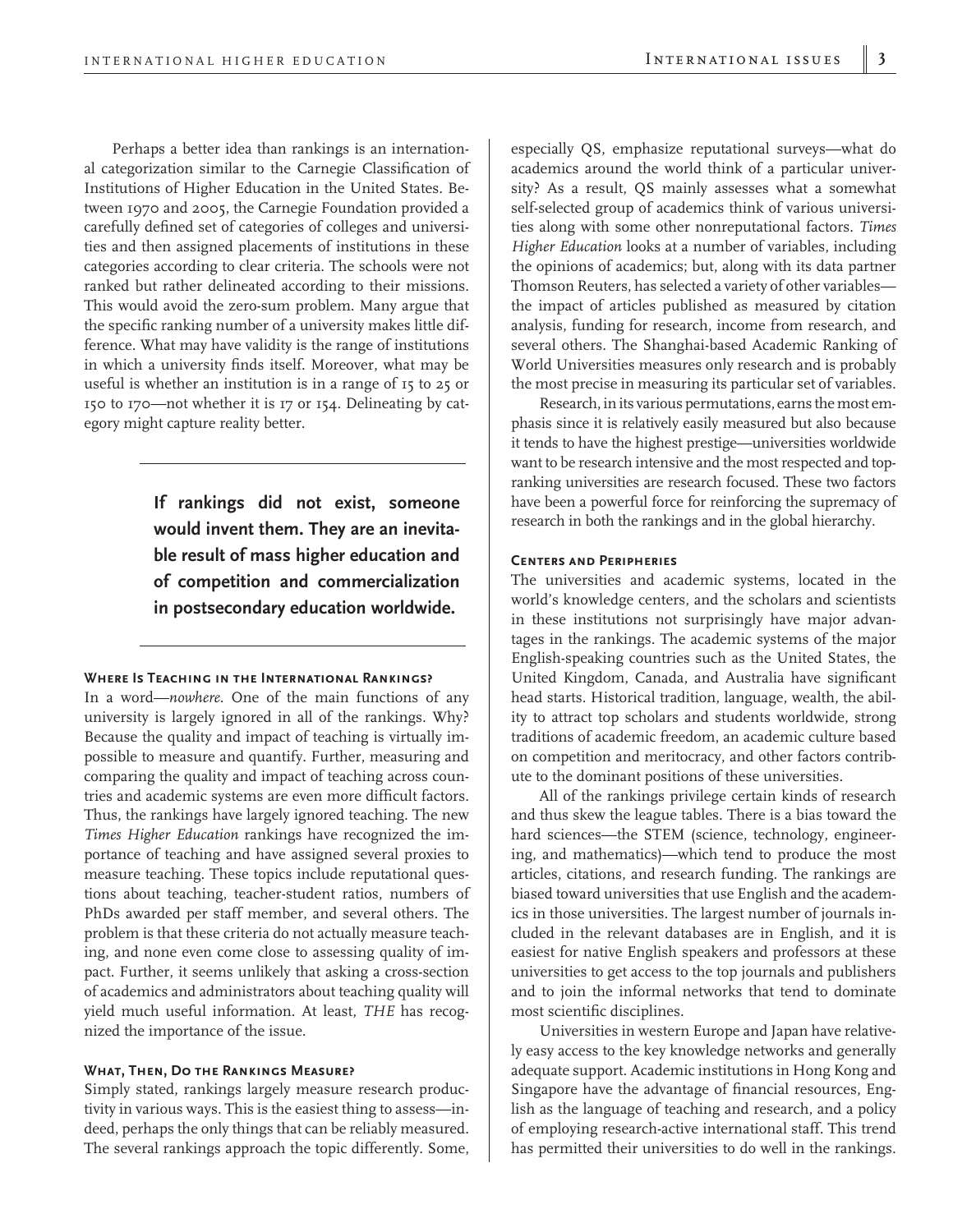The emerging economies, most notably China, are increasingly active as well, and they are moving from periphery to center. Even well-supported universities in peripheral regions, such as the Middle East, have disadvantages in becoming academic centers. There are strong links between the central or peripheral status of a country or academic culture and the placement of their universities in the rankings.

In the age of globalization, it is easier for academic institutions to leapfrog the disadvantages of peripherality with thoughtful planning and adequate resources. Individual academics as well as institutes and departments can also make a global mark more easily than ever before. While the barriers between centers and peripheries are more permeable, they nonetheless remain formidable.

#### **Changing the Goalposts**

Many of the rankings have been criticized for frequently changing their criteria or methodology, thus making it difficult to measure performance over time or to usefully make comparisons with other institutions. *US News & World Report* has been particularly prone to changing criteria in unpredictable ways, making it extremely difficult for the colleges and universities providing data to do so consistently. It is likely that the *Times Higher Education* rankings, in its first year, will likely change to some extent as an effort is made to improve the methodology. The Shanghai rankings have been most consistent over time, contributing no doubt to the relative stability of institutions and countries.

#### **A 2010 Critique**

It may be useful to analyze briefly the main rankings as a way of understanding their strengths and, more important, their weaknesses. While this discussion is neither complete nor based on a full analysis of the rankings, it will provide some reasons for thinking critically about them.

The QS World University Rankings are the most problematical. Between 2004 and 2009, these ranking were published with *Times Higher Education*. After that link was dropped, *Times Higher Education* is now publishing its own rankings. From the beginning, QS has relied on reputational indicators for a large part of the analysis. Most experts are highly critical of the reliability of simply asking a rather unrandom group of educators and others involved with the academic enterprise for their opinions. In addition, QS queries the views of employers, introducing even more variability and unreliability in the mix. Some argue that reputation should play no role at all in ranking, while others say it has a role but a minor one. Forty percent of the QS rankings are based on a reputational survey. This probably accounts for the significant variability in the QS rankings over the years. Whether the QS rankings should be taken seriously by the higher education community is questionable.

The Academic Ranking of World Universities (ARWU), often referred to as the Shanghai Jiao Tong rankings, are now administered by the Shanghai Rankings Consultancy. One of the oldest of the international rankings, having been started in 2003, ARWU is both consistent and transparent. It measures only research productivity, and its methodology is clearly stated and applied consistently over time. It uses six criteria, including numbers of articles published in *Science* and *Nature*, numbers of highly cited researchers as measured by Thomson Scientific, alumni and staff winning Nobel and Fields prizes, citations in Science and Social Science Citation indexes and several others. ARWU chooses 1,000 universities worldwide to analyze. It does not depend on any information submitted by the institutions themselves. Some of AWRU's criteria clearly privilege older prestigious Western universities—particularly those that have produced or can attract Nobel prizewinners. The universities tend to pay high salaries and have excellent laboratories and libraries. The various indices used also heavily

> **As fewer American and British universities will inevitably appear in the top 100 in the future, this does not mean that their universities are in decline.**

rely on top-peer-reviewed journals in English, again giving an advantage to the universities that house editorial offices and key reviewers. Nonetheless, AWRU's consistency, clarity of purpose, and transparency are significant advantages.

The *Times Higher Education* World University Rankings, which appeared in September is the newest and in many ways the most ambitious effort to learn lessons for earlier rankings and provide a comprehensive and multifaceted perspective. *Times Higher Education* gets an A grade for effort, having tried to include the main university functions—research, teaching, links with industry, and internationalization. It has included reputation among the research variables and has combined that with analyses of citations, numbers of publications, degrees produced, and other measures. Disappointingly but not surprisingly, there are problems. Some commentators have raised questions about the methodologies used to count publications and citations. There are a number of inconsistencies—due to administrative problems apparently no Israeli universities are included and some of the American universities are not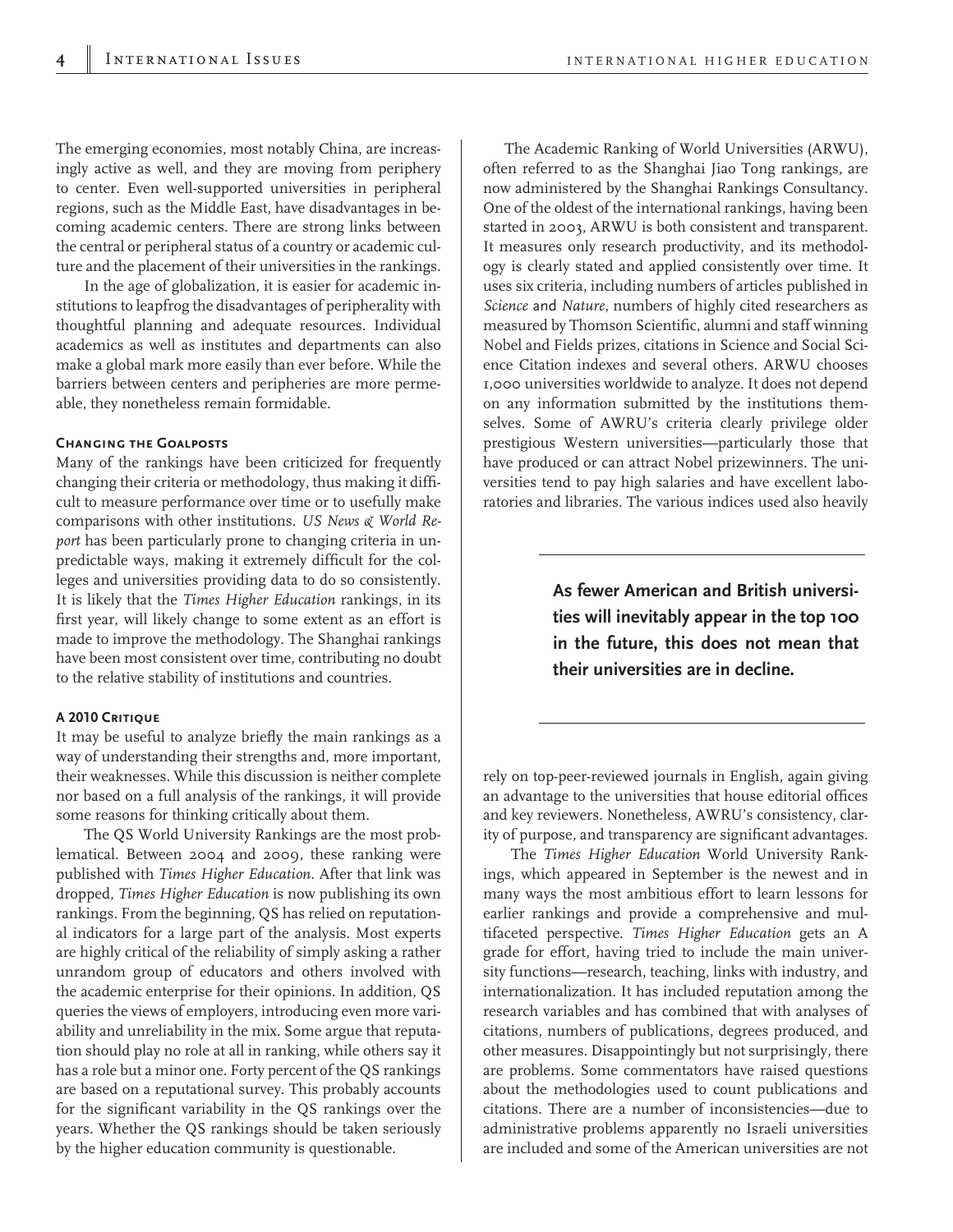single campuses but rather systems are included together (examples include the University of Massachusetts, Indiana University, the University of Delaware, Kent State University, and others). This problem increases the rankings of these "systems" unfairly. If, for example, the University of California was included as a system rather than as individual campuses, it would clearly rank number one in the world. Some of the rankings are clearly inaccurate. Why do Bilkent University in Turkey and the Hong Kong Baptist University rank ahead of Michigan State University, the University of Stockholm, or Leiden University in Holland? Why is Alexandria University ranked at all in the top 200? These anomalies, and others, simply do not pass the "smell test." Let it be hoped that these, and no doubt other, problems can be worked out.

A word should be said about the long-awaited National Research Council's evaluation of American doctoral programs. This study, years late, has been widely criticized for methodological flaws as well as the fact that it is more of a historical artifact than a useful analysis of cur-

> *Times Higher Education* **gets an A grade for effort, having tried to include the main university functions—research, teaching, links with industry, and internationalization.**

rent reality. Nonetheless, the National Research Council attempted to use a much more sophisticated approach to assessment, including considering 20 key variables relating to doctoral programs. The other rankings tend to use many more arbitrary measures and weightings. Even if total success was not achieved, there are no doubt lessons to be learned.

The *US News & World Report's* annual ranking juggernaut continues. Widely criticized in the United States for the constant changes in methodology, over-reliance on reputational indicators, and oversimplifying complex reality, it is nonetheless widely used and highly influential. College and universities that score well, even if they grumble about methodological shortcomings, publicize their ranks. At least, *US News & World Report* differentiates institutions by categories—national universities, liberal arts colleges, regional institutions, and so on. This recognizes variations in mission and purpose and that not all universities are competing with Harvard and Berkeley.

#### **Where Are We?**

No doubt university rectors and presidents, government officials, and anxious students and parents from Beijing to Boston will be analyzing one or more of the rankings discussed here or the many others that exist. Decisions will be made in part based on the rankings—on funding and other support from government, on which departments and programs to build, and perhaps which programs to eliminate; and at what college or university to attend, at home or abroad, by students and their families.

In the world of rankings as in much else it is caveat emptor—the user must be fully aware of the uses and the problems, of the rankings. Too often this is not the case. The specific ranking of universities is persuasive to many users. This of course is a mistake. It is erroneous not only because of the limitation in the rankings themselves but because the rankings only measure a small slice of higher education. A government should be just as concerned about how a university fits into the higher education system as about its research-based rank. Students should be concerned about the fit between their own interests and abilities as well as the prestige of an institution. And few take into account the shortcomings of the rankings themselves.

Railing against the rankings will not make them go away; competition, the need to benchmark, and indeed the inevitable logic of globalization make them a lasting part of the academic landscape of the 21st century. The challenge is to understand the nuances, uses—and misuses—of the rankings.

## Nine Common Errors in Building a New World-Class University

### **Jamil Salmi**

*Jamil Salmi, a Moroccan education economist, is the World Bank's tertiary education coordinator. E-mail: jsalmi@worldbank.org.*

In the past decade, the term "world-class university" has<br>become a catch phrase to describe research universi-Tn the past decade, the term "world-class university" has ties at the pinnacle of the tertiary education hierarchy, as measured by the various international rankings. Around the world, governments have responded to this global reputational competition with additional funding to promote their national elite universities, as illustrated by the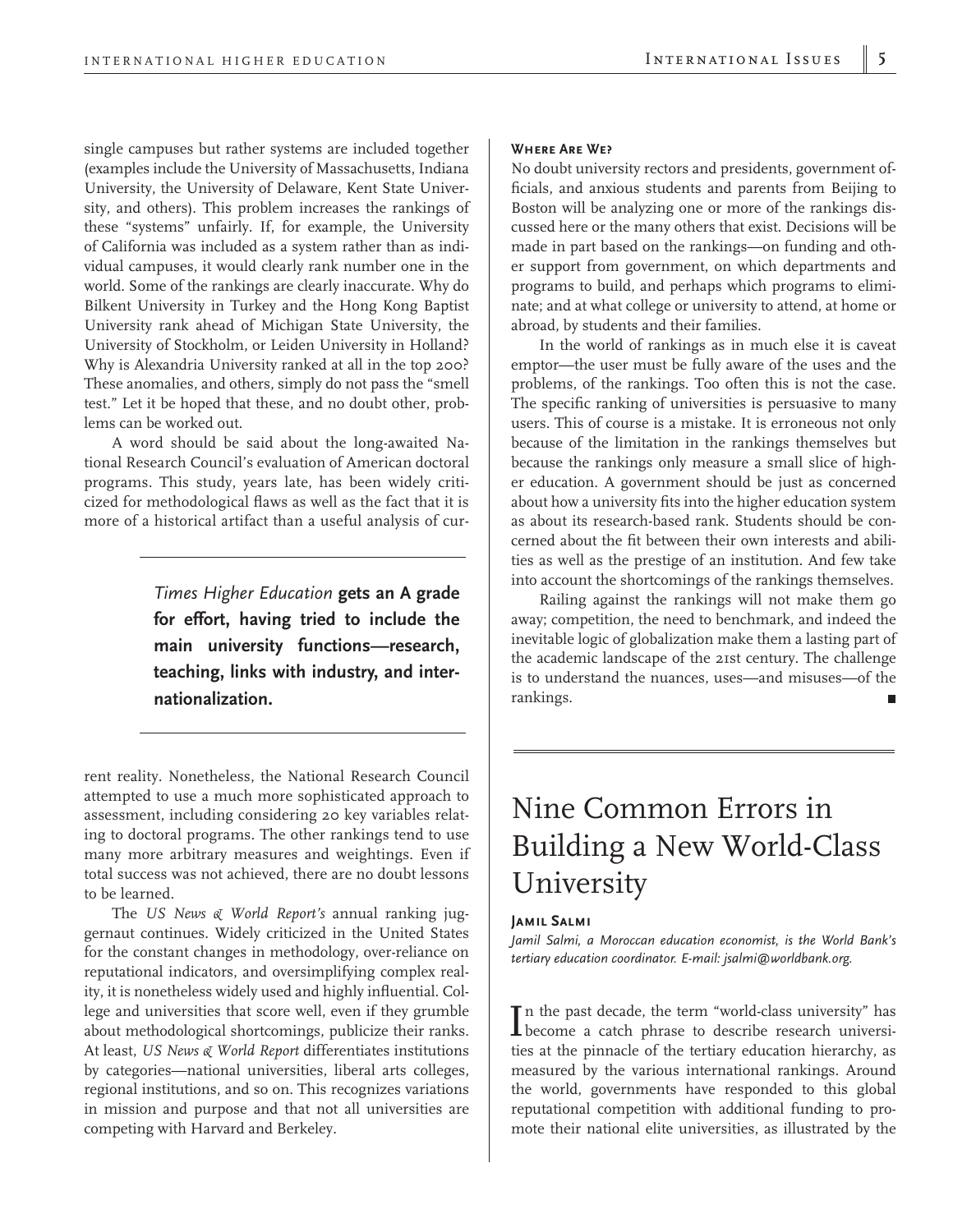various "Excellence Initiatives" in countries as varied as China, Denmark, Germany, Nigeria, Russia, South Korea, Spain, or Taiwan. In some cases, the government has also encouraged its top universities to merge so as to achieve economies of scale and reach a better position to compete globally. A few countries have even decided to establish new universities from scratch, with the explicit purpose of creating world-class institutions.

Achieving the ambitious result of launching a highquality, new university is easier said than done, however, as building a world-class institution requires more than knee-jerk reactions to the rankings or massive infusion of government money. This engagement is a complex and lengthy process that only recently has begun to receive careful attention. The following paragraphs outline the most common pitfalls encountered in some of the current projects that aim at establishing a new flagship institution.

> **Achieving the ambitous result of launching a high-quality, new university is easier said than done.**

#### **With a Magnicient Campus, Hope for Magic**

The physical infrastructure is obviously the most visible part of a new university. A lot of care is usually given to the design and construction of impressive facilities—and rightly so. A good infrastructure is certainly an important part of the education experience of students, and researchers need adequate laboratories to carry out leading-edge scientific inquiries. Yet, without an appropriate governance setup, a strong leadership team, a well-thought curriculum, and qualified academics, the beautiful campus will remain little more than an empty shell.

### **Designing Curriculum after Constructing Facilities**

It is often assumed that teaching and learning can easily adapt to the physical environment of the institution. This may be true for traditional lecture-based teaching, but innovative pedagogical practices require appropriate facilities. For example, interactive approaches, problem-based learning, or pedagogical methods relying heavily on teamwork and peer learning are constrained by the physical limitations of conventional lecture halls or even classrooms. The promoters of a new university should refrain from launching into the architectural design stage of their institution

until they have established a clear definition of the vision and mission of the new institution. It is particularly essential to prepare the academic plan of the new institution ahead of the construction of the physical infrastructure and to tailor the latter to the requirements of the former rather than the other way around.

#### **IMPORT CONTENT FROM SOMEWHERE ELSE**

Why reinvent the wheel? The teams in charge of establishing new universities logically look at top institutions in industrial countries to "buy" elements of their curriculum instead of going through the lengthy process of designing their own programs. But, while this may seem expedient and practical, it is not the most effective way of building the academic culture of a new university that aims to reach high standards. The Harvards and MITs of this world are unique institutions, and it is unrealistic to think that reproducing their organic, academic models is possible. Moreover, it is impractical to envision shopping around and bringing curricular fragments from a variety of top-notch institutions across different countries and cultures and guessing everything could easily gel together and fall in place to create an authentic learning and research culture in the new university.

#### **Planning with an Ecosystem in Mind**

Replicating the features that make flagship universities in North America and Europe successful—concentration of talent, abundant resources, and favorable governance—is a necessary condition but does not encompass the full complement of consideration that underpin a successful worldclass institution. Creating and maintaining thriving universities constitute a difficult if not impossible process when the tertiary education ecosystem within which they operate is not fully supportive. The main dimensions of the ecosystem include leadership at the national level (existence of a vision about the future of tertiary education and the capacity to implement reforms), the regulatory framework (governance structure and management processes at the national and institutional levels), quality-assurance frameworks, the articulation mechanisms integrating the various types of tertiary education institutions, the financial resources and incentives, and the digital and telecommunications infrastructure. The absence of even only one of these elements or the lack of alignment among these various dimensions is likely to compromise the ability of new universities to progress and endure.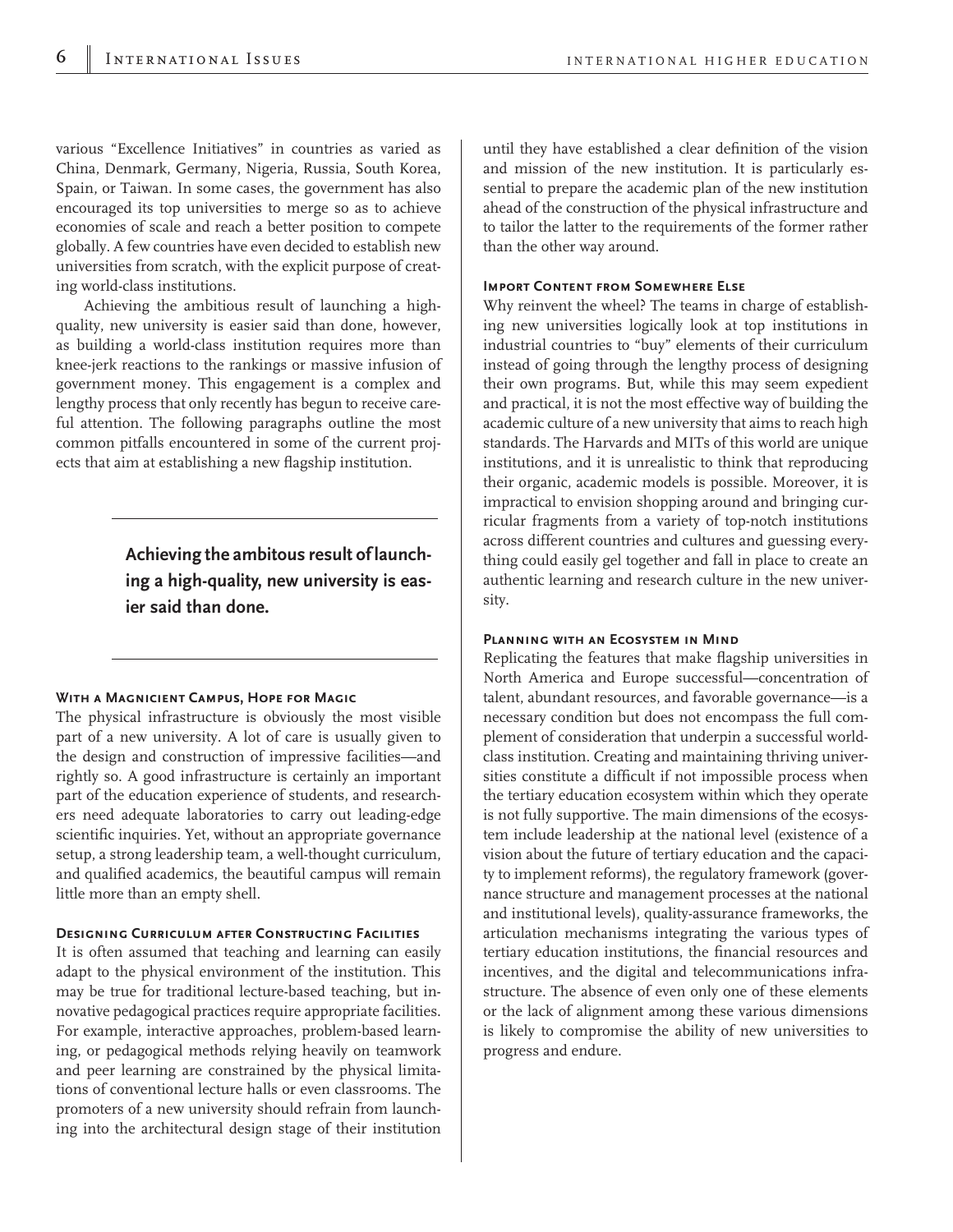#### **Postponing the Board and the Leadership Team**

The resolution to establish a new university is often a political decision that a ministry or a technical project team is then charged with putting into action. This often leads to a centrally managed design and implementation process. But, a new university cannot be built by a disinterested committee. A project of such magnitude needs to be owned and carried out by a dynamic leadership team, working under the authority of an independent board with the capacity to provide guidance and empowerment. Putting in place an appropriate governance framework from the outset is a key factor of success.

## **PLANNING FOR UP-FRONT CAPITAL COSTS, BUT IGNORING Long-Term Financing**

The promoters of a new university usually announce with enthusiasm the huge endowment dedicated to the establishment of the new institution, but the initial capital investment is only one part of the total project. It is essential to provide adequate support for the first few years of operation and to establish a thoughtful business model that allows the new institution to grow and endure in a financially sustainable manner.

> **Without an appropriate governance setup, a strong leadership team, a wellthought curriculum, and qualified academics, the beautiful campus will remain little more than an empty shell.**

#### **BEING TOO AMBITIOUS IN YOUR QUANTITATIVE TARGETS**

The leaders of new institutions sometimes think that they can rapidly enroll large numbers of students, often in the tens of thousands. This is rarely achieved without sacrificing quality. In the 1970s, E. F. Schumacher wrote in his famous book—*Small Is Beautiful*—that successful development projects were preferably of a small size. Small is still beautiful today, especially when it applies to setting up a new college or university. It is almost always a better idea to begin with a small number of programs and student body if quality is a priority. Once a strong academic culture is in place, it is easier to scale up from there.

### **Expecting You Can Do It All in 18 Months**

A variant of overambitious planning is assuming that a new institution can be launched in a matter of months, and that high-quality teaching and research can be accomplished within a few years of establishing a new university. In reality, rushing through the initial phase of design and implementation can often lead to hasty decisions that can have an adverse effect on the quality and cost of the project. Furthermore, institution building is a long-term process that requires stable leadership, continuous improvement, and patience. This is especially true when it comes to developing the robust scientific traditions needed to produce leading-edge research and technological applications.

#### **Relying on Foreign Academics without Building Up Local Capacity**

Hiring foreign academics is a common practice to accelerate the launch of a new university. Indeed, engaging experienced teachers and researchers to help input new programs makes good sense; it can also form an effective capacity-building strategy when a key part of the mission of the foreign academics is to train younger, less-experienced academics from the host country. On the other hand, it can be a risky and counterproductive approach in the absence of systematic efforts to attract and retain qualified national academics. As with most plans that include reliance on outside actors and forces, this strategy of bringing on foreign academic staff should be one that complements the more fundamental aim of local capacity building.

### **Conclusion**

Launching a new tertiary education institution that aspires to attain the highest possible standards is a noble but extremely difficult enterprise. The road to academic excellence is full of avoidable pitfalls, as illustrated by the preceding discussion of most commonly observed errors. More importantly, the decision to build a world-class university must always be examined within the proper context to ensure full alignment with the national tertiary education strategy and to avoid distortions in resource-allocation patterns within the sector. With thoughtful and realistic planning, however, reaching for excellence in tertiary education, at all levels, can only be viewed as a good and significant approach.



In addition to our Web site and Facebook page, we are now tweeting. We hope you will consider "following" us on Twitter!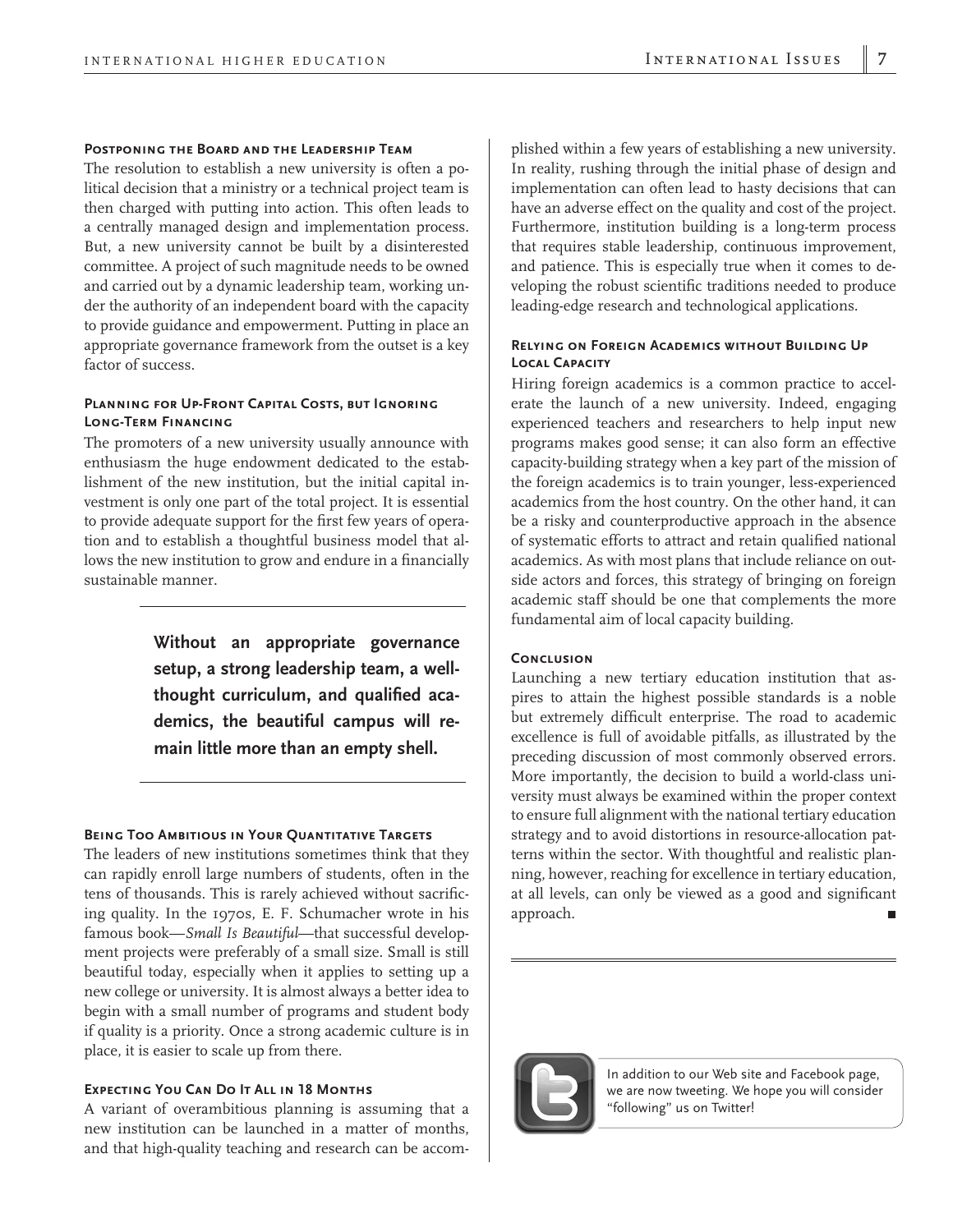## The Corruption of Ethics in Higher Education

## **Stephen P. Heyneman**

*Stephen P. Heyneman is professor of International Education Policy at Vanderbilt University, Nashville, Tennessee. E-mail: s.heyneman@ vanderbilt.edu.*

*Once the dean called me about a grade for the daughter of the rector. The rector was in the hospital. The dean said that he has suffered enough already and that I should not make him suffer any more, so I should give his daughter a good grade.* 

—Assistant Professor in Kazakhstan

*Admissions were a way to make money. Big money.*

—Administrator in Georgia

Universities are commonly thought to be a haven for young adults. No matter how unstable the polity or how dismal the prospects for the economy, education investments are treated as sacrosanct. Recently, however, it has been discovered that education systems can be as corrupt as other parts of government and the economy; and that values of fairness and impartiality, once thought to be universal characteristics of university systems, can be supplanted by the interests of specific individuals, families, ethnic groups, and institutions.

Such misconduct includes the abuse of authority for both personal and material gain. Higher education can be corrupt through: the illegal procurement of goods and services; cheating in the provision of its normal functions (admissions, grading, graduation, housing, and academic products); professional misconduct (favoring of family members, sexual exploitation, bias in grading, research plagiarism, etc.); and cheating in the paying of taxes and the use of university property.

### **How Common Is It?**

In student surveys of Bulgaria, Moldova, and Serbia, between 35 and 45 percent believed that the official selection process could be by-passed. Approximately one in five admitted to having bribed a university official; in Moldova the figure was two in five. Within universities a wide variation exists in the propensity to bribe. Disciplines in highest demand—economics, finance, and law—have higher competition for entry, higher tuitions and fees, higher potential for earning, and hence higher stakes. These disciplines are more likely to be corrupt.

Education corruption is universal but the type differs from one region to another. In North America the problem appears to be student and faculty plagiarism and cheating on examinations. In addition, breaches in institutional ethics include the misconduct of research, ethical questions surrounding fund-raising and sports, admissions and testing, academic governance, as well as classroom improprieties—showing up late for class, unfairly assessing homework assignments, and showing preference to specific genders, nationalities or opinions.

Outside the countries of the Organization for Economic Cooperation and Development (OECD), corruption is more frequent but occurs in different ways. In Vietnam, Cambodia, South Asia, eastern Europe, and the former Soviet Union, the main problem appears to be corruption for monetary gain—the propensity to seek bribes in exchange for higher grades, accreditation, and entrance to selective programs of study. In sub-Saharan Africa, corruption includes frequent instances of professional misconduct and sexual exploitation in the classroom.

### **Is Corruption Cultural?**

Some people might argue that corruption and cheating is cultural and imbedded within the moral standards of the community. This situation might imply that students favor it and have no shame when participating. Generally, however, students express shame and remorse. In Croatia, 89 percent claimed that it was "wrong" to cheat on an examination, approximately the same portion as in the United States (90%). On the other hand, some reports suggest that American students who cheat also say they are satisfied with their personal ethics. This suggests that, in certain circumstance, cheating can become a behavioral norm, "disconnected" from personal ethics.

### **Economic and Social Effects**

Corruption may enhance efficiency when prices (tuition, fees, or wages) are distorted by regulations. Some university systems require that faculty salaries remain uniform across disciplines; hence, retaining talent may require unregulated payments. However, the net benefits of efficiency from corruption are less likely in universities because corruption affects other social goals for making the education investment. Because universities serve to model good behavior, allowing a university to become corrupt may be more costly than allowing corruption in the customs service or the police. Since one purpose of the university is to purposefully teach how to behave in the future, if the university is corrupt, one can expect future citizens to be corrupt as well.

Corruption has a negative effect on quality. The university becomes a high-priced, low-quality good if officials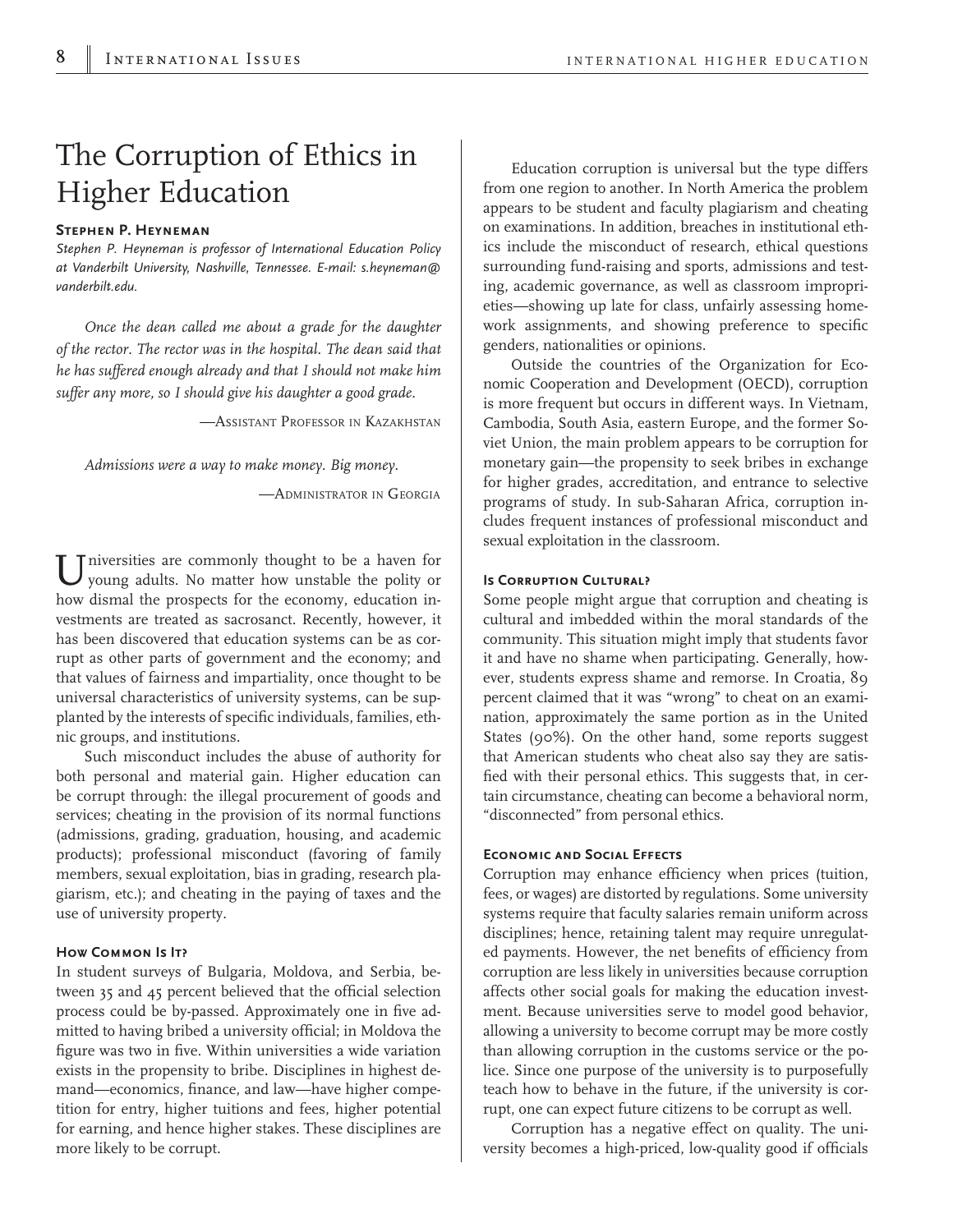admit or give high grades to the less qualified. Instead of increasing internal competition, corruption limits it. Since honesty rests on the proof of a lack of violations, a university suspected of being corrupt reduces the power of its graduates in the labor market. With the private sector and particularly with companies that draw from international labor markets, the effect of having a reputation for corruption may be more serious than with local governments and state-owned enterprises.

Corruption negatively affects both private and social economic returns to investments in education. If students can purchase grades they have less incentive to learn. An employer does not know whether the student completed the degree on the basis of academic ability or because he or she bribed university officials. The signaling value of a university degree is reduced. Employers reduce risk by avoiding graduates from suspect institutions and by putting into place testing, internship, and other filtering mechanisms. Graduates need to accept significantly lower salaries until they can demonstrate their economic value through on-thejob experience. Graduates from universities suspected of corruption are not likely to be considered for technical and professional jobs. If they sort into government jobs where the potential for bribes is high (customs, police, etc.), the private income costs of corruption are reduced, but the social costs remain.

> **Such misconduct includes the abuse of authority for both personal and material gain.**

#### **Who Can Resist?**

In circumstances where corruption is the norm, such an issue among faculty is not universal. Faculty "resisters" exist even in the most debilitating environments—some directed by virtue of moral principle and others on the basis of pragmatic assessment. Regardless of the source, their strength leads to the judgment of a universal standard for the professoriate. This standard consists of the promise to treat all students with fairness and impartiality. It requires the selection of universalistic norms (of fairness to students and colleagues) over loyalty to family and friends. In this simple but meaningful way, certain faculty in some of the world's most isolated universities represent, in fact, "quiet heroes." They stand up for their principles, without legal or administrative support, and not based on the possibility of professional recognition or financial reward; instead, they often stand up for fairness in defiance of senior administrators.

#### **INGREDIENTS OF THE MORAL ACADEMY**

In what ways must a university with international aspirations prove its adherence to universal principles? A university that reveals no public stance on the issue might be judged as having little interest in how the public perceives its integrity. A number of mechanisms exist to lessen the possibility of corruption and lower the perception that a university system could be corrupt. These include codes of conduct for faculty, administrators, and students; statements of honesty on public Web sites; university "courts" to hear cases of misconduct; and annual reports to the public on changes in the number and types of incidents on a yearby-year basis.

> **Faculty "resisters" exist even in the most debilitating environments some directed by virtue of moral principle and others on the basis of pragmatic assessment.**

#### **What Can Be Done?**

Many non-OECD countries are trying to participate in the Bologna process so as to make university degrees equivalent and facilitating transfer of course credits and credentials. It is hard to imagine why a country or a university in the European Union with a high reputation would allow its degrees to coincide with those of a university or a system of universities that face a perception of corruption. On the other hand, the European Quality Assurance Register or other mechanisms might include anticorruption evidence as criteria in the process of European accreditation; hence the process itself might be used as a means to clean up that problem from higher education systems.

Another implication concerns development assistance agencies that make investments in higher education. These agencies may have to rethink if their investments are made in systems with high levels of perceived corruption. However, an effective policy intervention must acquire information about the experience and cost of corruption. Regular surveys of students and faculty would be helpful. In fact, a survey of one university at two points in time demonstrated a decline in corruption. This suggests that when the potential of exposure and professional embarrassment becomes real, the propensity to engage in corruption declines.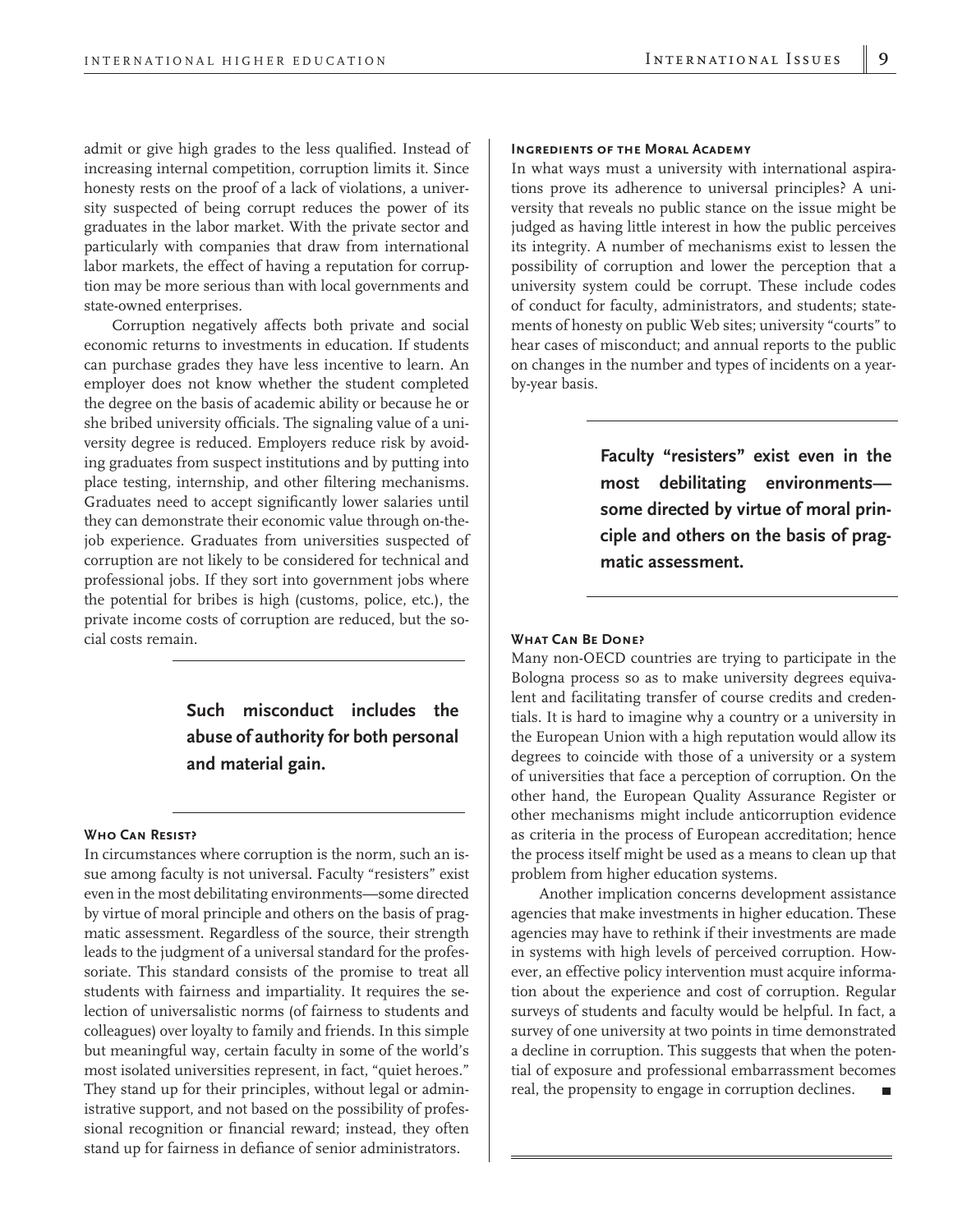## Liberal Education in the Global Perspective

### **Patti McGill Peterson**

*Patti McGill Peterson is senior associate at the Institute for Higher Education Policy and is project director for a nine-nation study of the role of the liberal arts in higher education, sponsored by the Christian A. Johnson Endeavor Foundation. E-mail: ppeterson@ihep.org.*

The liberal arts hold a central place in the history of higher education. From Greco-Roman origins and curricular incarnation in medieval universities to the academic program of Harvard College in the 17th century, the liberal arts were a fundamental part of higher education in the West. In the late 19th century, however, liberal education, based upon the study of the liberal arts, began a steady decline. Forces for this erosion also had origins in the West. A new university model that emerged from Germany challenged the moorings of liberal education by placing greater emphasis on research and graduate education than on the teaching of undergraduates. The core curriculum that once had a compatible and narrow assemblage of courses in classical languages, literature, history, religion, math, and basic science would see many more entrants by the mid-20th century, all making a claim for space in the curriculum as a result of the increasing specialization of the academic disciplines. Clark Kerr, in his Godkin Lectures in 1963, stated that increasingly the research enterprise would take priority over undergraduate education and that the humanities would be diminished by greater funding for science. The result, he noted, was that the coherence of the curriculum would suffer.

#### **Keeping Liberal Education Alive in the West**

Not only did universities prove Kerr's predictions correct, but also liberal arts colleges, devoted to undergraduate education, were impacted by the complex departmentalization of knowledge that flowed from graduate schools. Yet, it is possible to point to a continuous discourse in American higher education since the mid-1960s about the undergraduate curriculum. Disagreement about the content of liberal education became a central issue. This was fueled by opinions such as those of E. D. Hirsh's book (*Cultural Literacy,*  1987), in which he advocated a return to a more narrowly defined canon of Western thought. Those who warned of loss regarding cultural identity, illiterate students, and general education running amok were met by passionate charges of elitism, cultural hegemony, and a curricular idée fixe. The most salutary outcome of the claims and counterclaims formed a general consensus that undergraduate education was important and the curriculum needed to be structured carefully to provide students breadth and depth in their academic programs.

While no consensus was reached on exactly what subject matter should constitute a liberal education program, considerable agreement existed among American educators about which attributes to foster. The Association of American Colleges and Universities, representing its member institutions, stated that liberal education should provide students broad knowledge of culture, science, and society (general education) as well as in-depth study in a specific area of interest. It characterized liberal education as helping students develop a sense of social responsibility as well as strong and transferable intellectual and practical skills such as communication, analytical and problem-solving ability, and a demonstrated competency to apply knowledge and skills in real-world settings.

The United States is viewed as a stronghold of liberal education, but its colleges and universities have had to respond to increasing demands from students and their families for more utilitarian education. Liberal arts disciplines compete with the desire for more practical curricula that support such programs as business administration. In Europe, early specialization trumped liberal education. While there are some longstanding liberal arts institutions such as the American University of Paris, only the past dozen years have engaged glimmers of new life within the region that gave birth to the liberal arts. A prominent example is the Netherlands, where eight liberal arts colleges have been established as part of the university system. Poland now has an active and successful liberal education movement affiliated with its public universities, which has grown steadily in prestige. There are relatively new liberal arts colleges in Berlin and Bratislava. The European Colleges of Liberal Arts and Science consortium was founded in response to these developments. As a matter of perspective, however, it is important to note these liberal arts institutions enroll a small number of students in the European Union region.

#### **Liberal Education beyond Its Wellsprings**

Liberal education exists outside the geography of its origins, principally through external assistance and not as indigenous undertakings. Americans have had a role in establishing liberal arts institutions in non-Western countries. Two early examples are the American Universities of Beirut (1866) and Cairo (1919) that now have deep roots in the Middle East and have for many years educated the elite of the region. More recently, in another wave of activity, the National University of Singapore has just announced a partnership with Yale University, to introduce a liberal arts college to Singapore's higher education offerings. New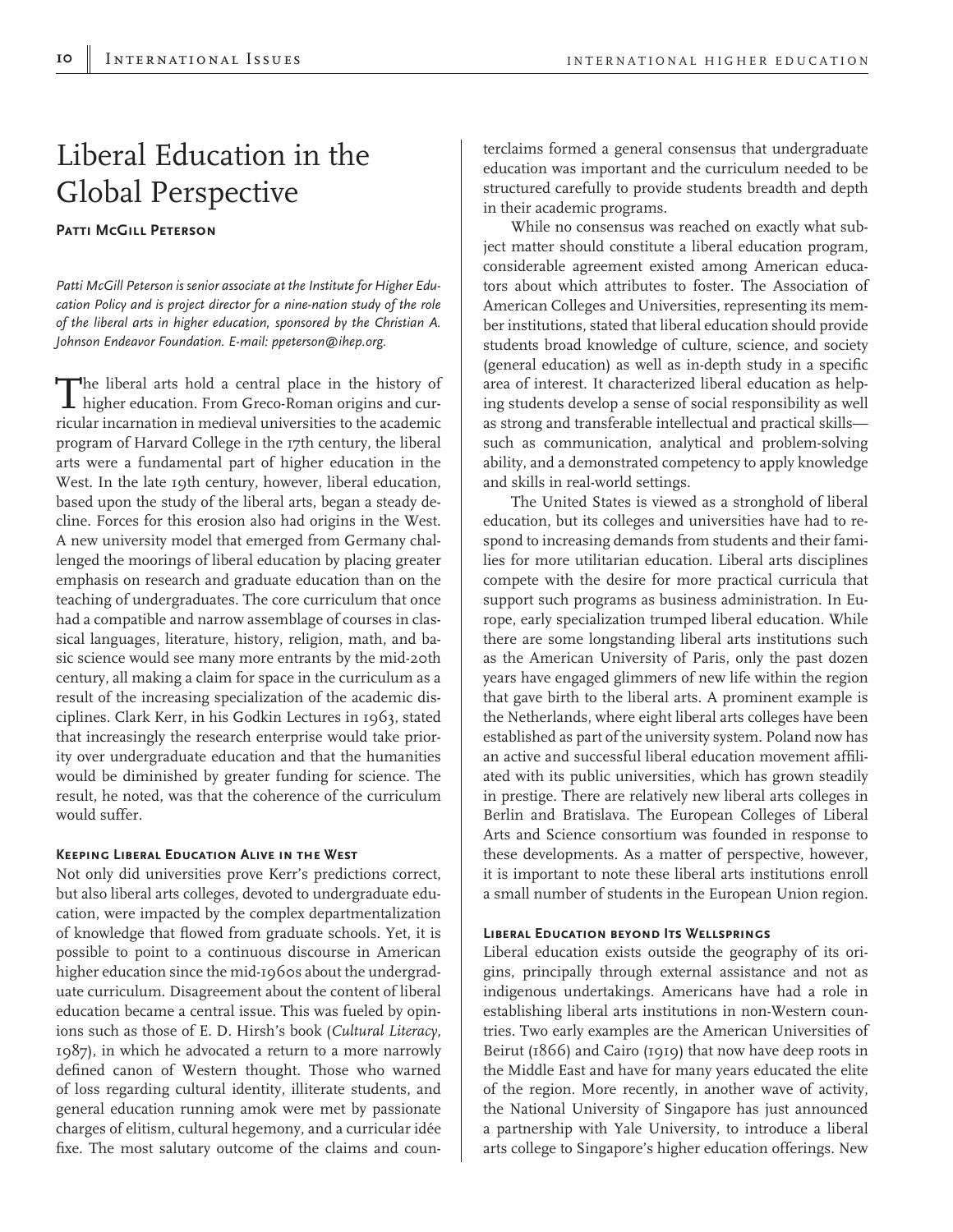York University has established a residential liberal arts college in Abu Dhabi. Bard College has developed, with local partners, liberal education institutions and programs in Russia, Central Asia, and more recently, Palestine. The Asian University for Women stands as an outpost for liberal education in Bangladesh. These and other examples help to conclude that liberal education is enjoying a global migration.

> **While no consensus was reached on exactly what subject matter should constitute a liberal education program, considerable agreement existed among American educators about which attributes to foster.**

For much of the non-Western world, including countries that have a transplant from an earlier era, liberal education is generally a foreign concept. For example, despite its own success, the American University of Cairo has had little influence on bringing liberal education to Egypt's huge public higher education system. The strength of undergraduate education in the United States notwithstanding, in much of the developing world graduate education and the research enterprise has inspired the greatest attraction for educators from other countries. With no strong reason to understand the nature of baccalaureate education, there is also little incentive to understand the role of liberal education and its general education component in the curriculum. In addition, donor agencies, such as the World Bank, further marginalized liberal education by emphasizing workforce and market studies as key elements for higher education planning in developing countries.

The big question is whether liberal education can develop on its own and be available to larger numbers of students in developing countries. Without a definitive answer, some noteworthy recent developments are under way. China exhibits a significant focus on the undergraduate curriculum that features a general education component. Poland has a mixed picture that includes the previously mentioned vigorous liberal education movement that exists alongside curricula left over from the Soviet era. India and Turkey, while neither is a great repository of liberal education, have institutions attempting to align the broader underpinnings of liberal education with professional education. A new development in South Africa holds promise. The minister of higher education and training has recently launched an initiative to strengthen the social sciences and the humanities. The goal is to have stronger education and research in the liberal arts to support South Africa's transformation beyond its apartheid past. These examples, unfortunately, are outliers. Countries struggling with higher education reform efforts tend to focus foremost on noncurricular issues—such as, access and finance. With limited resources and a huge enrollment demand, their ability to engage in academic reform efforts that include liberal education is a doubtful outcome.

Curricular reform that includes liberal education will require some fundamental understandings. First and foremost, the student and his/her personal and intellectual development must matter, alongside preparation for the workforce. As part of this focus, baccalaureate-level education and the quality of its content and pedagogy must be viewed as a significant part of the higher education system. These are sine qua nons. Beyond the benefits of preparing students with broad intellectual skills for life and transferable analytical skills for the workplace, liberal education also educates for well informed citizenship, a critical aspect of nation building.

## Agents and Third-Party Recruiters in International Higher Education

**Philip G. Altbach**

*Philip G. Altbach is the Monan University Professor and director of the Center for International Higher Education at Boston College. E-mail: altbach@bc.edu.*

 ${\bf A}$  specter is now haunting international higher educa-<br>tion—the dramatic proliferation of third-party recruiters and agents. Their job is to recruit prospective students in countries that send large numbers of students abroad to study at specific institutions as well as to provide general information about studying abroad. Many officials are authorized by academic institutions in the receiving countries specifically in the United States, Britain, and Australia—to offer admission to students and facilitate their enrollment.

While by no means a new trend, this phenomenon is growing in size, scope, and notoriety, as international enrollments have become a compelling part of some universities' bottom lines. The operators, of course, do not work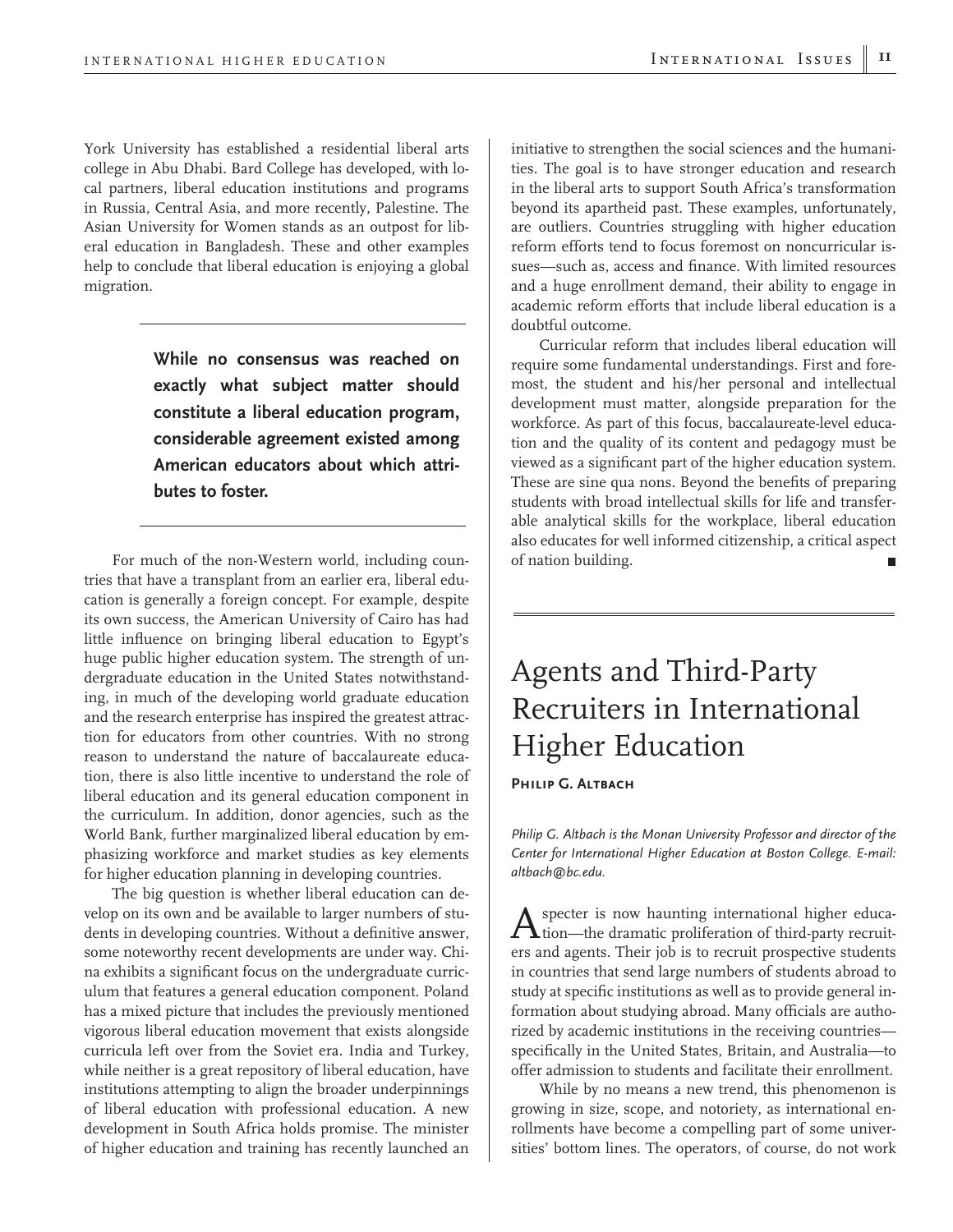without any source of income. They are paid by the universities that utilize them, usually by providing a fee, based on how many students are enrolled. Sometimes, shockingly, they are also paid by prospective students.

This article has a simple argument that agents and recruiters are impairing academic standards and integrity and should be eliminated or severely curtailed. Providing information to prospective students is fine, but money should not change hands during the admissions process, and universities should not hand the power to admit—after all, a key academic responsibility—to agents or entities overseas.

#### **Old Ways and a New Wave**

Thirty years ago, most students interested in studying abroad would locate information, apply to his or her preferred institutions, and enroll. In the days prior to the Internet, information could be obtained directly by writing to overseas universities or in some cases by going to libraries sponsored by embassies and information centers in major cities in the developing world supported by the main host countries—the Soviet Union, Britain, France, and the United States. Internationally mobile students were relatively few in number. In 1981, there were 912,300 internationally mobile students. The total has grown by three times in the past 30 years. Many students came from relatively sophisticated families able to access information and make informed choices or were sponsored by governments or other agencies. Universities in host countries seldom placed internationalization at the top of their agendas, and few, if any, looked to make money from overseas students. Cold War politics and neocolonial ties stimulated the major powers to sponsor information centers overseas.

This environment has changed. Indeed, practices only a few decades old seem quaint in today's globalized world, where higher education is big business for many and perhaps 3 million students study abroad—the large majority coming from Asia and going to the main English-speaking Western countries and Australia. The United States hosted 671,000 of these foreign students—or 21 percent of the global total. These students contributed more than \$17.65 billion to the US economy and many billions more to the other main host countries.

The key shifts include the rise of the Internet, the commercialization of international study, the transformation of study abroad from an elite to a mass phenomenon. While formerly limited mainly to an elite few, participating students were often provided with scholarships from home or host countries. International study is now a mass phenomenon where funding comes overwhelmingly from individual overseas students or their families, and the students themselves come from much wider social-class backgrounds and from many more countries than was the case in the past.

The Internet permits easy access to information concerning higher education institutions everywhere, although even a cursory glance at the Web sites of many universities reveals a striking lack of transparency that even borders on false advertising. Even degree mills can be designed to look like Oxford—sometimes even stealing pictures of Oxford. But good information is available to individuals who have the ability to carefully separate fact from fiction—not an easy task.

The Cold War ended by 1990, and most host countries have eliminated or cut back their overseas information centers. Some, like Australia, have purposely commercialized international student recruiting. The Australian government established the IDP agency to build higher education as an export industry. Other countries, including the United Kingdom, have moved to commercialize international higher education.

At the same time, the United States has repeatedly cut the budgets for overseas libraries and information centers without thinking about the consequences and now faces the costly investment of reopening centers and libraries and rebranding and remarketing one of America's most valuable "exports."

> **Thirty years ago, most students interested in studying abroad would locate information, apply to his or her preferred institutions, and enroll.**

As the number of overseas students has grown, the level of sophistication of the applicants has declined. At one time, fewer applicants were in large part interested in top universities overseas, although some government-sponsored programs placed students in less prestigious institutions. However, many of today's potential students have little knowledge about higher education prospects and may want to study abroad because they cannot find access at home. Moreover, they feel that somehow an overseas qualification will boost their job prospects or serve as a prelude to migration abroad.

Many more academic institutions have entered the competition for international students. Most of these new entrants are not top "name-brand" universities but are rather lesser-known—and sometimes lower-quality—schools of all kinds. These schools turn to recruiters since they feel that they have no alternative way to attract students from other countries. It is surprising that some quite respectable American universities have turned to agents and re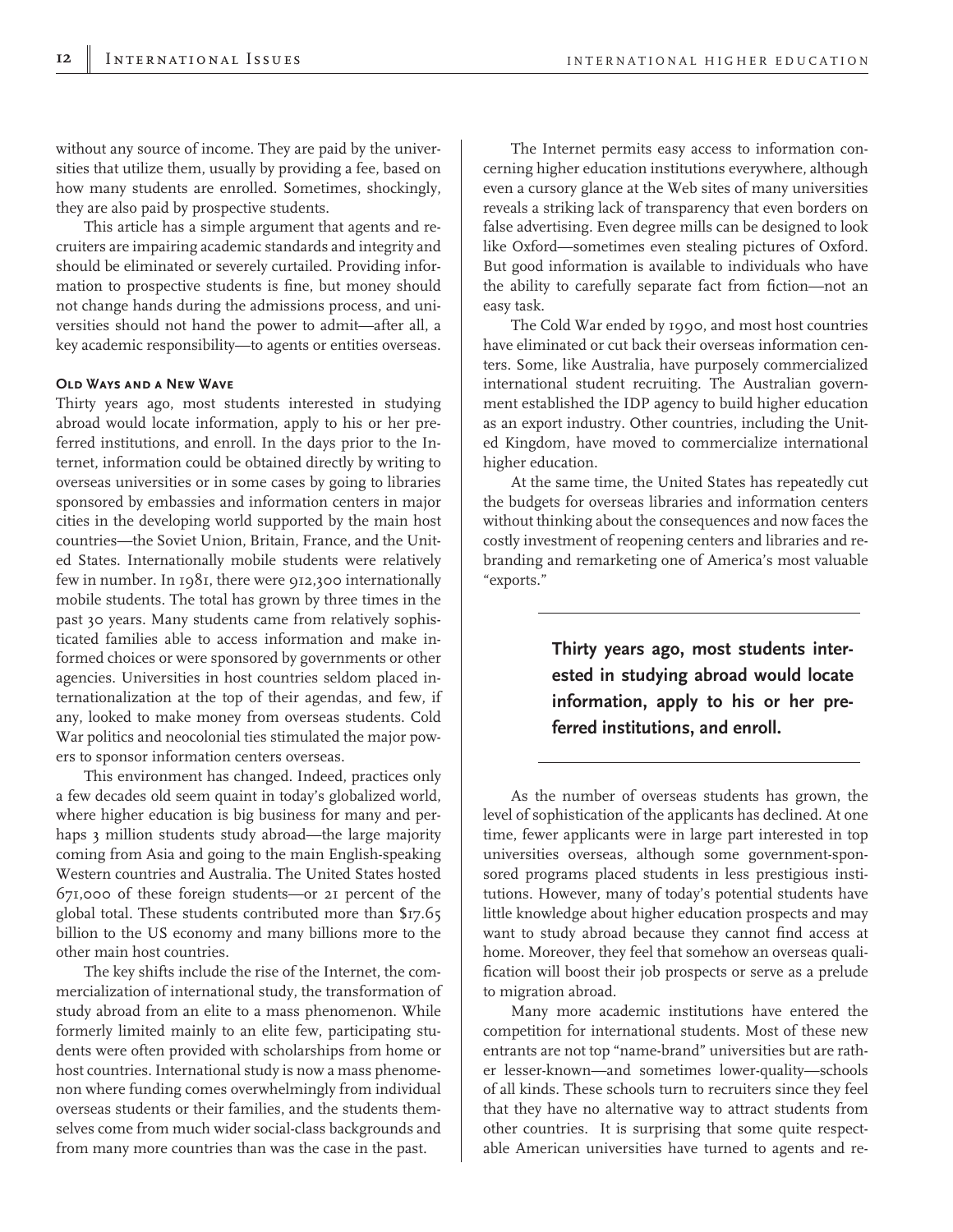cruiters—perhaps feeling insufficient confidence that their quality and brand could attract overseas students. Topranked universities remain preferred destinations for the best and brightest students, but they can accommodate only a tiny minority of those who apply.

#### **Agents and Recruiters Enter**

This new environment produced an information and access vacuum that needed to be filled. Unfortunately, this deficiency has been accommodated in the worst possible way. Many universities, especially those with no international profile, seeking to attract international students find that they cannot easily obtain access to the potential market. Students find it difficult to locate reliable information about possible places to study amidst the thicket of competing Web sites and the myriad of advertisements that one can find in newspapers, train stations, and elsewhere in the developing world. The Internet has not solved the problem in part because it does not distinguish quality and provides unevaluated and unfiltered information. There is no way to easily evaluate the quality or veracity of information. Agents and recruiters have stepped into this environment of information overload and claim to provide a roadmap to the plethora of "information" currently available on the Internet and elsewhere.

> **Even a cursory glance at the Web sites of many universities reveals a striking lack of transparency that even borders on false advertising.**

### **The Actual Practices**

If agents and recruiters only provided information, today's situation would not amount to a crisis. It would simply be problematical because the evaluation of the information would still be questionable. They are, of course, hired chiefly by potential host universities and other higher education providers to attract students to their institutions. Not information providers, the agents are salespeople. Their purpose is to sell a product, and they can use any required methods. They do not present alternatives or provide objective guidance to the potential applicants. Many of these operators although it is not known how many—have authorization to actually admit students, often based on murky qualifications. Some of the least-scrupulous agents accept payment from both sides—their employing school or schools in the host country, as well as from the applicants—a clear violation of ethical standards. Most agents and recruiters are independent operators who have contracts with one, or more, overseas institution. The universities in the host countries that employ these personnel typically are the lessprestigious schools with little visibility overseas and often a tremendous financial need for foreign students to balance their own "bottom lines."

American federal law forbids payments to recruit domestic students. Thus, one wonders why it is appropriate, or even legal, for a university to pay agents to "import" international students whereas not domestic students.

Agents and recruiters have no stated qualifications, nor are they vetted by anyone. Efforts are now underway to create "standards" for this new "profession" but with no powers to either measure compliance or discipline violators. Organizations like NAFSA: Association of International Educators, the largest membership organization of international education professionals, accept these operators as members with no questions asked, thus giving an aura of respectability to them. Other groups, such as the American Association of Collegiate Registrars and Admissions Officers, have raised serious inquiries about their role. Current efforts to set standards and somehow "legitimize" agents and recruiters through a new organization called the American International Recruitment Council may be seen as too closely linked to them.

#### **The Solution**

The solution to this growing phenomenon is simple: abolish them. Agents and recruiters have no legitimate role in international higher education. They are unnecessary and often less than honest practitioners who stand in the way of a good flow of information to prospective students and required data about these students to academic institutions in the host countries.

Objective and accurate information and guidance are needed for both institutions and students. These sources can be provided through the Internet, preferably through Web sites with some "seal of approval" from a group of respected universities or an international or regional organization that has universal credibility. It would be helpful if countries that eliminated or cut back on information centers and libraries overseas could restore them. The cost is not high and the yield in goodwill and reliable data would be immense. A significant role may exist for independent consultants who provide information and prepare students for the application process overseas but have no links and receive no money from the universities. Actually, a new organization, the Association of International Graduate Admissions Consultants, has been founded to establish and enforce appropriate standards relevant to this new role.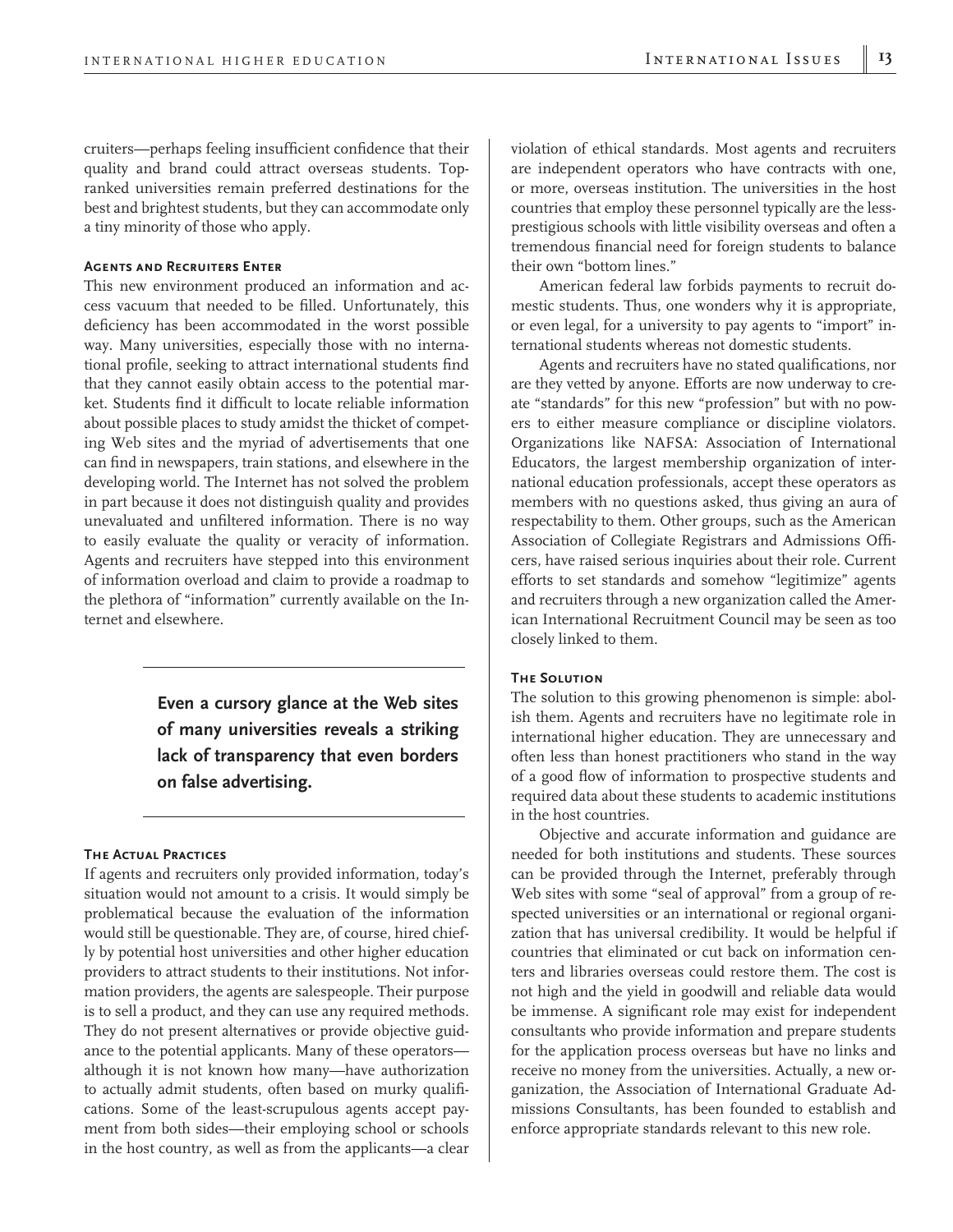Universities in the host countries should immediately cease using agents and recruiters. Better and more useful information should be provided by universities themselves to more effectively inform prospective applicants. This goal may include visits by university admissions staff to potential students overseas for the purpose of information sharing.

The stain of commercialization in international higher education has been tremendously aided by agents and recruiters. It is high time that these operators are eliminated and replaced with open and transparent ways of providing information to prospective students. The admissions process should be put back where it belongs—students applying for study and colleges and universities choosing those best qualified—based on reliable individually submitted applications.

## Five Myths about Internationalization

**JANE KNIGHT** 

Jane Knight is adjunct professor at the Ontario Institute for Studies in *Education, University of Toronto. E-mail: jane.knight@utoronto.ca or janeknight@sympatico.ca.*

 $\mathbf{A}$ s internationalization matures, it is becoming a more important and complex process. Yet, it is also becoming a more confused and misunderstood concept. Internationalization is definitely past the "new flavor of the month" stage. It is firmly embedded in institutional mission statements, policies, and strategies as well as national policy frameworks. This signals that internationalization has come of age and is a legitimate area of policy, practice, and research in higher education. However, because of internationalization's high profile it is now used to describe anything and everything remotely linked to worldwide, intercultural, global, or international. In short, it is a catchall phrase and losing its meaning and direction. This article suggests that over the years implicit assumptions have developed about internationalization, myths perhaps, that need to be exposed and discussed. A brief overview of five prevalent myths follows.

#### **Myth One: Foreign Students as Internationalization Agents**

A long-standing myth is that more foreign students on campus will produce more internationalized institutional

culture and curriculum. While this may be the expectation of universities, reality often paints a different picture. In many institutions international students feel marginalized socially and academically and often experience ethnic or racial tensions. Frequently, domestic undergraduate students are known to resist, or at best to be neutral about undertaking joint academic projects or engaging socially with foreign students—unless specific programs are developed by the university or instructor. International students tend to band together and ironically often have a broader and more meaningful intercultural experience on campus than domestic students, without having any deep engagement with the host country culture. Of course, this scenario is not applicable to all institutions, but it speaks to the often unquestioned assumption that the primary reason to recruit international students is to help internationalize the campus. While this is a well-intentioned rationale, it often does not work out that way and, instead, serves to mask other motivations—such as, revenue generation or desire for improved rankings on global league tables.

### **Myth Two: International Reputation as a Proxy for Quality**

Myth two rests on a belief that the more international a university is—in terms of students, faculty, curriculum, research, agreements, and network memberships—the better its reputation. This is tied to the false notion that a strong international reputation is a proxy for quality. Cases of questionable admission and exit standards for universities highly dependent on the revenue and "brand equity" of international students are concrete evidence that internationalization does not always translate into improved quality or high standards. This myth is further complicated by the quest for higher rankings on a global or regional league table such as the *Times Higher Education* or the Academic Ranking of World Universities. It is highly questionable whether the league tables accurately measure the internationality of a university and, more importantly, whether the international dimension is always a robust indicator of quality.

#### **Myth Three: International Institutional Agreements**

It is often believed that the greater number of international agreements or network memberships a university has the more prestigious and attractive it is to other institutions and students. But practice shows that most institutions cannot manage or even benefit from a hundred plus agreements. To maintain active and fruitful relationships requires a major investment of human and financial resources from individual faculty members, departments, and international offices. Thus, the long list of international partners often reflects paper-based agreements, not productive partner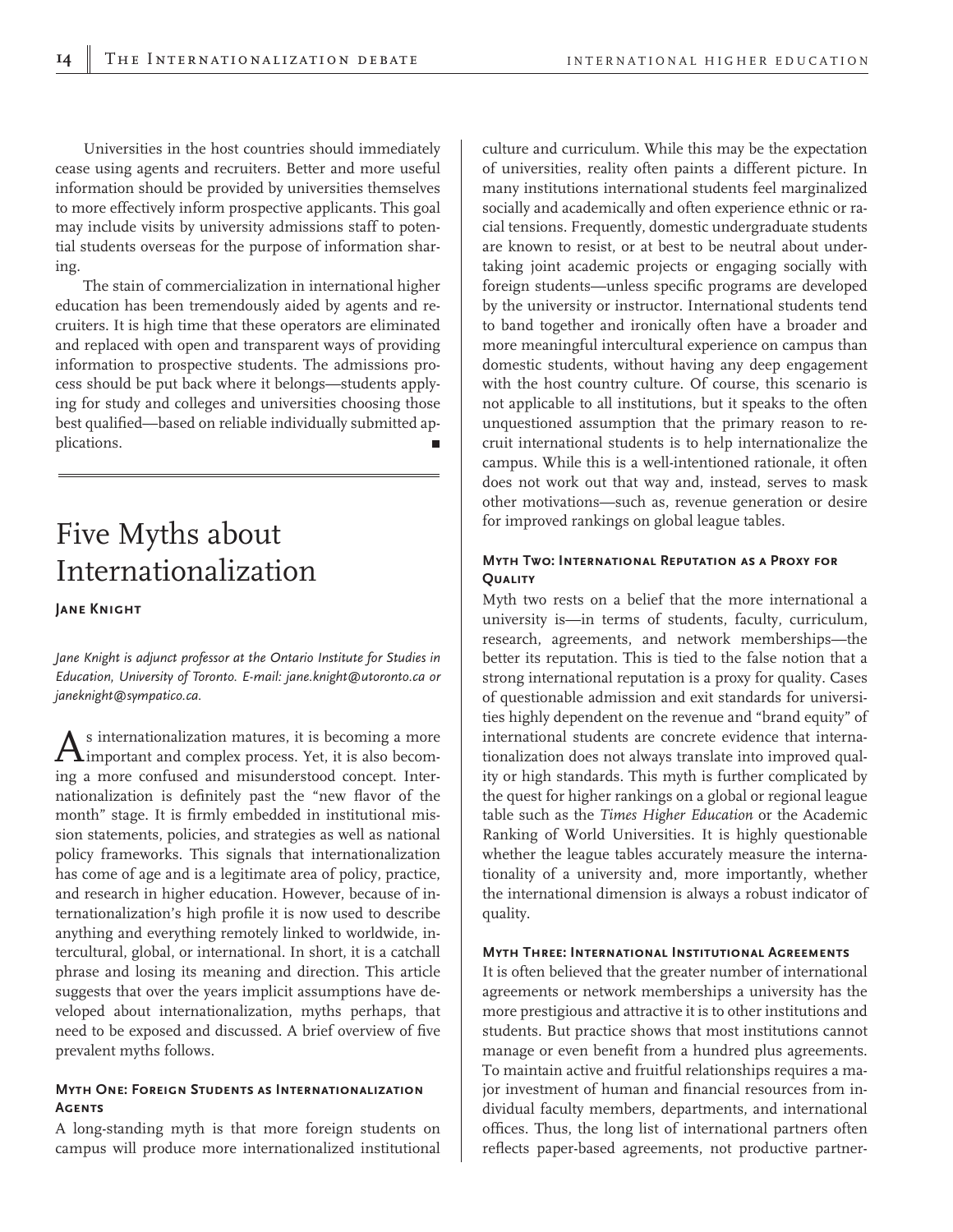ships. Once again, quantity is seen as more important than quality, and the international agreements list is used more as a status symbol than a record of functional academic collaborations. In fact, a more recent trend is the paring down of the number of agreements to 10 or 20 institutionwide priority partnerships. This can lead to more comprehensive and sustainable relationships but also to a sense of disgruntlement among faculty members and researchers about a top-down approach to internationalization and the curtailment of individual international research or curricular interests.

> **A long-standing myth is that more foreign students on campus will produce more internationalized institutional culture and curriculum.**

#### **Myth Four: International Accreditation**

International accreditations from foreign external national quality assurance agencies (especially from the United States) or professional engineering and business accreditation bodies are currently quite popular with universities in all parts of the world. The premise is that, the more international accreditation stars an institution has, the more internationalized it is and ergo the better it is. This is simply not true. A foreign recognition of quality does not speak to the scope, scale, or value of international activities related to teaching/learning, research, and service to society either through public engagement or private enterprise.

#### **Myth Five: Global Branding**

Myth five relates to the incorrect assumption that the purpose of a university's internationalization efforts is to improve global brand or standing. This confuses an international marketing campaign with an internationalization plan. The former is a promotion and branding exercise; the latter is a strategy to integrate an international, intercultural, and global dimension into the goals and teaching, research, and service functions of a university. The objectives, anticipated outcomes and investment in a global branding initiative, are different from those required for academic internationalization. Thus, it is a myth that an international marketing scheme is the equivalent of an internationalization plan. This does not deny the fact that a strategic and successful internationalization agenda can lead to more international visibility, but recognition is not the goal namely, it is a by-product.

A common element in many of these myths is that the benefits of internationalization or the degree of internationality can be measured quantitatively—the number of international students, foreign faculty, institutional agreements, cross-border education programs, research projects, foreign accreditations, branch campuses, and so on. While trying to quantify outcomes as key performance indicators may serve accountability requirements, they do not capture the human key intangible performances of students, faculty, researchers, and the community that bring significant benefits of internationalization.

#### **Summary**

These five myths do not apply to all higher education institutions or to all countries, but they reflect very common and misleading assumptions. Of course, there are additional myths, as well as fundamental truths, about internationalization that require further reflection and discussion. The purpose of identifying and reflecting on these myths and truths is to ensure that internationalization is on the right track and that we are aware of intended and unintended consequences as higher education sectors weather these rather turbulent times where competitiveness, rankings, and commercialism seem to be the driving forces.

# The End of Internationalization

#### **Uwe Brandenburg and Hans de Wit**

*Uwe Brandenburg is project manager at the Centre for Higher Education Development. E-mail: Uwe.Brandenburg@che-consult.de. Hans de Wit is professor of internationalization at the School of Economics and Management, Hogeschool van Amsterdam, University of Applied Sciences, Netherlands. E-mail: j.w.m.de.wit@ hva.nl.*

Over the last two decades, the concept of the interna-tionalization of higher education has moved from the fringe of institutional interest to the very core. In the late 1970s up to the mid-1980s, activities that could be described as internationalization were usually neither named that way, nor carried high prestige, and were rather isolated and unrelated. The exception was joint international research, which, however, has never seriously become part of the internationalization fashion. In the late 1980s, changes occurred: Internationalization was invented and carried on, ever increasing its importance. In the past two decades, new components were added to its multidimensional body,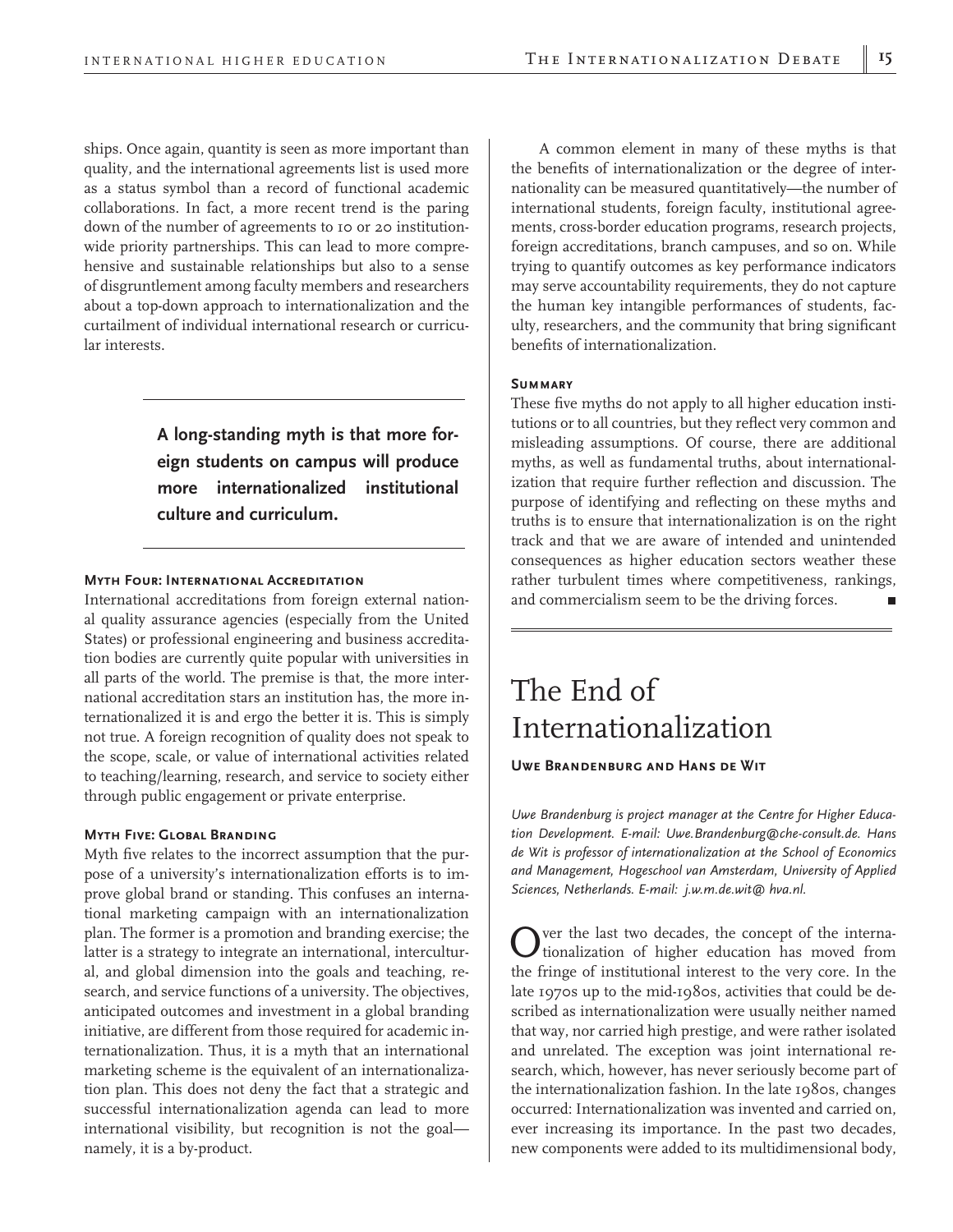moving from simple exchange of students to the big business of recruitment and from activities impacting on an incredibly small elite group to a mass phenomenon. In our view, it is time for a critical reflection on the changing concept of internationalization.

#### **From Substance to Form**

Gradually, the "why and wherefore" have been taken over by the way internationalization has become the main objective: more exchange, more degree mobility, and more recruitment. Even the alternative movement of "internationalization at home" of the late 1990s has shifted rapidly into this instrumental mood.

This development coincided with the dawn of a second, rivaling term: globalization. In fact, it seems that both terms act like two connected universes, making it impossible to draw a distinctive line between them. Today, internationalization has become the white knight of higher education, the moral ground that needs to be defended, and the epitome of justice and equity. The higher education community still strongly believes that by definition internationalization leads to peace and mutual understanding, the driving forces behind programs like Fulbright in the 1950s.

> **On the other side, globalization is loaded with negative connotations and is considered more predominant than internationalization.**

While gaining moral weight, its content seems to have deteriorated: the form lost its substance. Internationalization has become a synonym of "doing good," and people are less into questioning its effectiveness and essential nature: an instrument to improve the quality of education or research.

#### **The Devaluation of Internationalization**

On the other side, globalization is loaded with negative connotations and is considered more predominant than internationalization. This formula sees internationalization as "good" and globalization as "evil." Internationalization is claimed to be the last stand for humanistic ideas against the world of pure economic benefits allegedly represented by the term globalization. Alas, this constructed antagonism between internationalization and globalization ignores the fact that activities more related to the concept of globalization (higher education as a tradeable commodity) are increasingly executed under the flag of internationalization,

as the increasing commercialization illustrated at the conferences of NAFSA: Association of International Educators, the Asia Pacific Association for International Education, and the European Association for International Education.

#### **INTERNATIONALIZATION: FROM INNOVATION TO TRADITION**

Effectively, this attitude exacerbated the devaluation of internationalization and the inflation of defensive measures. Nowadays, with the tendency of becoming advocates rather than pioneers of internationalization, we are no longer the spearhead of innovation but, rather, defenders of traditions. This creates the danger of self-depreciation and defensive self-perception—holding firmly onto traditional concepts and acting on them while the world around moves forward. We—and the authors explicitly add themselves to the group of "we"—lament about the loss of real mobility and the commercialization of higher education in general and its international component in particular. Yet, we lose sight of innovative developments such as the emergence of the digital citizen for whom mobility can be at least as virtual as real.

#### **A New Dawn? The Postinternationalization Age**

But how can we resume the active role and gain ownership of our own fate? The main points are the following:

1. We have to move away from dogmatic and idealist concepts of internationalization and globalization.

2. We have to understand internationalization and globalization in their pure meanings—not as goals in themselves but rather as means to an end.

3. We have to throw off the veil of ignorance and ask ourselves: Why do we do certain things and what do they help in achieving the goal of quality of education and research in a globalized knowledge society? We also have to regard mobility and other activities as what they really are: activities or instruments—and therefore by definition not goals in themselves.

4. We should carefully reconsider our preoccupation with instruments and means and rather invest a lot more time into questions of rationales and outcomes.

While in need of more philosophy we also require a greater sense of reality. We cannot continue to assume that certain types of mobility and other international activities (such as exchanges and study abroad) are good in themselves and that other types (such as recruitment and transnational education) are bad. We have to dig deeper, place the options within a new set of values and rationales, and ensure that we really achieve what is meaningful.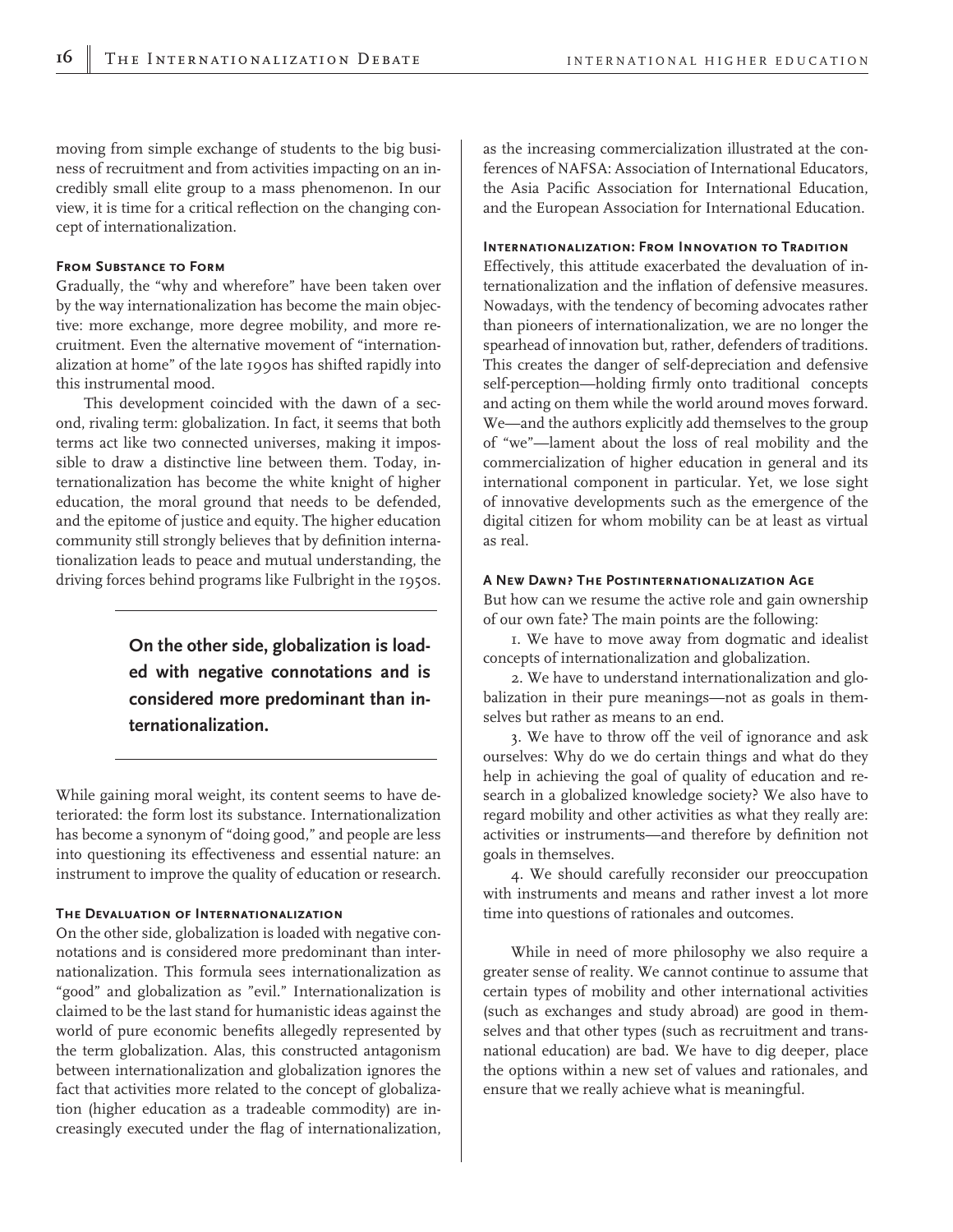The future of higher education is a global one, and it is our job to help preparing the higher education world for this. Therefore, what we need are people who understand and define their role within a global community, transcending the national borders, and embracing the concepts of sustainability—equity of rights and access, advancement of education and research, and much more. But essentially, we need to reaffirm the core role of universities: to help understand this world and to improve our dealing with it. Called for is a common commitment at the institutional and personal level of how we and our students will be prepared to live and work in a global community. Possibly we must even leave the old concepts of internationalization and globalization and move on to a fresh unbiased paradigm. The most important in any case is to rethink and redefine the way we look at the internationalization of higher education in the present time.

## African Higher Education: The Rise and Fall in the 20th Century

### **Goolam Mohamedbhai**

*Goolam Mohamedbhai is former secretary general of the Association of African Universities and former vice chancellor of the University of Mauritius. E-mail: g\_t\_mobhai@yahoo.co.uk. This article is based in part on the author's paper, "Higher Education in Africa: The Challenges Ahead," to be published in* Higher Education Forum, *a publication of the Research Institute for Higher Education at Hiroshima University, Japan.* 

Centers of higher learning had existed in Africa several centuries ago, well before the arrival of Europeans. Examples of these are the University of al-Karawiyyin in Fez, Morocco; Al-Azhar University in Cairo, Egypt; and the University of Timbuktu in Mali. However, modern higher education in Africa has its roots in university colleges that were created and affiliated to universities in Europe, during the European colonial period. Right from the start, these institutions were patterned on the European higher education system. They were staffed by Europeans or Africans trained in Europe, and their major objective was training manpower for the public sector to replace the colonial staff as well as teachers for the rapidly expanding secondary education sector. After independence of the colonies in the 1960s, the university colleges became autonomous universities and, again, their academic structure, governance mode, course curricula, and methods of instruction were modeled on European universities. All the institutions used a European language for instruction, giving hardly any attention to local languages. They were all created in the suburbs of the major cities, meant for the elite of African society, and alienated from the rural areas where the majority of the population lived and where the development challenges were greatest. It is hardly surprising, therefore, that the relevance of such higher education institutions to Africa's postindependence development has often been questioned.

For a couple of decades after independence, African universities thrived as they received the generous support from Europe and their own governments and continued their close affiliations with universities in the Western world, mostly the United Kingdom and France. They soon developed into centers of excellence, as judged by European university norms. This was true for Makerere University in Uganda, University of Ibadan in Nigeria, Univerity Cheikh Anta Diop in Senegal, and University of Khartoum in Sudan, to name a few. Once created, new universities were essentially patterned on existing ones.

#### **Economic and Political Turmoil**

The late 1970s and 1980s became the difficult years of economic turmoil. The severe deterioration in African economies made it difficult for governments to invest in higher education. Also, budget cuts resulted as externally imposed structural adjustment programs, and financing of higher education suffered. Around the same period major political crises, often of ethnic or tribal origin and at times caused by African states getting embroiled in the Cold War between the East and the West, started to occur in many African countries. This resulted in poor governance and even dictatorship in some countries, leading to political repression. African universities, having inherited the concept of academic freedom from the West, did not hesitate to criticize their governments, and they soon came to be regarded as hotbeds for political opposition. This inevitably led to increased involvement of governments in university affairs. As a result, many African universities witnessed the flight of their academics, often persecuted, to countries in the North. One example is Makerere University in Uganda where several leading academics disappeared, allegedly killed by President Idi Amin, while others fled the country, bringing the famous institution to its knees.

#### **Rate of Return on Investment**

At the same time, the output from the primary and secondary education sectors started to increase dramatically as a result of positive measures taken earlier to improve access to primary education. This created huge pressures on African universities to increase their student enrollment. In the 1990s, as the era of peace was dawning on many African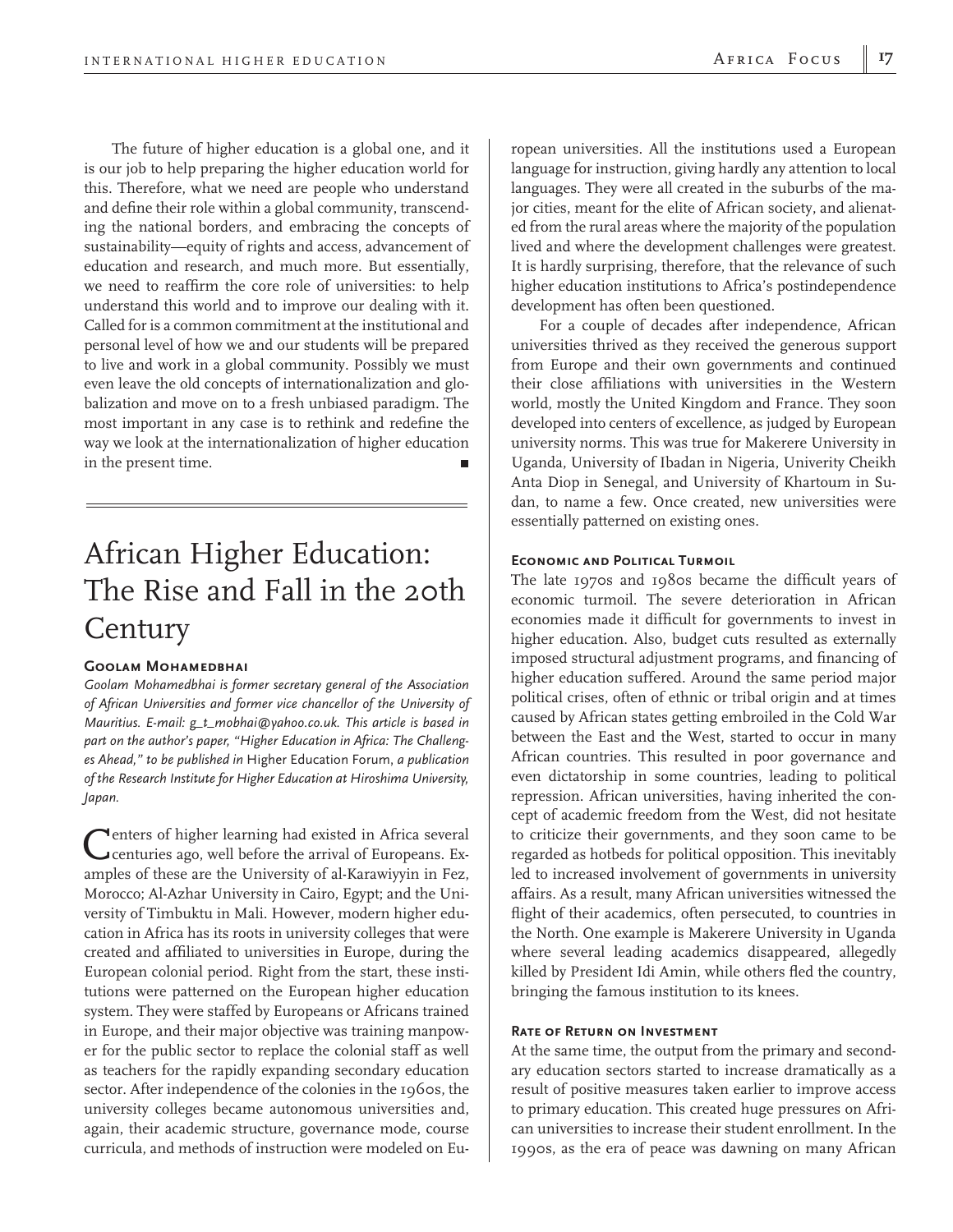countries, their universities started to respond to the huge demand for higher education and turned to their governments for much-needed support.

Around the same time came another blow. Some economists came to the conclusion, which later proved to be erroneous, that the rate of social return on investments in higher education was lower than in basic and primary education. These findings guided donor and development agencies in their support to African governments. The effect of this policy can be gauged from the fact that the World Bank's worldwide education-sector spending on higher education, which was 17 percent between 1985 to 1989, dwindled to just 7 percent from 1995 to 1999. Hence, throughout the 1980s and 1990s, higher education institutions in sub-Saharan Africa suffered from abandon and underfunding.

#### **Deplorable State**

In the 1990s, most universities in sub-Saharan Africa stood in a deplorable state. Their physical infrastructure—lecture halls, libraries, laboratories, and student residences—badly needed expansion and renovation to serve the huge influx of students, far more than they could accommodate. Having

> **For a couple of decades after independence, African universities thrived as they received the generous support from Europe and their own governments**

suffered from brain drain, these institutions were equally desperately short of qualified faculty to teach and undertake research. Their curricula were out of date and not responsive to the needs of their communities, including the burgeoning industrial and business sectors, which resulted in large unemployment of graduates. Access to information and communications technology was so low level that they could not benefit from the technological revolution taking place in other parts of the world.

However, despite being neglected by their own governments and in spite of numerous hurdles, African universities demonstrated their resilience and survived, learning to do more with the same, or even fewer, conditions.

#### **Turning Point**

The turning point in the African universities' fate came with the UNESCO (United Nations Educational, Scientific, and Cultural Organization) World Conference on Higher Education held in 1998. The declaration from the conference emphasized that higher education carried an important role to play in finding solutions to the development problems faced by developing countries. The conference called on universities in industrialized countries to assist their sister institutions in developing and poor countries. This created a framework for renewed support to higher education and led to a revitalization of African universities, which effectively started a few years later at the beginning of the 21st century. It is significant to note that development assistance to postsecondary education in Africa, which averaged US\$110 million per year during the decade 1990– 1999, increased to US\$515 million per year during the period 2000–2005.

## Private Higher Education and Regional Inequalities: The Ethiopian Experience

**Tilahun Gidey and Pedro Teixeira**

*Tilahun Gidey is lecturer in the Department of Psychology, Bahir Dar University, Ethiopia. E-mail: tilahung2000@gmail.com. Pedro Teixeira is director of the Centre for Higher Education Policy Studies and associate professor in the Department of Economics, University of Porto, Portugal. E-mail: pedrotx@fep.up.pt.*

*IHE* devotes a column in each issue to a contribution from PROPHE, the Program for Research on Private Higher Education, headquartered at the University at Albany. See http://www.albany.edu/.

Tntil recently, Ethiopian higher education could be characterized as an elite system, with one of the lowest rates of enrollment worldwide. With political changes in the early 1990s, measures were taken to reform education, including the introduction of private education.

#### **Rapid Expansion**

Over the last decade, Ethiopia has seen a major leap in education enrollment. Access has increased at all levels, with a significant increase in female participation. Between 1999 and 2008, enrollment in primary schools increased by 237 percent, secondary by 263 percent, and higher education has exhibited the largest proportional increase with a massive expansion of 846 percent.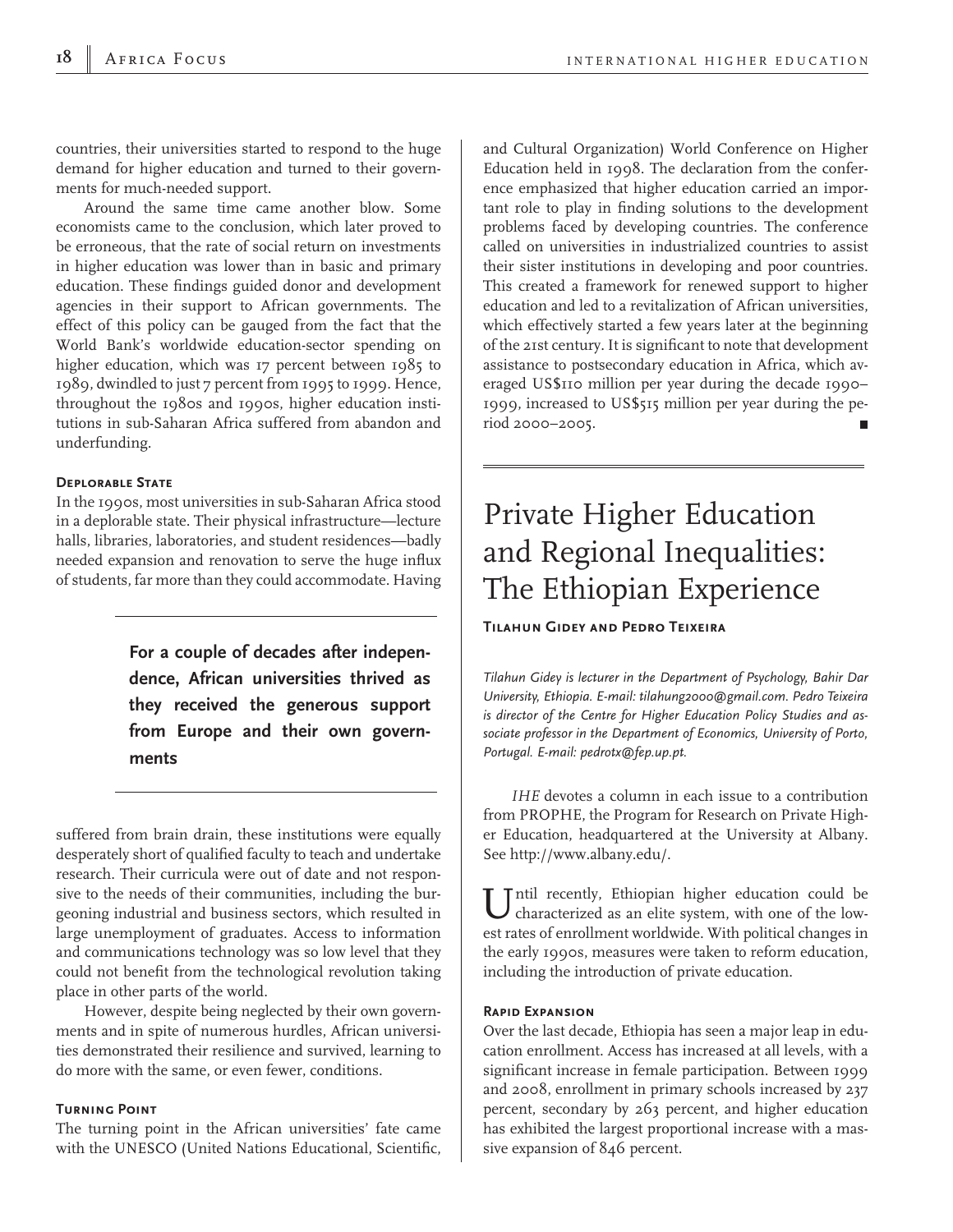The private sector has provided a significant contribution to this expansion at all levels of education, notably in higher education. Currently, 56 private higher education institutions are either preaccredited or accredited to offer undergraduate degree programs. The private sector expanded rapidly to attain 16.9 percent of total enrollments in higher education in 2007/08. The pattern of expansion is also observed by the evolution regarding numbers of graduates. The share of graduates from the private sector has moved from 2.4 percent in 2003 to 18.1 percent in 2008.

This expansion is even more striking since private higher education institutions in Ethiopia do not receive any financial support from public sources. Private institutions' funding comes mainly from tuition fees, which are regarded as significant when compared to the country's average family income. The average annual tuition fee in private institutions for degree programs seems to be around US\$231, corresponding to 24.8 percent of the household income of an average family. The financial effort required is also very significant since the level of savings in the country is rather low, especially for rural families.

This financial pressure is particularly relevant since access and equity have been cited in several reports as some of the most serious problems of Ethiopian education. These problems in higher education were expected to be addressed more effectively with diversification, including better geographical coverage. In addition, the development of the private sector was regarded as a positive contribution for regional equality in access to higher education, especially as regards rural areas.

#### **Privatization and Regional Coverage**

The expansion of higher education has been accompanied by an attempt on the part of the government to establish at least one university in each regional state. Currently, the public higher education institutions are distributed in 8 of the 11 regional states and city administration councils. Three regional states still have no public higher education institution, though these states together represent only 1.6 percent of the Ethiopian population. The high concentration of institutions in the three main regional states is explained partly by the fact that these regions represent more than 80 percent of the country's population. When we look at the private sector, the picture is even more striking (as is generally the case globally). Of the current 56 private institutions, 41 operate in Addis Ababa, the political and economic capital, and the remaining ones are thinly spread across other regions. The limited number of programs in some regions can also be explained by the lack of qualified academic staff or low demand for the institutions' programs.

Although the private sector is highly concentrated in Addis Ababa, several institutions whose headquarters are located there also operate in other regions. Hence, the coverage of the private network is less unequal when we look at these data. These results also suggest that the pattern of expansion is from the capital to the other regional states. On the other hand, more than 85 percent of the institutions offering degree programs in the different regions are located only in the capital cities of those regions.

The first decade of private higher education expansion in Ethiopia indicates that, as in many other parts of world, the private sector's regional expansion has been mostly determined by market opportunities. Nevertheless, the country's capital seems to be working as the major platform for new institutions to establish their headquarters and that some of these institutions are expanding their activities to other regions. Although private institutions are heavily concentrated regionally, existing room for improvement and policymakers may stimulate a different approach.

> **Over the last decade, Ethiopia has seen a major leap in education enrollment. Access has increased at all levels, with a significant increase in female participation.**

It will be interesting to see what stance the regulatory powers will adopt toward the expansion of the private sector and its regional diversification. This is particularly relevant vis-à-vis the more market-oriented institutions, which tend to nurture significant social and political mistrust. Recent signs indicate problems ahead. In late August the government issued a statement that every institution should stop admitting students for distance-education programs and that private institutions are blocked from registering additional students in teacher education and law programs. These decisions were justified on quality grounds, and many private institutions are likely to be severely affected.

#### **Conclusion**

Like in many other countries, the expansion of the private sector in Ethiopia seems to be moving to a different and more demanding stage. In the coming years, the National Quality Agency is expected to make quality audits in private higher education. This evaluation process will face significant dilemmas, notably via the extent to which the quality system will accept the existence of different types of institutions (or rather to apply similar criteria to all institutions). Since private sectors are often characterized by significant diversity in size, breadth, and academic strength, the im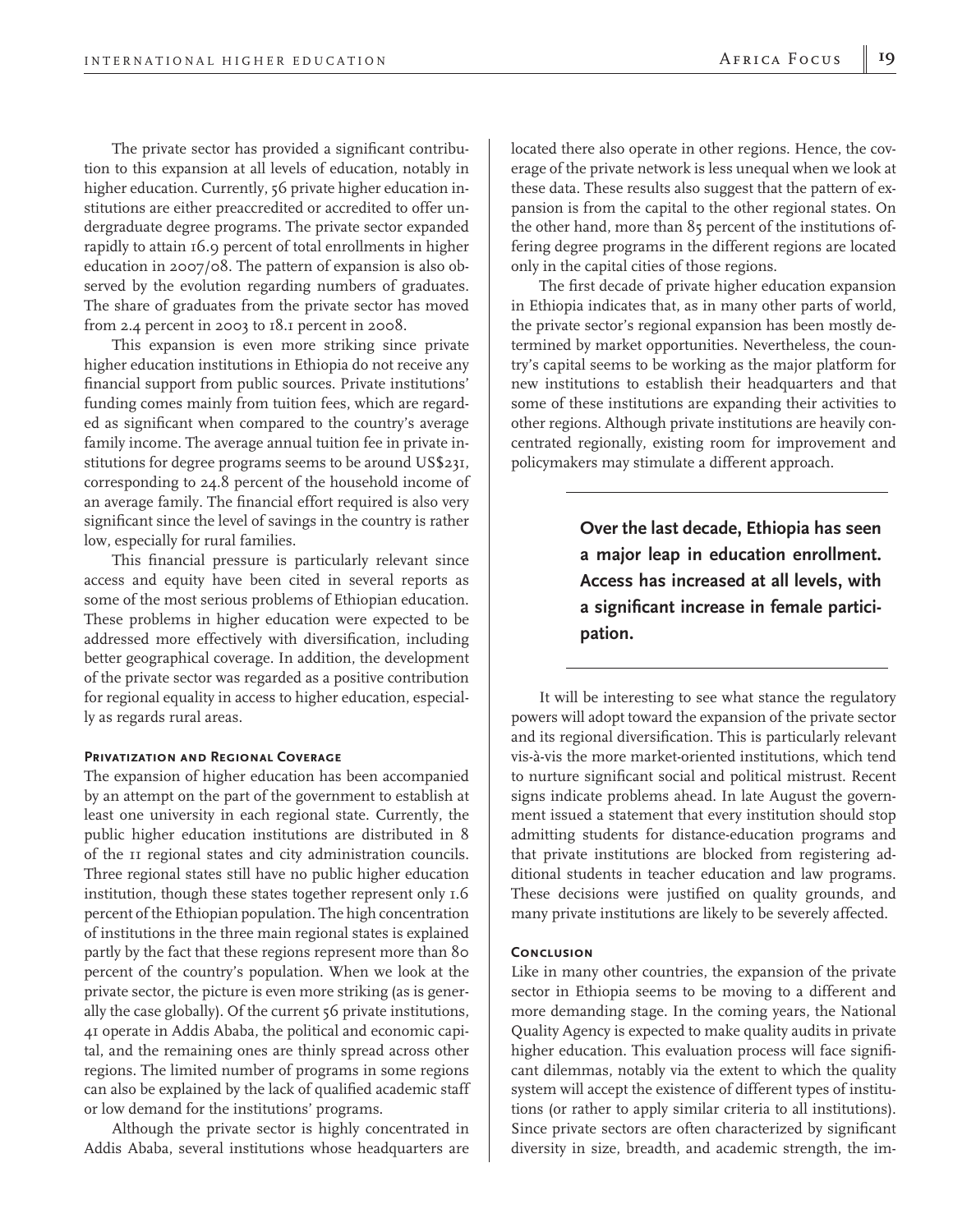pact of those choices will not be trivial for the development of the private sector in Ethiopia, especially in less-developed regions where access to qualified staff is more limited. The overall coming years will certainly feature increasing tension between the private sector and the government, and it is unclear to what extent regional diversification will benefit from that environment.

## International Education in Australia: A Long Way Down

#### **Simon Marginson**

*Simon Marginson is professor of higher education at the University of Melbourne, Australia. E-mail: s.marginson@unimelb.edu.au.*

In Australian universities, more than one in four students<br>are full-fee-paying international students, and education n Australian universities, more than one in four students is the nation's fourth-largest export sector after coal, iron ore, and gold. In the last two decades international students have grown by a remarkable 12 percent per annum. Australia enrolls almost as many students from China, including Hong Kong, as the United States.

Australia, a modest nation of 21 million people, commands 6 percent of the world market in international education. Its research universities have more than half as many foreign students as does the whole US doctoral sector, though the US population is 15 times larger than that of Australia. It is impressive or, to be strictly accurate, it was impressive. The Australian business model of international education has long been noted by other countries as a sign of the potential—and limits—of what educational marketing can achieve.

But if you live by the sword you die by the sword. When market forces rule, while business is booming everything looks sweet, but in the world of the market, boom is *always*  followed by bust.

Australian international education is in trouble, and the downgrade is likely to be large and long. But this drop was not triggered by the subprime sector or the global financial crisis. Worldwide demand for international education is robust, driven by continuing high economic growth in Asia. The problem is of Australia's own making and is largely government-policy driven.

A sharp reduction in international enrollments in higher education is expected next year. This is a serious problem for universities, which receive an average 16 percent of all their income from this source. In some institutions the level of dependence is well over 20 percent.

The larger economic effects of the downturn in international education are just as important. International education employs more than 125,000 people in industries such as housing, retail, the health sector, insurance, travel, telecommunications and information technology, cinemas, and migration services. It is especially crucial to the economies of inner-urban Melbourne and Sydney and to certain regions.

#### **Numbers Slide**

International student numbers are already sliding in vocational colleges and the specialist English-language institutions. In July 2010, the total number of new (commencing) international students in all sectors was down 22 percent on July 2009. New students from India dropped by 80 percent, and from Thailand, Vietnam, and Hong Kong by 20 percent. Data on new visa applications suggest another fall of almost 20 percent in early 2011 and confirm that the universities are affected. The decline has spread to Australia's main source country—China.

> **But if you live by the sword you die by the sword. When market forces rule, while business is booming everything looks sweet, but in the world of the market, boom is** *always* **followed by bust.**

Why has this happened? Both demand for and the supply of Australian education are trending downwards. The main driver has been changes on the supply side. It is sad to report that Australia has become less welcoming to international students.

The first sign of trouble appeared two years ago. When a pattern of violent assaults affecting South Asian students hit the front pages of newspapers in both Australia and India, the Australian authorities were slow to respond and received a hammering in the media in India. Then, the Australian government cracked down on migration "scams" perpetuated by some private training colleges in collaboration with education agents in India. Australian education's recruiting power in India slid further.

#### **Migration Resistance**

Yet, the main reason why the international education "industry" is in trouble is migration resistance in the Austra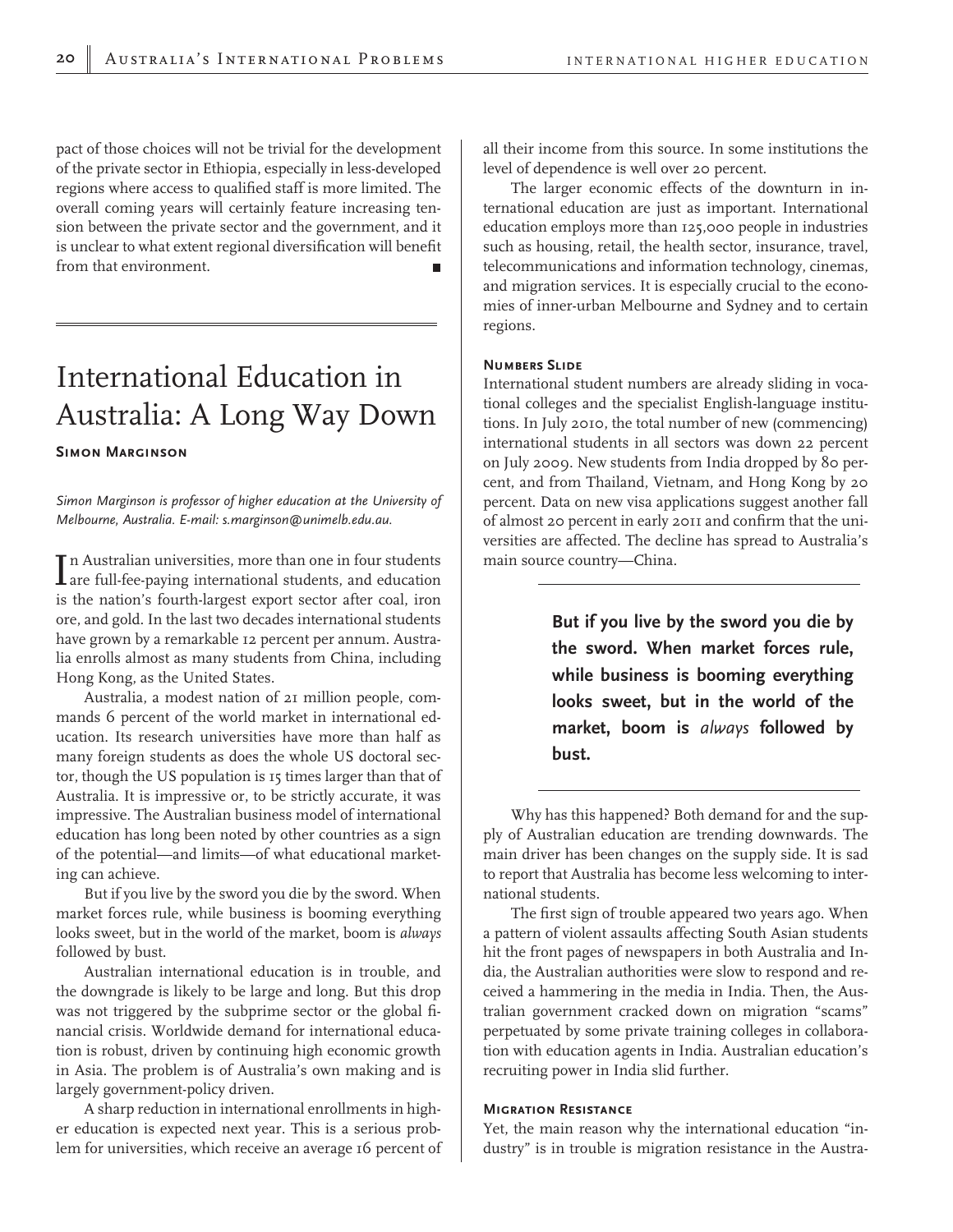lian electorate, which has grown in recent years.

Australia is like the United States, Canada, and parts of South America—in that it is a high-migration nation. However, political attitudes to migration fluctuate. Currently, opinion polls are showing that almost four Australians in five say that Australia receives "too many" migrants. Resistance to migration is highest in the eastern cities of Brisbane and Sydney, where years of underinvestment in infrastructure mean that transport, power, water, and other services are under strain.

In the recent Australian federal election both parties realized the election would be decided in Brisbane and Sydney. The opposition Liberal-National parties openly pledged to cut net overseas migration by over 40 percent. But changes already instigated by the Labor government are in the process of achieving that target.

The number of international students on temporary visas is almost double that of permanent migrants. Any substantial downsizing of net overseas migration can only be achieved through major reductions in the number of visas issued to international students.

Government is reducing both the number of incoming students and of graduates who become permanent migrants. Precise figures are difficult to obtain, but it appears that about 40 percent of all international student graduates seek migration status.

The immigration department has created tougher conditions for student visas. Applications face longer delays, some well over three months, and many go elsewhere. In addition, it is now harder for graduates to obtain permanent residence because of work experience and language tests. The skilled migrant intake has been reduced. The immigration minister has the power to apply a discriminatory cap on the number of migrants from particular countries. All these changes have sent out the message that students and migrants are less welcome in Australia. This in turn is driving down demand, as shown by the fall in visa applications.

Australia's capital Canberra is aware that the change in government migration policy has severe consequences for this industry. But the protracted postelection delay before formation of a new government has compounded the problem. No one is taking policy responsibility.

Estimates of the likely downturn in the numbers of international students in Australia—if policy does not change—vary from 40 to 60 percent. Part of Australia's share of the global student market will be absorbed by English-language competitors. In the United Kingdom and United States universities are under pressure to expand the number of international students because of severe cuts in government funding. Ē

## The Perils of Commercialism: Australia's Example

#### **Philip G. Altbach and Anthony Welch**

*Philip G. Altbach is Monan Professor and director of the Center for International Higher Education at Boston College. E-mail: altbach@ bc.edu. Anthony Welch is professor of education at the University of Sydney, Australia. E-mail: Anthony.welch@sydney.edu.au.*

More than two decades ago, the Australian government decided that international higher education should become an industry; since then it has become a major income producer for the nation. The higher education sector was motivated to make money from international education by government budget cuts—with revenue to be made up largely by entrepreneurial international activity. The result has been that, notwithstanding a further widespread and welcome internationalization of both student and staff profiles and important initiatives to internationalize programs, the prime goal of internationalization has become moneymaking (largely driven by government underfunding).

#### **Government Pressure**

Encouraged by government policies to marketize higher education and pushed to substitute fees from international students for declining state support, the higher education sector responded energetically with a wide range of initiatives. International student enrollments at Australian universities ballooned, as did income derived from their high tuition fees. Universities also developed a variety of overseas strategies, including branch campuses (in Vietnam, South Africa, Singapore, and elsewhere), twinning arrangements with educational institutions and business enterprises of various kinds in Malaysia and elsewhere. The Royal Melbourne Institute of Technology's Vietnam campus aims to have 10,000 enrollments by 2012 and already has more than 120 international enrollments. Monash University's campus in Malaysia is already offering full medical degrees and has a current total enrollment of over 4,000, with 400 staff. Of the total growth in international student numbers, offshore enrollments have been the fastest-growing component.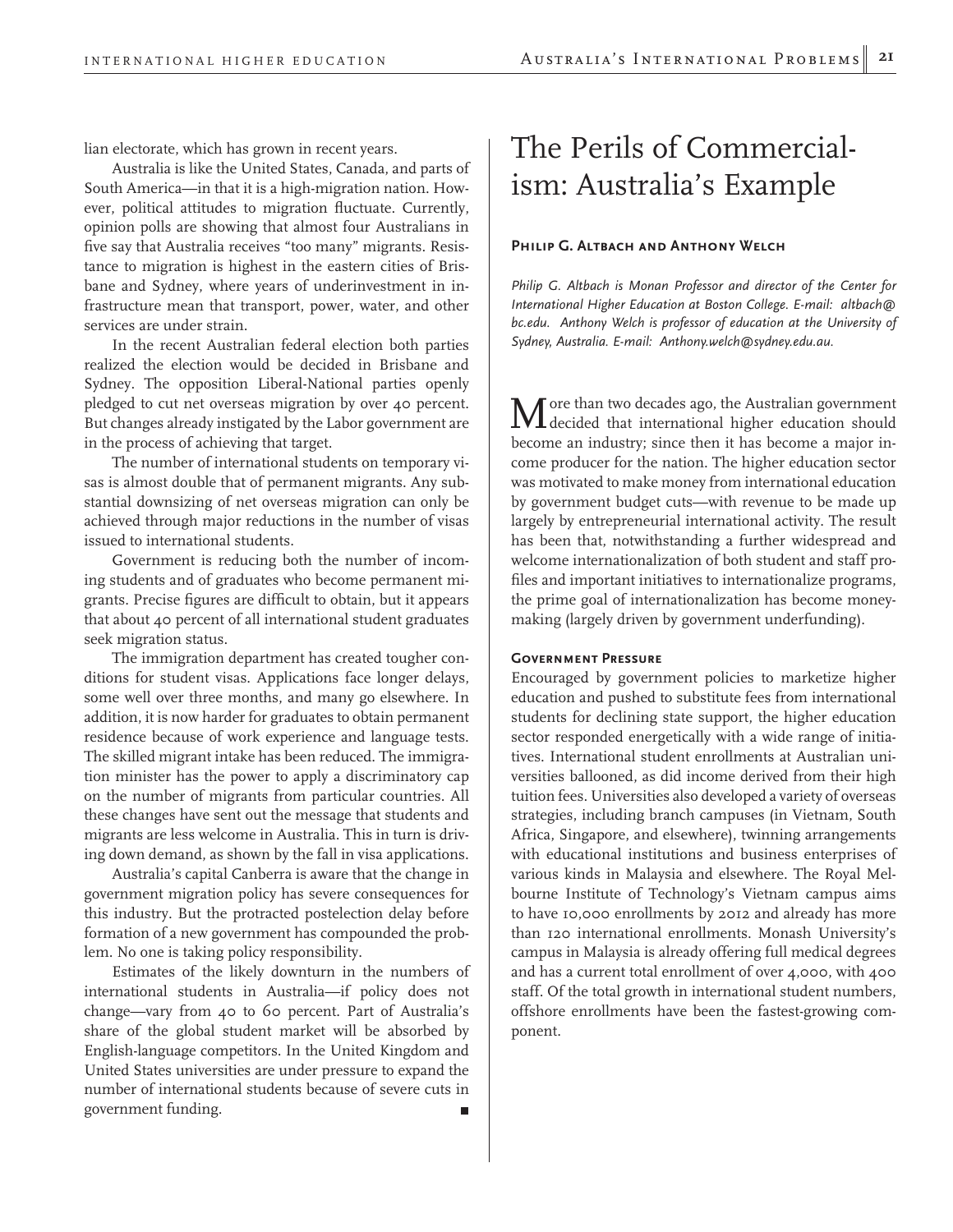The government cooperated by providing some funding for international outreach and, most significantly, by easing visa and other immigration regulations. Thus, this policy made it easy for international students to study in Australia and then remain in the country and work after completing their degrees and certificates.

#### **Emerging Problems**

From a financial perspective, the policy created huge success. Educational services became one of Australia's top exports, with official estimates of current total earnings from international education at around US\$15.5 billion (most of which is from higher education). But, from an academic viewpoint, problems soon entered the system. Overseas, questions were raised about the quality and ethics of Australian institutional transplants. South Africa wondered about its Monash campus, while the Vietnam and Malaysian initiatives, which had strong support from their respective governments, were more successful. A few initia-

> **Encouraged by government policies to marketize higher education, and pushed to substitute fees from international students for declining state support, the higher education sector responded energetically with a wide range of initiatives.**

tives failed, such as the University of New South Wales in Singapore, costing the university many millions when it withdrew after failing to attract enough students.

Bottom-feeders entered the market, as usually happens when financial gain becomes the central motivator for international higher education. In the private sector, small vocational colleges in fields such as hairdressing and cooking attracted significant numbers of students from abroad, especially from South Asia, with promises of quick certificates and (sometimes spurious) jobs thereafter. Students with marginal qualifications began to stream in, some duped by exaggerated promises made by wily education agents in India. Outbreaks of anti–South Asian prejudice, in Melbourne and elsewhere, highlighting security problems of international students, created a firestorm of criticism in India, some of it sensationalized. While a recent survey of 1,600 international students from 10 universities showed that they still believed Australia to be the safest place to study—including alternative destinations such as the United States, United Kingdom, New Zealand, and

Canada—the problem of attacks on international students was exacerbated by poor handling on the part of both police and politicians, each of whom attempted to label the attacks as opportunistic, rather than racist. The Australian Institute of Criminology has since announced a project to investigate the extent and forms of attacks on international students.

Additional problems arose. The Royal Melbourne Institute of Technology, one of the country's most active international universities, has just been accused of encouraging students to cheat on examinations. Press reports about international students being awarded degrees, despite showing up to exams drunk, and to exam papers being leaked to international students are part of an as yet unreleased Ombudsman Report, to which the university will be allowed to respond, before being tabled in the State of Victoria parliament. Previous cases have included allegations of plagiarism, directed at international students enrolled at the University of New England, via a commercial provider.

Such breaches of academic standards are the predictable results of more than a decade of underfunding of higher education, as a university president recently outlined: "The investment by the federal government fell by about 30 percent (per) student in real terms between 1996 and 2004." Indeed, while *Education at a Glance* 2007 data reveal that on average public funding to higher education rose by 49 percent across the member countries of the Organization for Economic Cooperation and Development over the decade from 1995 to 2004, in Australia funding actually fell by 4 percent (the only member country where this occurred). Until funding is restored to previous levels something the current federal government has promised to move toward—including a welcome promise to fund the real costs of research, institutions will continue to suffer and resort to internationalization as a budgetary strategy, rather than a cultural and learning strategy.

#### **New Developments**

Recent moves by the federal Department of Immigration to reduce the incentive for international students to enroll in short or poor-quality courses, with an eye on migration prospects, are having a welcome shakeout effect, with a number of weaker private vocational colleges that were too dependent upon international student fees having already collapsed. A revised list of occupations that accords priority to the highly skilled who have a job offer will certainly reduce the proportion of international students who cited the prospect of migration as a reason for studying in Australia, a rate that had risen from 5 percent in 2005 to a startling 24 percent by 2009. Current estimates are that international student numbers in Australia may fall by 20 percent, albeit mainly in the vocational sector, with a concomitant decline in revenues. However, for some universities that had grown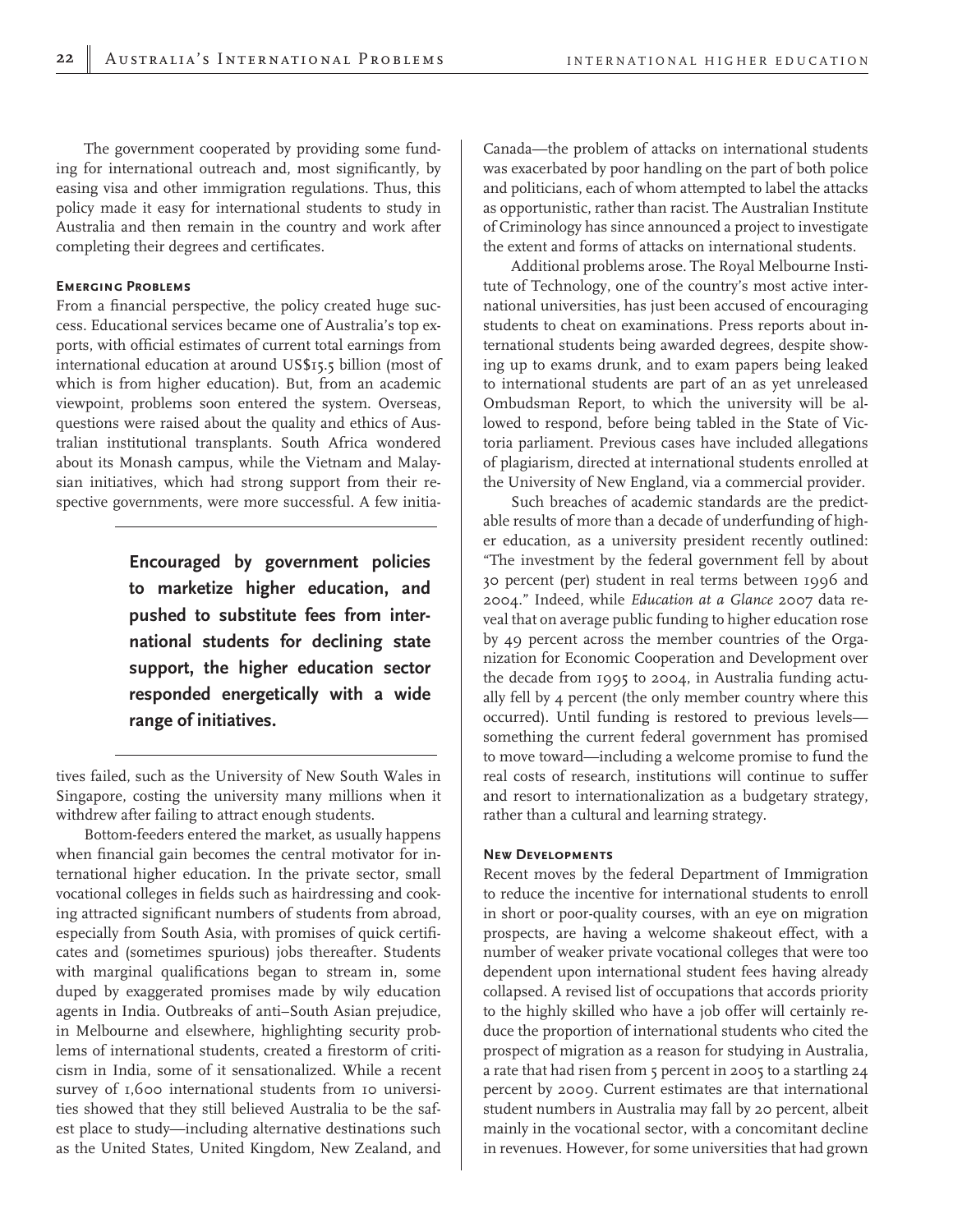INTERNATIONAL HIGHER EDUCATION Countries and Regions **23**

too dependent upon high proportions of international enrollments, the effects are likely to be significant. Hopefully, the recently announced reforms will to some extent restore Australia's enviable international academic image—its "brand," which has already been significantly damaged. All of this is a predictable outcome of commercialism shaping international education. Australia's example has important lessons for other countries. The United Kingdom, for example, has not merely been pursuing similar policies, but the recently announced major budget cuts to universities will only push institutions there to pursue international student income even more vigorously.  $\blacksquare$ 

## California's Downfall: Obama's Stimulus Funding Is a Lifeline, But What about Next Year?

#### **John Aubrey Douglass**

*John Aubrey Douglass is senior research fellow at the Center for Studies in Higher Education at the University of California, Berkeley. E-mail: douglass@berkeley.edu. This essay is adopted from a new CSHE working paper, "Re-Imagining California's Higher Education System," available at http://cshe.berkeley.edu/publications/publications.php?s=1.*

California's famed public higher education system is undergoing a possibly significant redefinition, driven solely by severe budget cuts. Before the onset of the Great Recession, the state's tripartite system (the University of California, the California State University, and a network of nearly 110 community colleges) had been slowly starved of public funding. Over the past two decades, state funding for higher education on a per student basis has plummeted, while enrollment growth has steadily climbed. But now the trend has accelerated mightily, and the policy implications are unprecedented.

#### **ENROLLMENT CUTS**

Built around the concept of broad access and quality academic programs, the logic of the system is eroding quickly. In the past, even in bad budget years, California's public universities and colleges accepted all eligible state students applying for admission (students who take required courses, get high grades, and do well on standardized tests). But those days may well be over. For the first time since the conception of this system in the early 20th century, the University of California (UC) and the California State University (CSU) restricted enrollment in their systems.

Last academic year, UC refused some 2,300 UC-eligible freshmen from entering its campuses—equal to a 6 percent overall reduction in the university's systemwide freshman enrollment. Adjusted for inflation and enrollment growth, state funding per student at UC has fallen nearly 40 percent since 1990—from \$15,860 in 1990 to \$9,560 today in current, inflation-adjusted dollars.

CSU, which at 450,000 is more than twice the size of UC in total enrollment, turned away an estimated 20,000 normally eligible students for admission last year, and planned another 20,000 for this 2010/11 academic year. Combined with reductions in course offerings, one estimate is that some 56,000 students will not gain access to CSU over a two-plus-year period of budget cuts. CSU's planned limit on enrollment is in reaction to successive years of major budget cuts, including a midyear cut of some \$66 million and probably larger cuts next academic year, on top of a \$31.3 million cut earlier this year.

One hope was that California's community colleges could absorb some of those students who were refused admission to UC and CSU. But these local colleges, which offer two-year associate of arts degrees and various certificates, have been swamped by increased demand for higher education. Before the economic crisis, these community colleges were already the most underfunded in the nation. A budget cut of \$825 million the last fiscal year led to wholesale cutting of courses, and shrinking enrollment capacity has translated into a projected 250,000 prospective community college students being denied access.

#### **Explaining the Downturn**

How did this unhappy scenario transpire? Beyond the current economic collapse that has hit California particularly hard, a number of underlying macrostructural causes continue. On the one hand, rising costs for prisons and Medicaid, along with mandates for funding the state's public schools, have squeezed out state support for higher education. Public universities, UC and CSU, have the relatively low status of "discretionary" funding, given the absence of constitutional mandates to keep higher education afloat.

On the other hand, the inability of lawmakers to manage the state has magnified the problem. Prudent budget cuts, along with marginal increases in state revenues in better economic times, would have mitigated the huge cuts faced today. In no small measure, the state budget process has been held hostage by right-wing, antigovernment ("starve the beast") conservatives empowered by the un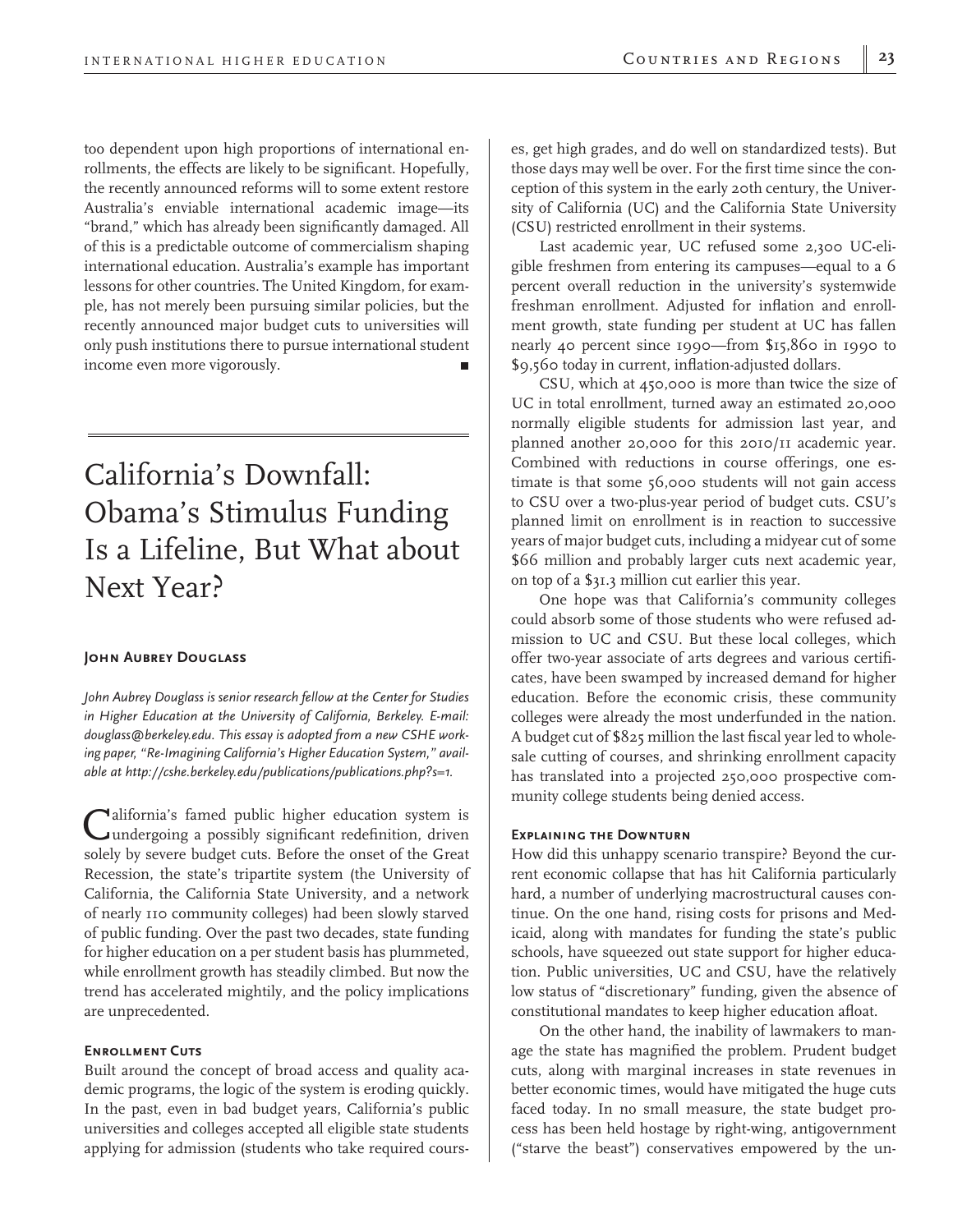usual requirement of a two-thirds vote to pass a budget in the State Assembly. There is blame to go around, that is for sure; but the fact remains that a small group of politicians in safe, heavily conservative districts have been running the budget show.

Raising fees and tuition have formed one policy lever employed to mitigate the state budget cuts. The Obama administration's economic stimulus package has also funneled much-needed funds to education, including some \$640 million to UC and CSU and another \$160 million to local community colleges.

But neither income source is large enough to offset the dropping of courses, staff and faculty layoffs, cuts in salaries, and ultimately reductions in enrollment. California's state government, and its public higher education system, was at the edge of a cliff of total fiscal collapse; the stimulus bill averted a complete implosion. But it remains largely a one-year fix with some \$7.97 billion for California's public schools and higher education system during this fiscal year (2009/10). But because of the severity of the budget problems for higher education, all available stimulus funds for education will have been mostly spent the last academic year, forming a substantial financial hole for 2010/11.

California is already ranked among the bottom states

**Built around the concept of broad access and quality academic programs, the logic of the system is eroding quickly.** 

in the number of students who enter higher education and then attain a bachelor's degree. It seems evident that California will now have a significant, further decline in the educational attainment level of its population.

But beyond the immediate effects of educational aspirations denied, and the disproportional effects it will have on lower and middle-income students and their families, the real possibility is under way of an unraveling of California's famed coherent approach to higher education. Currently, no consensus or political leadership appears to solve the long-term consequences of this dramatic breakdown in California's famed higher education system.

The size of California's 2011 state budget deficit, some \$19 billion, means a small prospectus that large-scale budget relief is around the corner. States have very limited ability to borrow funds for operating costs, making the federal government the last resort. In short, *how state budgets go, so goes US higher education*; whereas most national systems of higher education financing are tied to national budgets with an ability to borrow.

#### **Looking into the Future**

In the first glimmer of some improvement in the public funding for higher education in California, lame-duck Governor Arnold Schwarzenegger signed a much-delayed state budget in October 2010, which restores about \$199 million, each, to UC and CSU. Combined with a decision to spend much of what little remains of federal stimulus funding for California, both UC and CSU will get an infusion of some \$610 million over last year.

But this still leaves both systems some \$664 million below their budget allocation in 2007/08. Community colleges received a smaller increase of about 5 percent in the budget deal. Many expect midyear corrections by a new governor as the budget is based on optimistic projections of state revenue, including a presumed \$5.5 billion of federal funds to help close the \$19 billion state deficit. The new budget includes no new taxes and relies on \$7.5 billion in spending cuts and deferred funding payments to K–12 schools and community colleges.

California's plight is perhaps the worst among the US states, but similar stories can be found throughout the nation, with a deleterious effect on access, time-to-degree, degree production, and the morale of faculty and staff at public universities and colleges. Among competitors in the Organization for Economic Cooperation and Development, perhaps only England and Ireland's higher education systems are facing a similar magnitude of austerity cuts. But one big difference in California is that its population is growing—from a current 37 million to a projected 60 million in 2050.

One might postulate that the decisions made today and in reaction to the "Great Recession" by nations will likely speed up global shifts in the race to develop human capital, with the United States probably losing some ground.

There is the real prospect that bachelor degree attainment rates in the United States will dip in the near term, particularly in states like California that have substantially reduced access to higher education even as enrollment demand has gone up. Even with an eventual world economic recovery, it appears that in states such as California a full recovery of public funding is unlikely for public colleges and universities.

We are in the midst of reorganization and redefinition of this famed system with no clear sense of its ultimate outcome. Ironically, 2010 marks the 50th anniversary of California's Master Plan for Higher Education, formulated in 1960. The master plan helped guide the expansion of an already tremendously successful higher education system. That was a proactive effort to balance mass higher education with a high-quality and highly differentiated network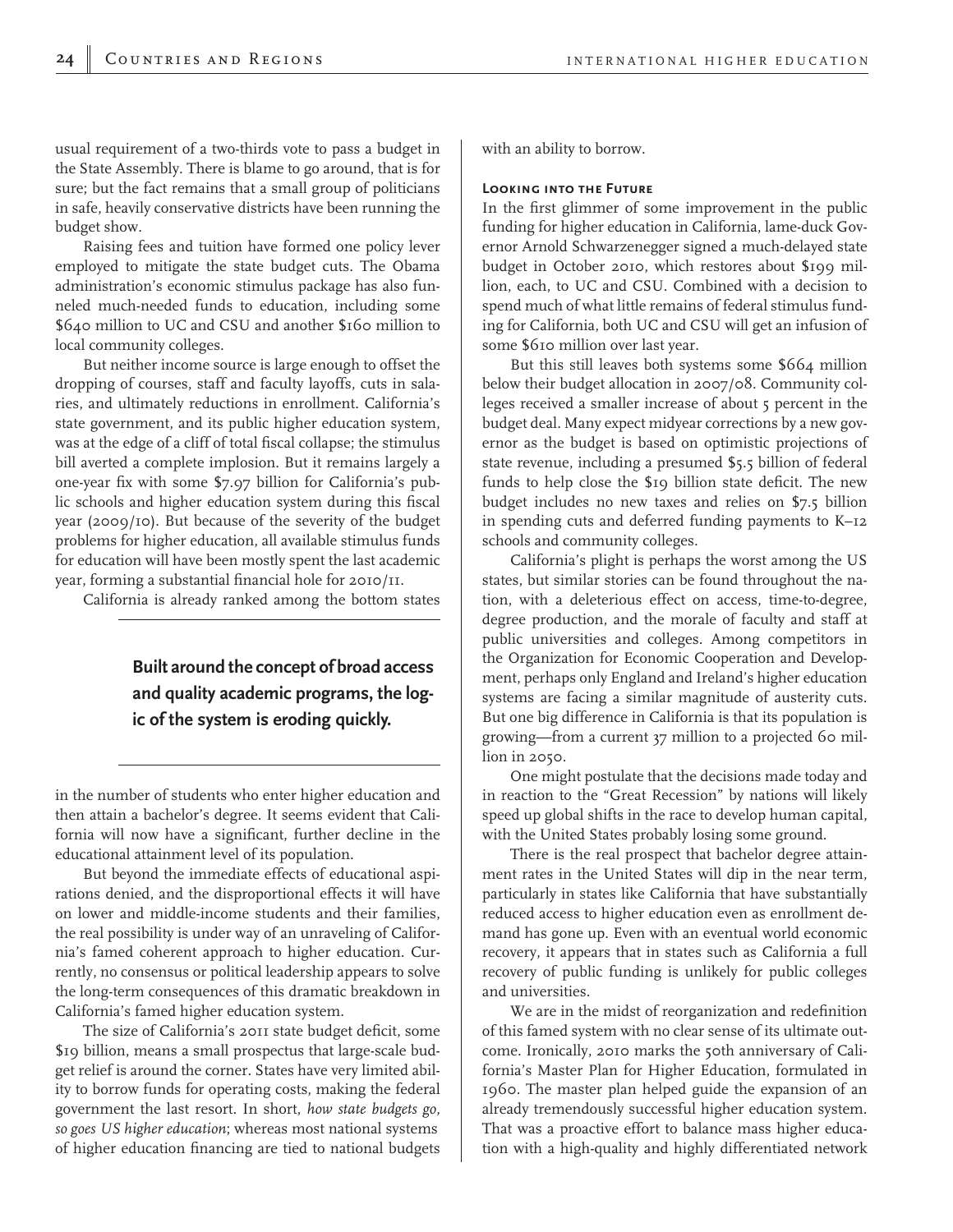of colleges and universities. What we are experiencing now in California is highly reactive.

How can California once again be placed in the vanguard of supporting and growing a mass system of higher education? In a new working paper informed by the history of the tripartite system, its strengths and weaknesses over time, and the reform efforts of economic competitors throughout the world who are making significant investments in their own tertiary institutions, I offer a "reimagined" network of colleges and universities and a plan for "smart growth." My desire is to start a debate on what would be the next logical phase in the further development of California's network of colleges and universities.

## Venezuelan Higher Education: The Chavez Revolution

### **Daniel C. Levy**

*Daniel C. Levy is SUNY distinguished professor and director of PROPHE, the Program of Research on Private Higher Education, University at Albany. E-mail: DLevy@uamail.albany.edu.*

Hugo Chavez's clash with Venezuelan higher education is a vivid present-day example of a history of confrontation between leftist, populist regimes, and higher education in Latin America. Such regimes often regard the existing universities as elitist and thus outside the revolution, while universities often see a dangerous grab for control that restricts their academic freedom. Relations were tense and rocky in the aftermath of the Mexican Revolution of 1910 right up until the 1940s. Peru's leftist military government had a frosty relationship with higher education in the late 1960s. Salvadore Allende's socialist coalition administration faced strong opposition in the early 1970s in Chile, though it also enjoyed strong support. Peronist confrontation with university interests resurfaced in Argentina in the 1970s. Of course the most conspicuous and ongoing example is Cuba, as totalitarianism meant the takeover of higher education by the early 1960s. And, of course, Latin America also has many historical examples of confrontation between *rightist* regimes (sometimes military) and higher education, but this is not a history to which today's Venezuela attaches itself.

President since 1998, Chavez has been transforming the country's higher education. Supporters find the changes consistent with Chavez's overall Bolivarian Revolution—socialist, populist, and with a strong indigenous orientation.

Critics find the changes consistent with an overall assault on democracy and on academic autonomy and quality. Neither side questions that much has been transformed, notwithstanding that their evaluations of good and bad are diametrically opposed.

Higher education transformation must be seen in the overall context of Venezuela's regime-inspired political and socioeconomic transformation. Chavez policies have split the left both outside and inside the country. Oliver Stone's recent *South of the Border* documentary film is expansively promotional, whereas democratic socialists internationally have been disenchanted. In foreign affairs the regime, buttressed by oil revenues, is markedly anticapitalist and anti-US government. It has allied itself with countries such as Iran and

> **President since 1998, Chavez has been transforming the country's higher education. Supporters find the changes consistent with Chavez's overall Bolivarian Revolution. . . . Critics find the changes consistent with an overall assault on democracy and on academic autonomy and quality.**

Syria and naturally with populist-leftist regional counterparts in countries such as Bolivia and Ecuador. It has come close to blows with neighboring Colombia, a close US ally, and allowed refuge for Colombia's armed rebels. In higher education, confrontation with Venezuela's traditionally leftleaning national university (Universidad Central) shows the domestic rift. Student-led opposition speaks of a "third path," against both Chavez and the previously long-standing and ossified elite that Chavez has popularly rejected.

#### **The Universidad Bolivariana**

The latest chapter in the higher education saga during the Chavez era involves criticism of a new formula for government funding of public higher education. The basis for funding will be enrollment size. Why would the rector of the historic national university strongly criticize this approach?—because Chavez has transformed the public sector through creation and expansion of new universities. By decree he established in 2003 the Universidad Bolivariana,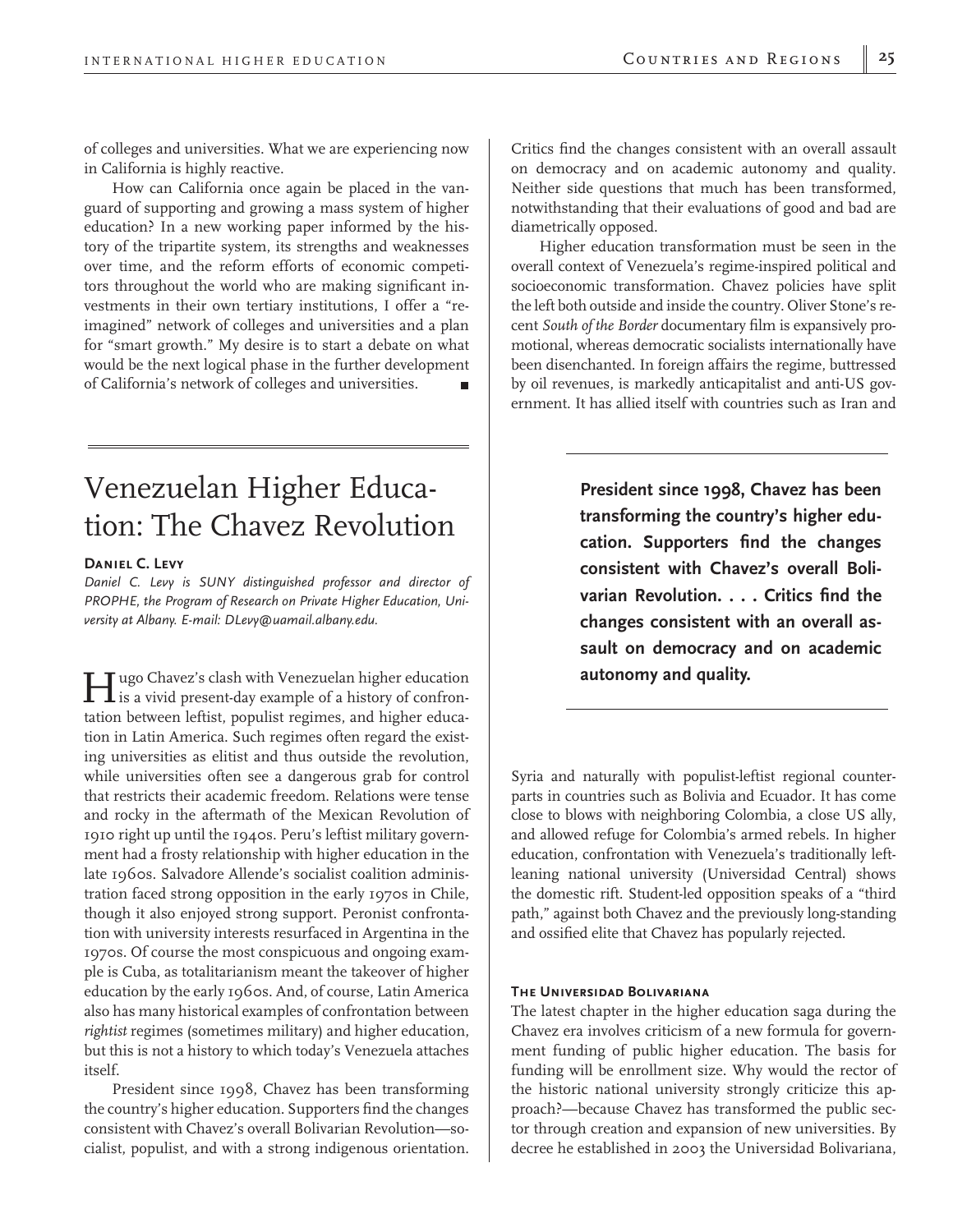which would already have a massive 180,000 student body by 2006, with a stated target of a million by 2009 (with 190 satellite campuses). Even the 2006 enrollment figure makes the university one of the largest in Latin America. Anything approaching the projected goal would make it by far the largest Latin American university. The university is not only tuition free but also offers open admissions. A lack of tuition has been the norm in the country's public sector (and in Latin America's) and there have been occasional open admissions policies in other countries (e.g., Argentina), but the admissions policy for the Universidad Bolivariana goes further. It also goes markedly further than Venezuela's traditional policy of relative high access by the standards of the region.

The Universidad Bolivariana is part of Chavez's overall

**The recent confrontation with the national university seems to be more about diminishing the autonomous universities' relative weight rather than directly attacking them.** 

"Mission Sucre," using social programs to help the poor, indigenous, and transforming society. Critics perceive in the Bolivariana yet another stroke of political control, whereas the university and its defenders appropriate the opposition's language insofar as they claim to be fostering pluralism and democracy.

#### **Pre-Existing Private and Public Sectors**

As one would expect, Chavez's policies have alienated the country's private-business sector. The regime speaks often of the "public interest" as opposed to "private interests." Private schools at lower educational levels have felt themselves challenged and restricted. In higher education there is strong antagonism with private universities. The Santa Rita university has been accused of running illegal programs. In many parts of the world such charges have often led to a denial of accreditation or to probation. However, the Santa Rita has been nationalized in 2010. Santa Rita declares the assault purely political. However, most Venezuelan private universities function with considerable continuity. A degree of private autonomy, even while the public sector is more manipulated, has precedent in the region as in Argentina under the military in the 1960s and 1970s and Brazil under the military in the mid-1960s.

More striking than Venezuelan private-university con-

tinuity is that even the country's public "autonomous" universities have maintained a degree of continuity and autonomy. The large benefits secured over the years—perhaps unsurpassed in Latin America—remain mostly in tack. (Long before the Chavez era, public "experimental" universities were added alongside the "autonomous" universities, partly to create an alternative to them.) One can only speculate on the reasons for Chavez's relatively hands-off approach in regard to the public autonomous universities as well as the private universities. Perhaps Chavez has not wanted to take another step in hardening middle-class opposition.

The recent confrontation with the national university seems to be more about diminishing the autonomous universities' relative weight rather than directly attacking them. These universities are reduced in importance by virtue of the massive growth in the regime-aligned new public universities. Similarly, if the private sector is not directly repressed, it loses relative weight. Just five years ago it accounted for over 40 percent of the nation's total higher education enrollment; now, owing to the massive new public growth, the share is around half that.

Chavez's present term expires in 2112. Even if he is defeated at the polls (which is in doubt) and leaves power (which is also in doubt) what transpires between now and then? And what ensues after that point? Will the system presently be further transformed?

# Drivers of Mobility of Chinese and Indian Students

### **Rahul Choudaha**

*Rahul Choudaha is the founder of www.DrEducation.com and specializes in international higher education. E-mail: Rahul@DrEducation. com.*

India and China are becoming increasingly influential,<br>not only in the global economy but also in the supply of India and China are becoming increasingly influential, globally mobile students. The proportion of Chinese and Indian students among international students grew from 25 percent in 2004/05 to 30 percent in 2008/09. This translates into an addition of nearly 59,000 more Indian and Chinese students in the United States over five years. What is driving this pace and direction of mobility of In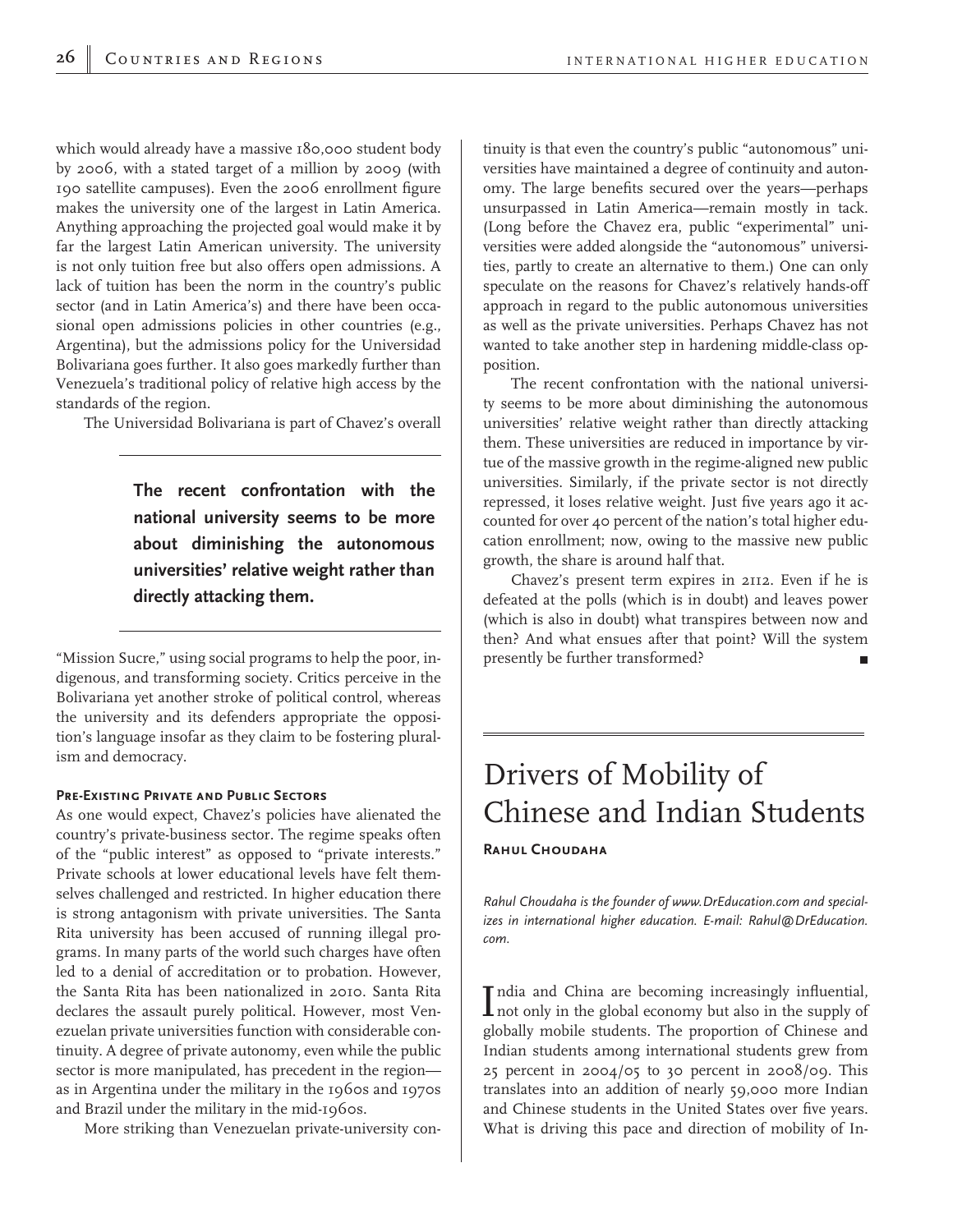dian and Chinese students? It is important to understand the context of mobility so that policies and practices could be effectively implemented.

Regarding Chinese and Indian students, on the supply side, two key drivers are increasing prosperity and the ability to afford foreign education and rapid expansion of the system at the expense of quality. On the demand side, two key drivers are an aggressive outreach by universities to compensate for budget cuts and availability of a wider range of recruitment channels and service providers.

#### **Increasing Prosperity**

Chinese and Indian economies are prospering and making it more affordable to pursue foreign education. According to Asia-Pacific Wealth Report in 2009 there were 477,000 and 127,000 (US dollar) millionaires in China and India, respectively. This is an addition of 113,000 and 43,000 millionaires in one year for China and India, respectively. In addition, the number of such millionaires in China and India are expected to triple between 2008 and 2018.

This increasing prosperity reflects the changing nature and growth of the economy, which is also demanding new talent. For example, consider the case of the insurance industry in India and China. Both India and China pursued reforms in the insurance industry in the 1990s, which resulted in expansion of the sector. This, in turn, propelled the demand for new professionals, like actuaries, who are still in huge demand by the industry and command significant premium in the labor market. Likewise, there are several new sectors and professions that have created new wealth among Indians and Chinese.

#### **Expansion without Quality**

Even though the Indian and Chinese economies have grown, the supply of higher education has increased at a great pace but without emphasis on quality, although China has invested in its top universities with reasonable success in terms of academic quality. This has resulted in a skill gap and significant unemployability among educated youth. For China, the gross-enrollment ratio increased from 6 percent to 23 percent in a decade. However, according to the Chinese education ministry, more than 1.5 million college graduates from the class of 2010 are unemployed. Likewise, for India, the annual intake of undergraduate engineering seats has doubled to over I million in five years. However, only 25 percent of engineering students are employable.

This situation has created a paradoxical situation of high demand for talent on one side and unemployment among educated youth on the other side. Often, this issue of skill gap does not reflect the ability of the student but more so the quality of the institution that has failed to provide sufficient learning and development opportunities for

students. A significant portion of these students intend to study abroad in search of better education and employment opportunities. This is also the segment that needs significant assistance in their search process and hence reaches out to agents for hand-holding. Most self-directed, highquality students do not go through the agents and apply directly.

#### **Institutional Outreach**

On the demand side, state budget cuts for higher education institutions is pushing them to aggressively recruit and accept international students. According to the Center on Budget and Policy Priorities, at least 43 states have implemented cuts to public colleges and universities. For example, Georgia has reduced state funding for public higher education for 2011 by US\$151 million, or 7 percent. International students who pay nonresident fees and get no federal financial aid help universities in overcoming some financial challenges by increasing the tuition earned per student.

Several public universities including Kent State Uni-

**This increasing prosperity reflects the changing nature and growth of the economy, which is also demanding new talent.** 

versity, Iowa State University, and Arkansas State University have reported double-digit growth in international student enrollment for fall 2010. This growth is not only a result of increased outreach to leading source countries like India and China but also an increase in the acceptance of international students by some universities. For example, the proportion of freshman international students in the University of California system increased from 3.5 percent in fall 2008 to 5.3 percent in fall 2010, indicating a higher acceptance of international students.

#### **New Models of Recruitment**

Increased outreach efforts by universities are being enabled by the emergence and acceptance of new models of international recruitment. These new models include online advertising and also commission-based agent models. For example, a statement by Marlene M. Johnson, executive director and chief executive officer of NAFSA: Association of International Educators, was quoted in the *Chronicle of Higher Education:* "There's clearly an acceptance of agents or counselors that there wasn't five years ago, or even one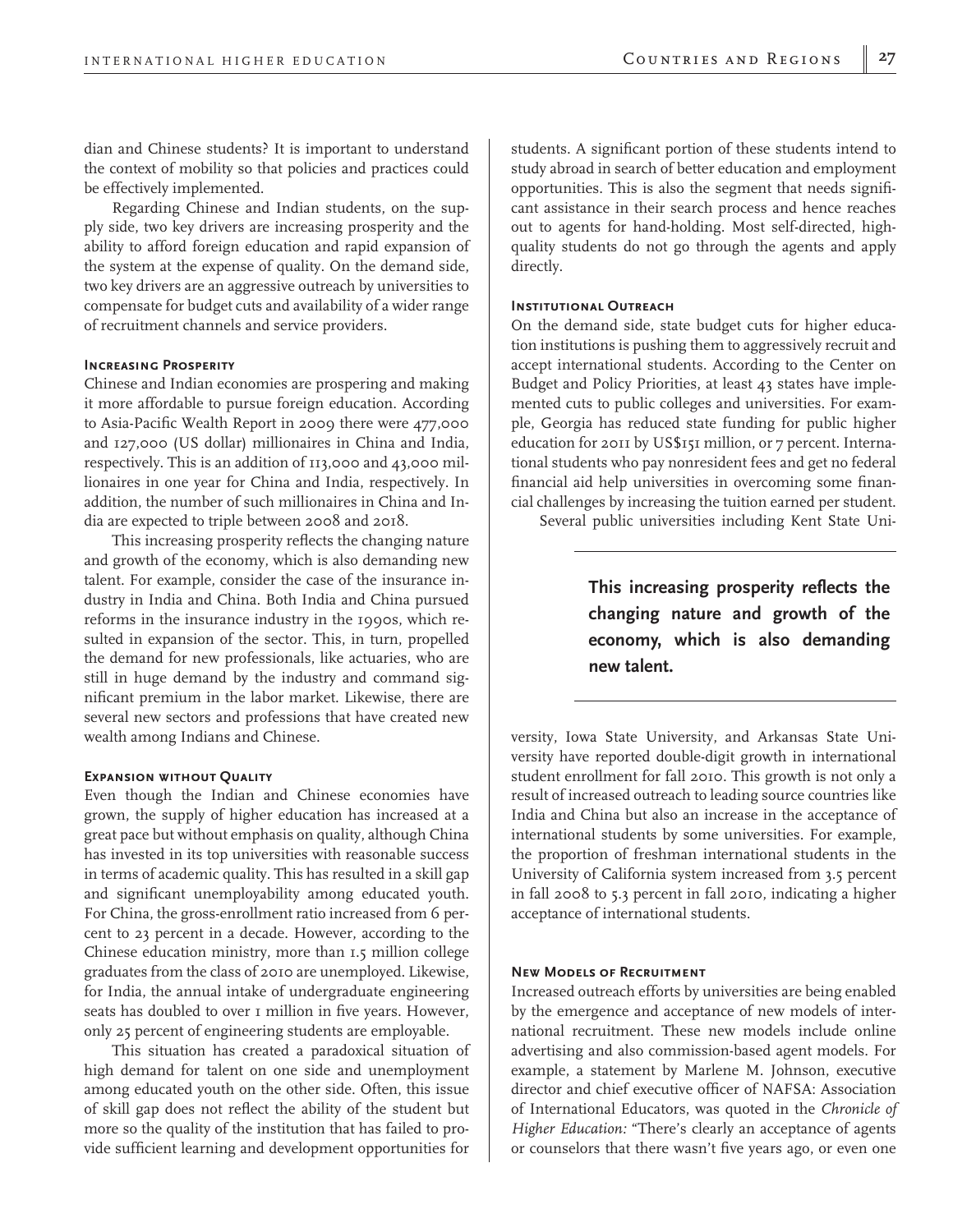year ago."

While an online recruitment channel was simply nonexistent a couple of years back, today many Web sites exist—like Chasedream.com in China and Pagalguy.com in India—which have become integral to the student decisionmaking process. Chasedream.com has nearly 220,000 members, while Pagalguy.com has more than 400,000 members; and both of them cater to prospective master of business administration students. Several institutions are now using Web sites for advertising and outreach opportunities to prospective students. While the acceptance of new models is increasing, the debate about the value-added and ethical standards employed by them is also evolving.

#### **Conclusion**

While the United States continues to see the growth in students from India and China, its share as a preferred destination dropped from 26 percent to 19 percent in the period 2000–2008. Here, the loss is not only about the numbers but more so about the talent and associated opportunities of innovation and development. Thus, in these times of increasing competition for attracting the best global talent with decreasing budgets, understanding of the drivers of mobility from the two largest-source countries—India and China—would aid policymakers, practitioners, and researchers in recruiting from these countries in an efficient and effective manner. It is also clear from these drivers that the commercial intent is becoming more dominant than the academic or intercultural values of international education.

## **New Publications**

Gasman, Marybeth, ed. *The History of U.S. Higher Education: Methods for Understanding the Past.* New York: Routledge, 2010. 222 pp. (pb). ISBN 978-0-415-87365-9. Web site: www.routledge.com.

This book offers a collection of essays combining personal experiences and historical discussions of a variety of themes relevant to American higher education. A focus is on the methodological relevance of these topics. Among them are institutional histories of universities and colleges, using archival research, socioeconomic status, and historical research.

Hoffa, William W., and Stephen C. DePaul, eds. *A History of U.S. Study Abroad: 1965– Present.* Carlisle, PA: Frontiers Journal, 2010. 511 pp. (pb). ISSN 1085-45688. Web site: www.frontiersjournal.com.

A comprehensive set of essays on aspects of US study-abroad experience since 1965, this book features chapters on national policies and globalization and their impact on study-abroad programs, the diversification of student participants, the economics of study abroad, the impact of technology, the curriculum, campus internationalization, the professionalization of the field of study abroad, and other topics.

Johnson, David, ed. *Politics, Modernization, and Educational Reform in Russia: From Past to Present.* Oxford, UK: Symposium Books, 2010. 173 pp. (pb). ISBN 978-1-873927-41-0. Web site: www. symposium-books.co.uk.

This book provides a multidimensional perspective on education reform and change in Russia over time. Most of the chapters focus on higher education. Among the themes discussed are the democratization of higher education, the unified admissions test for higher education, restructuring, and management of postsecondary education.

Kaiser, David, ed. *Becoming MIT: Moments of Decision.* Cambridge, MA: MIT Press, 2010. 207 pp. \$24.95 (hb). ISBN 978-0-262- 11323-6.

A part of the Massachusetts Institute of Technology's 150th anniversary commemoration, this book focuses on a series of turning points in the university's history that shaped the institution over time. Among the themes

discussed are the early years of the institute, how war affected MIT's programs and research, the postwar period of expansion, the development of life sciences, and institutional mergers.

Kelo, Maria, and Tim Rogers, with Laura E. Rumbley. *International Student Support in European Higher Education: Needs, Solutions, and Challenges.* Bonn, Germany: Lemmens, 2010. €29 (pb) ISBN 978-3-932306- 99-0.

The focus of this book is on non-European students studying in European universities. These students have quite different needs than European students in the Bologna era. Based on analysis of university and government policies and a survey of students, university policies and programs are described, and recommendations are made for future policies.

Maki, Peggy, ed. *Coming to Terms with Student Outcomes Assessment.* Sterling, VA: Stylus, 2010. 227 pp. \$24.95 (pb). ISBN 978-1- 57922-435-6. Web site: www.Styluspub.com.

This volume examines how professors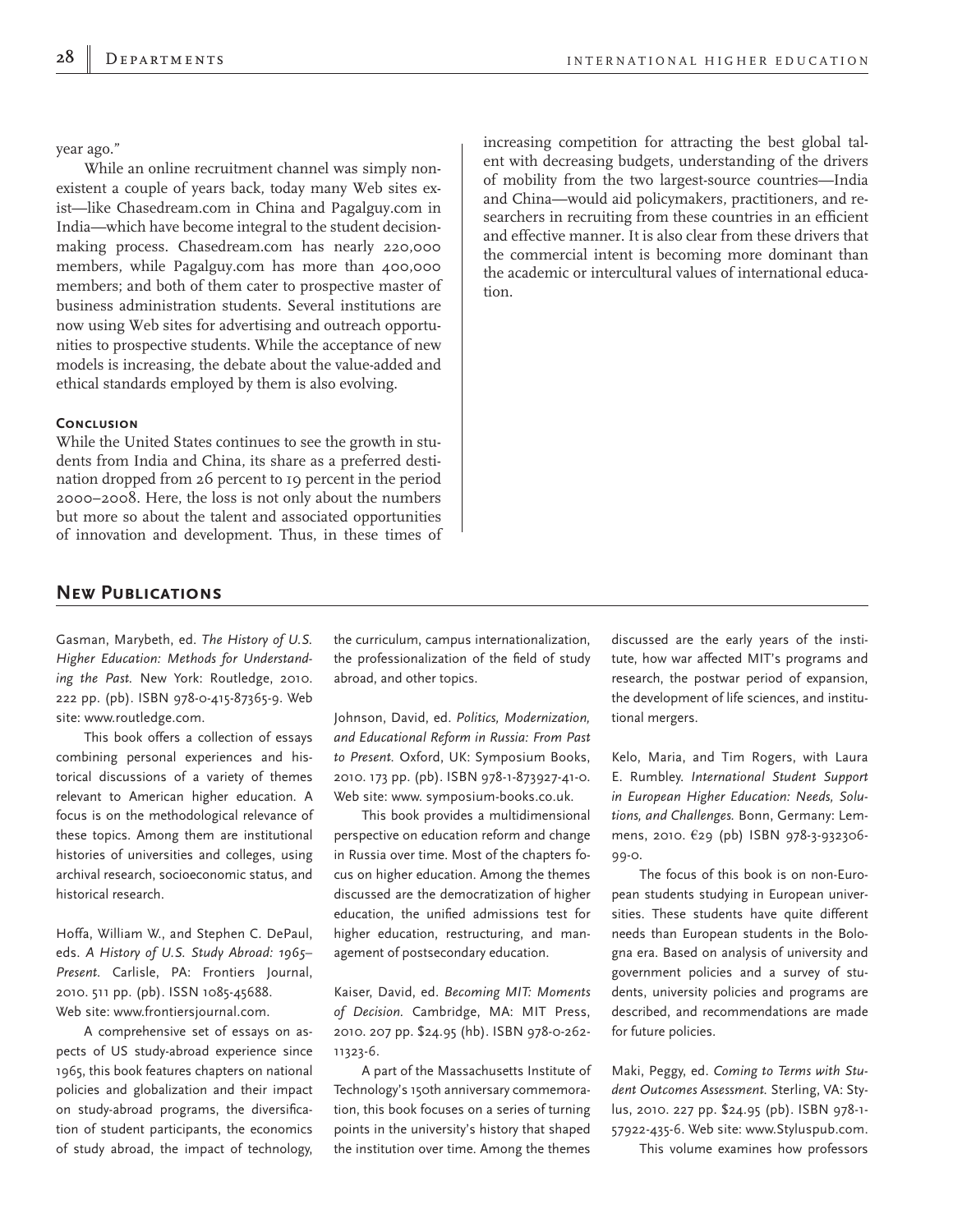think about assessing student learning and outcomes. The authors discuss their own approaches and how they have developed tools for evaluating their students. Case studies from the sciences, social sciences, and humanities are included. The context is the United States.

Marginson, Simon, Christopher Nyland, Erlenawati Sawir, and Helen Forbes-Mewett. *International Student Security.* Cambridge, UK: Cambridge University Press, 2010. 514 pp. (pb). ISBN 978-0-521-13805-5. Web site: www.cambridge.org.

Focusing on Australia and based on a series of interviews with international students as well as analysis of relevant literature, this book discusses all aspects of the security of international students. Analysis of immigration issues, housing, health, and finances in the public domain and such themes as language competency, friends and family, intercultural relations, and others in the private domain provide insights into how international students function in their academic environment. This book is the first one concentrating on these key themes. It has wide international relevance.

McMillen, William. *From Campus to Capitol: The Role of Government Relations in Higher Education.* Baltimore: Johns Hopkins Univ. Press, 2010. 175 pp. \$40 (hb). ISBN: 978-0- 8018-9459-6. Web site: www.press.jhu.edu.

Relations between universities and government are increasingly complex as well as important to the institution. Funding is central but a range of regulations including policies relating to intellectual property, research, student loans, and other relationships are all central to higher education. Written by an experienced American government-affairs official, this book explores these issues in the United States.

Poole, Gregory S., and Ya-Chen Chen, eds. *Higher Education in East Asia: Neoliberalism and the Professoriate.* Rotterdam, Netherlands: Sense, 2009. 180 pp. \$45 (pb). ISBN 978-94-6091-126-2. Web site: www.sensepublishers.com.

The Asian academic profession

is in the process of change reflecting university reforms and improvements. This book focuses on Japan, Hong Kong, and to some extent China and Taiwan. Among the themes are professors at private universities in Japan, Japanese reforms and internationalization, administrative work in Japanese universities, Hong Kong academics and the "Western" academic model, and others.

Research Institute for Higher Education, Hiroshima University. *The Changing Academic Profession 1992–2007.* Hiroshima, Japan: RIHE, 2009. 300 pp. (pb). ISBN 978-4-902808-53-7. Web site: www.en.rihe. hiroshima-u.ac.jp.

The Changing Academic Profession study is a multination research project concerning the attitudes of the academic profession worldwide. This volume focuses on academic careers, attitudes, and changes over the past several decades. Key themes include internationalization and the academic profession and academic careers in comparative perspective. Several national case studies are also presented.

Ritzen, Jo. *A Chance for European Universities.* Amsterdam: Amsterdam Univ. Press, 2009. 221 pp. (pb). ISBN 978-9089-642417. Web site: www.aup.nl.

Jo Ritzen, former Dutch minister of education and currently president of Maastricht University, argues that European universities have lost their competitive edge and must innovate if they are to compete globally. He urges that governance structures be made more innovative, that government funding be replaced by private support to some extent, that the Bologna process must include quality assurance and other Europe-wide initiatives, among other changes.

Saroyan, Alenoush, and Mariane Frenay, eds. *Building Teaching Capacities in Higher Education: A Comprehensive International Model.* Sterling, VA: Stylus Publishers, 2010. 211 pp. \$35 (hb). ISBN 978-1-57922- 410-3. Web site: www.Styuspub.com.

Faculty development, or training aca-

demics specifically for teaching, has become a significant new higher education theme. This book discusses what is taking place in faculty development in different national settings—including Belgium, Switzerland, France, and Canada. Several chapters focus on the broader issues of faculty development.

Seggie, Nevra Fatma, and Reitumetse Obakeng Mabokela, eds. *Islam and Higher Education in Traditional Societies.* Rotterdam, Netherlands: Sense, 2009. 100 pp. (pb). ISBN 978-90-8790-703-7. Web site: www.sensepublishers.com.

A discussion of the intersection between Islam and higher education, this book contains essays on academic freedom in the United States and Iran, the experience of Muslim academics in South Africa, Muslim women in British universities, Islam and higher education in Pakistan, and a discussion of the undergraduate core curriculum in the United States.

Segrera, Francisco López, Colin Brock, and José Sobrinho, eds. *Higher Education in Latin America and the Caribbean 2008.* Caracas: UNESCO-IESALC, 2009. 352 pp. (pb). ISBN 978-980-7175-03-6. Web site: www. iesalc.unesco.org.ve.

Trend essays concerning Latin America, Central America, the Anglophone Caribbean, and key countries in the region are included in this book. The chapters provide current statistical information and analysis by many of the most insightful analysts of higher education. Among the countries included are Cuba, the Andean countries, Venezuela, Colombia, Chile, Brazil, and others.

Smart, John C., ed. *Higher Education: Handbook of Theory and Research, vol. 25.*  Dordrecht, Netherlands: Springer, 2010. 567 pp. (hb). ISBN 978-90-481-8597-9. Web site: www.springer.com.

Now in its 25th year of publication, this handbook is one of the most valuable sources of research on higher education. Focusing almost exclusively on American issues and with American authors, the handbook has relevance internationally but is mainly use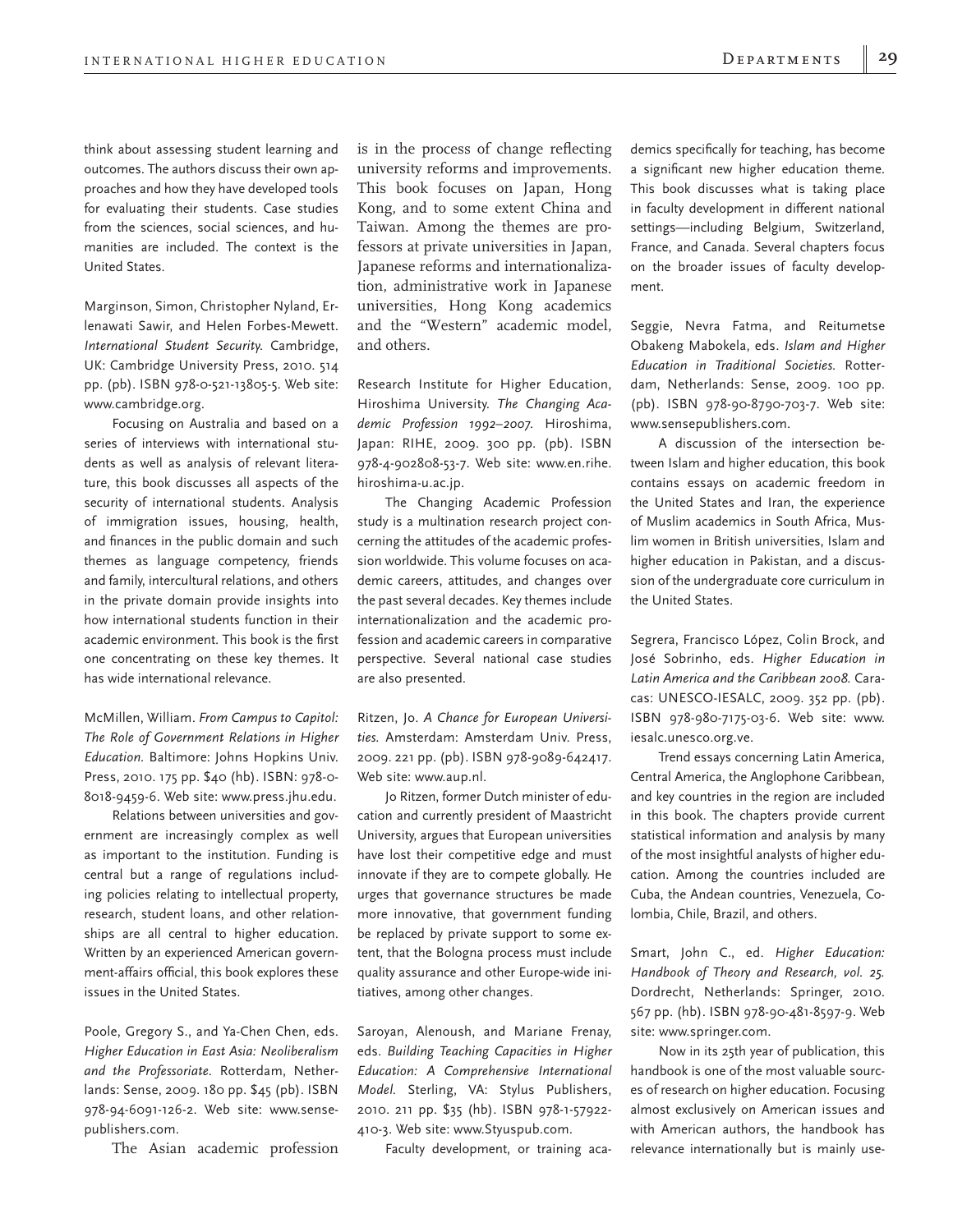ful to US researchers. Among the themes featured in the 25th volume are the role of financial aid in promoting enrollment, student retention, reforms in STEM fields in doctoral education, research libraries, faculty-administrator relations, and others.

Stromquist, Nelly P., ed. *La Profesión Académica en la Globalización.* Mexico City: ANUIES, 2009. 319 pp. (pb). ISBN 978-607- 451-008-9.

Focusing on how the academic profession has reacted to globalization, the essays in this book discuss such issues as academics in the private universities in Peru, the working conditions of the academic profession in Mexico, the changing conditions of academic work in Russia, and others.

Teranishi, Robert T. *Asians in the Ivory Tower: Dilemmas of Racial Inequality in American*  *Higher Education.* New York: Teachers College Press, 2010. 192 pp. \$31.95 (pb). ISBN 978-0-8077-5130-5. Web site: www.tcpress. com.

Asians in the United States are seen as the "model minority," with high levels of education and achievement. While this is the case for some Asian groups, it is not the case for all. This book identifies Asian American populations that have not achieved higher education and analyzes why this is the case.

Toby, Jackson. *The Lowering of Higher Education in America: Why Financial Aid Should Be Based on Student Performance.* Santa Barbara, CA: ABC-Clio, 2010. 208 pp. (hb). ISBN 978-0-313-37898-0. Web site: www.abc-clio. com.

Admissions standards have fallen in the United States, according to sociologist Toby. He proposes a radical solution—to tie financial aid to academic performance as well as financial need. His argument is that students need to be given incentives to work harder at their studies.

Weber, Luc E., and James J. Duderstadt, eds. *University Research for Innovation. London: Economica, 2010.* 358 pp. (hb). ISBN 978-2-7178-5797-9.

A volume stemming from the Glion seminars for university leaders, the focus of this book is research and innovation and the role of higher education. Several of the chapters discuss research and innovation in specific national and regional contexts, including Latin America, Singapore, Canada, and others. Others focus on strategies for change, the broader role of universities in technological development, and related themes.

## **CIHE's New Web Site: Using Technology to Its Fullest**

In September, the Center for International Higher Education launched a newly redesigned Web site. In addition to **T** n September, the Center for International Higher Educaupdating "our look," the new Web site reflects a great deal of discussion, research, and development.

The Center's Web site was first launched more than 15 years ago, the veritable Stone Age of the Internet. Over time a great deal of information was compiled on the CIHE site, beginning with the *International Higher Education* archive and the International Higher Education Network for Africa and, later, the Higher Education Corruption Monitor, the International Higher Education Clearinghouse, and the podcast series. Eventually, it became increasingly apparent that the many added Web pages, with a lot of information, were rarely used, given the difficulty to access the information.

The redesigned Web site created new possibilities. It now has a content management system that organizes information hosted on the Web site. CIHE's advanced search page [http://tinyurl.com/2bv47cq] reveals the full power that is now offered.

Using the search page exposes the books, papers, journals, research centers, and people relevant to a topic or a combination of topics. The goal is to provide a key resource for researchers, graduate students, and practitioners in international higher education.

Your contributions and suggestions would be welcomed to the Web-based database. It will be a pleasure to host unpublished papers and monographs, to list research centers, associations, or publications connected in some way to the Center's field.

The CIHE database of "experts" or individuals whose scholarship contributes to international discussion can now be further developed with CVs, photographs, and better descriptions of individual activities. Please send these additions to: reisberg@bc.edu.

Given the ongoing developing and building, it is hoped that the site will often be accessed and will continually please and surprise the visitors. All suggestions and comments are welcome and should be directed to Liz Reisberg, reisberg@ bc.edu.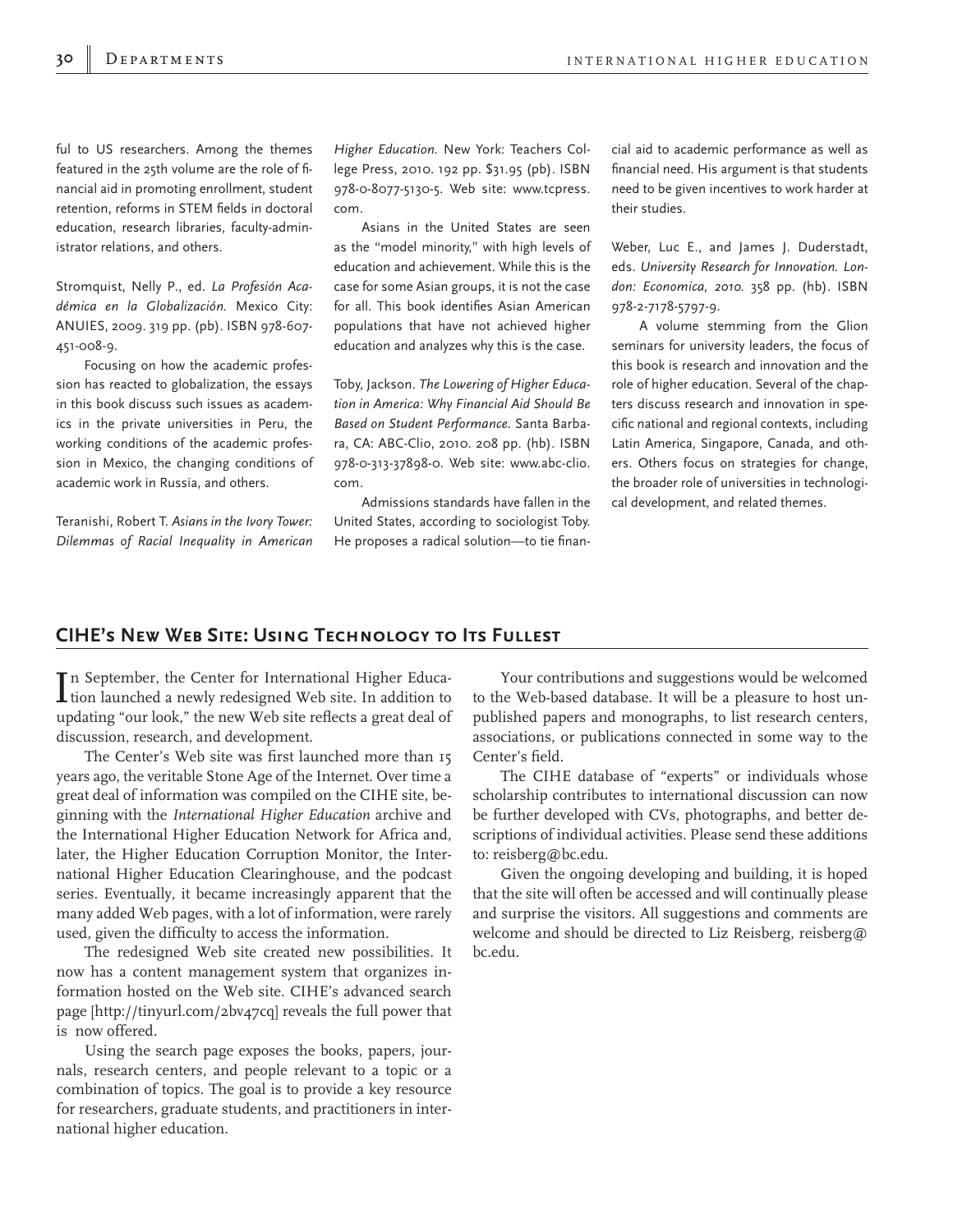## **News of the Center**

The Center has received a grant of \$157,000 for three years to help fund the publication of *International Higher Education*. Coverage of African higher education will be enhanced as a result of this assistance. *IHE* continues to be published in Chinese by the Graduate School of Education at Shanghai Jiao Tong University and in Russian by the Independent Quality Assurance Agency of Kazakhstan. *IHE*  is distributed in English to readers in the German-speaking countries as a part the *Deutsche Universitätzeitung,* the main magazine concerning higher education.

CIHE director Philip G. Altbach spoke at several conferences during the fall. He was a featured speaker at a workshop sponsored by the Academic Cooperation Association in Brussels on the theme of world-class universities. While there, he also led a discussion of Belgian university leaders in internationalization sponsored by Education USA. He was the keynote speaker at an international conference of the heads of university-based institutes of advanced study, sponsored by the University of Freiburg im Breisgau, Germany, and he participated in a conference on the future of the Sultan Qaboos University, held in Muscat, Oman. Altbach spoke at a conference of higher education specialists in Moscow, Russia. While in Russia, he was interview by Russia Television—a link to the interview can be found on the Center's Web site. He also serves on the planning committee for the Riyadh, Saudi Arabia, higher education conference, to be held in April 2011.

The commercial edition of Altbach's edited volume, *Leadership for World-Class Universities: Challenges for Developing Countries*, has been published by Routledge. It is available in paperback. Philip G. Altbach, Liz Reisberg, and Laura E. Rumbley's *Trends in Global Higher Education*, has been published in an Arabic translation by the Ministry of Higher Education of Saudi Arabia and in Chinese by the Shanghai Jiao Tong University Press.

Philip G. Altbach was recently appointed to the editorial board of *Times Higher Education*. Work has been completed on the 3rd edition of *American Higher Education in the 21st Century*, coedited by Philip G. Altbach, Robert O. Berdahl, and Patricia J. Gumport. The book will be published by the Johns Hopkins Univ. Press in spring 2011.

The Center is hosting several visiting scholars. Zeno Reinhardt is a Fulbright scholar from the National University for Political Studies and Public Administration in Bucharest, Romania. Mauricio Horn is also a Fulbright scholar from the University of Buenos Aires in Argentina. Manja Klemencic is a consultant working with the government of Slovenia.

#### **CIHE-Higher School of Economics Project Enters Final Phase**

The research project on academic salaries, remuneration, and contracts is moving into its final stage. Researchers from most of the 28 countries involved with the study met in Moscow at the State University-Higher School of Economics in October to discuss their research papers. Final revisions are now under way. Organized by our Russian research directors, Maria Yudkevich and Gregory Androushchak, the group also made presentations to a Russian higher education conference that marked the inauguration of a new research society for higher education in Russia. Liz Reisberg and Iván F. Pacheco are the lead researchers at CIHE. The project features the 28 country papers, five more detailed chapters focusing on Brazil, Russia, India, China, and the United States, and a series of carefully formulated statistical tables. It is expected that data should be available in mid-2011.